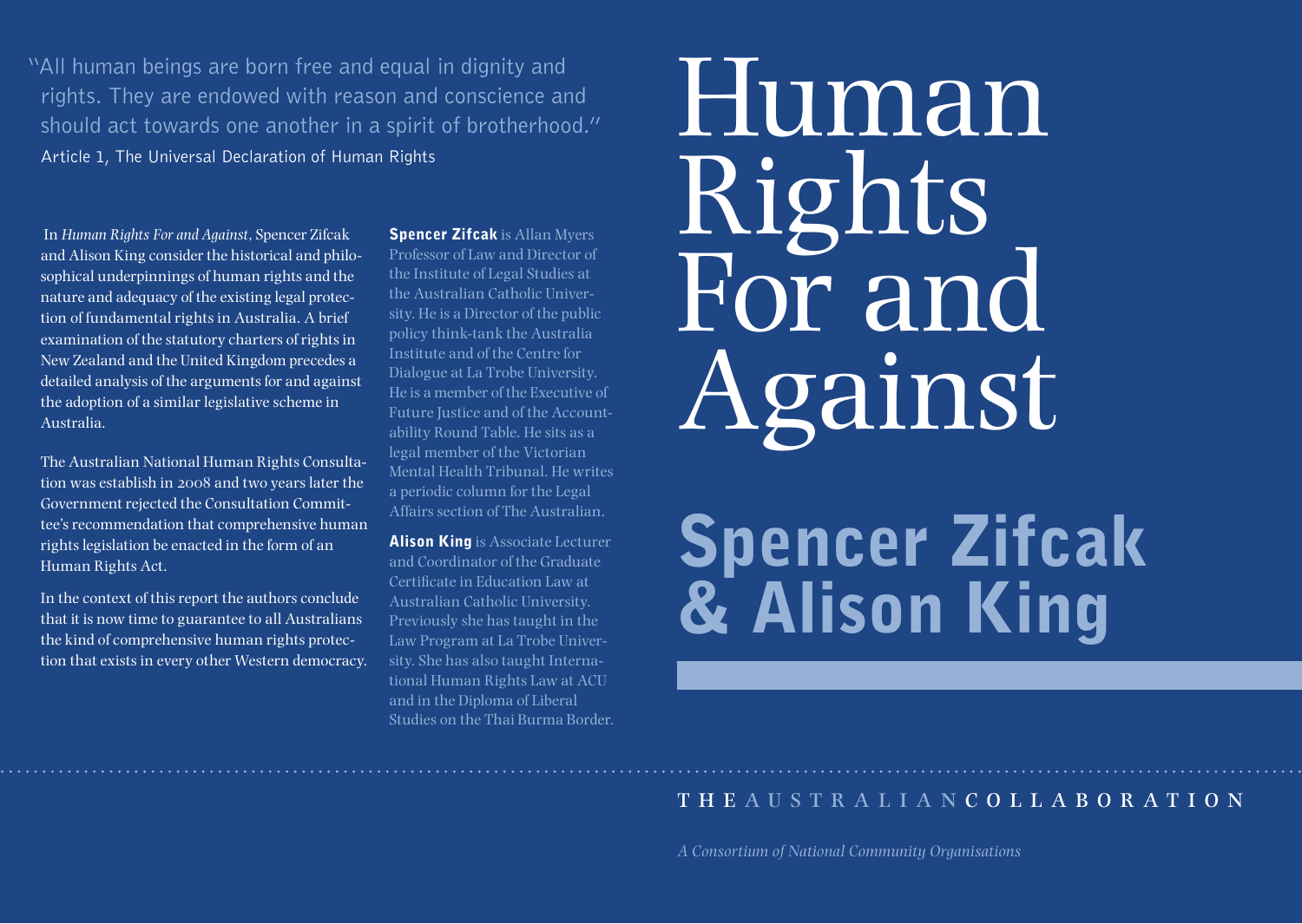© Copyright Spencer Zifcak and Alison King 2013

All rights reserved

Published by: The Australian Collaboration 5 St Vincent Place, Albert Park, Victoria 3206 [www.australiancollaboration.com.au](www.australiancollaboration.com.au )

# Contents

| <b>CHAPTER 1</b><br>Children in Detention, the High Court and the Protection of Human Rights | 6  |
|----------------------------------------------------------------------------------------------|----|
| <b>CHAPTER 2</b><br>What are Human Rights?                                                   | 11 |
| <b>CHAPTER 3</b><br>The Protection of Human Rights in Australia                              | 20 |
| <b>CHAPTER 4</b><br>International and domestic Experience with Human Rights Legislation      | 29 |
| <b>CHAPTER 5</b><br>The Case for a Charter                                                   | 39 |
| <b>CHAPTER 6</b><br>The Case against a Human Rights Act: A Review                            | 51 |
| <b>CHAPTER 7</b><br>The National Consultation on Human Rights and Beyond                     | 64 |
| <b>CHAPTER 8</b><br>Conclusion                                                               | 75 |
| References                                                                                   | 77 |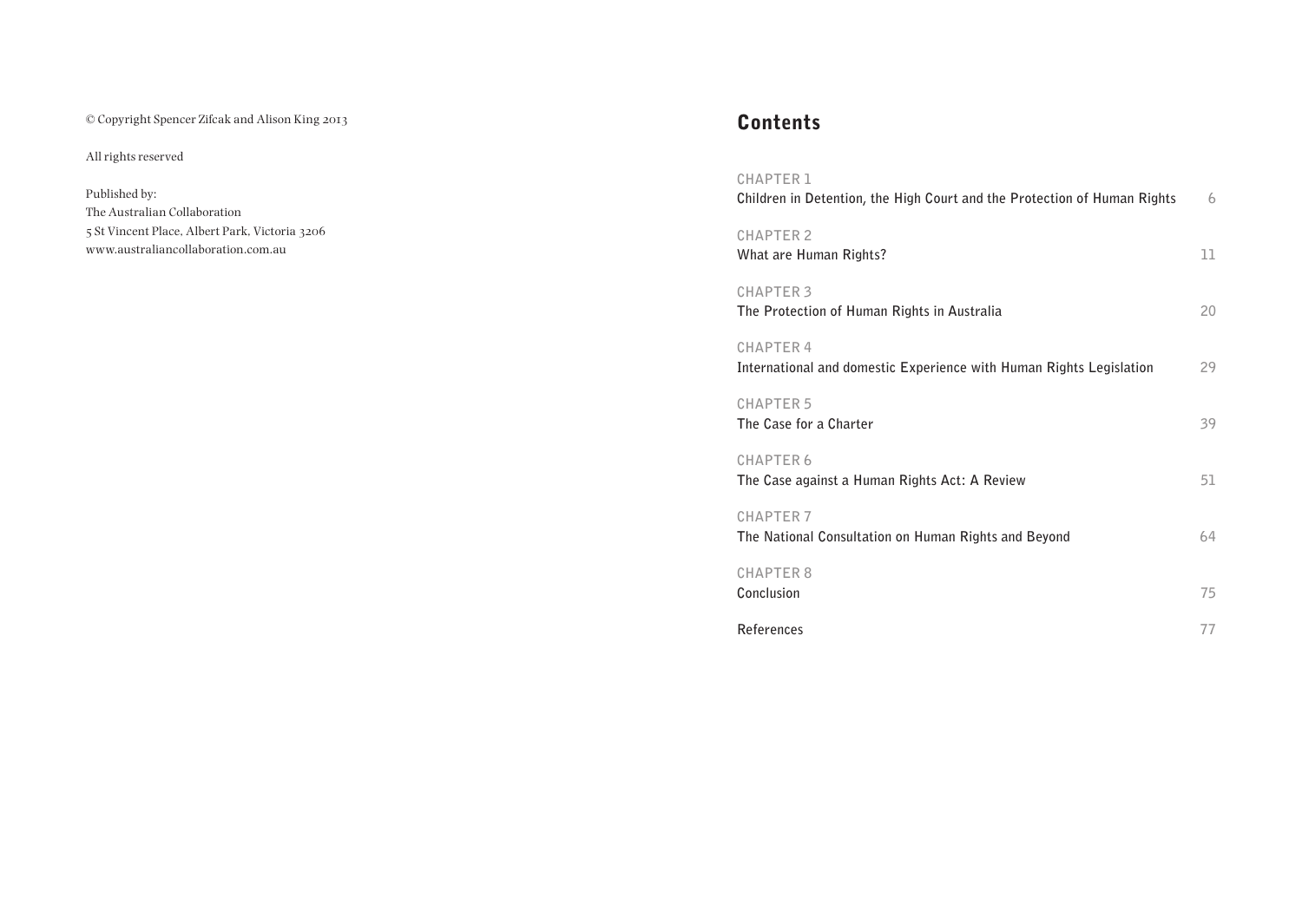### Introduction: 'No Way Out'

Only two decades ago, it would have been difficult for Australians to imagine that young children, some without their parents, would be detained behind barbed wire fencing in far off outposts of the country, at the behest of the federal government and without prospect of release. Yet this is what happened subsequently and it shocked the conscience of many across the nation.

That shock, in turn, re-ignited discussion about whether the human rights of Australians and others in Australia's jurisdiction are any longer adequately protected. And it rekindled debate about whether Australia should enact comprehensive legislation to protect such rights. This essay is addressed to those questions.

Before moving to them, however, it is important to understand initially how it was that those children, even though imprisoned and guilty of no offence, could find no remedy either from the parliament or the courts, even though it was clear that their fundamental human rights were being radically infringed.

This matter came to a head in the case of *Re Woolley,* decided in 2004, when the High Court of Australia had to rule on the legal validity of the mandatory detention of the children of asylum-seekers. It concluded that the Commonwealth Government has the legal authority to detain children mandatorily – and even for years. The conclusions of the Court were unanimous and, in our view, correct. This is not for a moment, however, to endorse the now abandoned policy of the compulsory imprisonment of children contained in the law that the Court was required to consider.

In *Re Woolley,* the question was whether an exception could be made for children in legislation requiring the mandatory detention of people seeking asylum. Mr Woolley was the manager of the Baxter Detention Centre. The applicants were four Afghani children aged 15, 13, 11, and 7 who had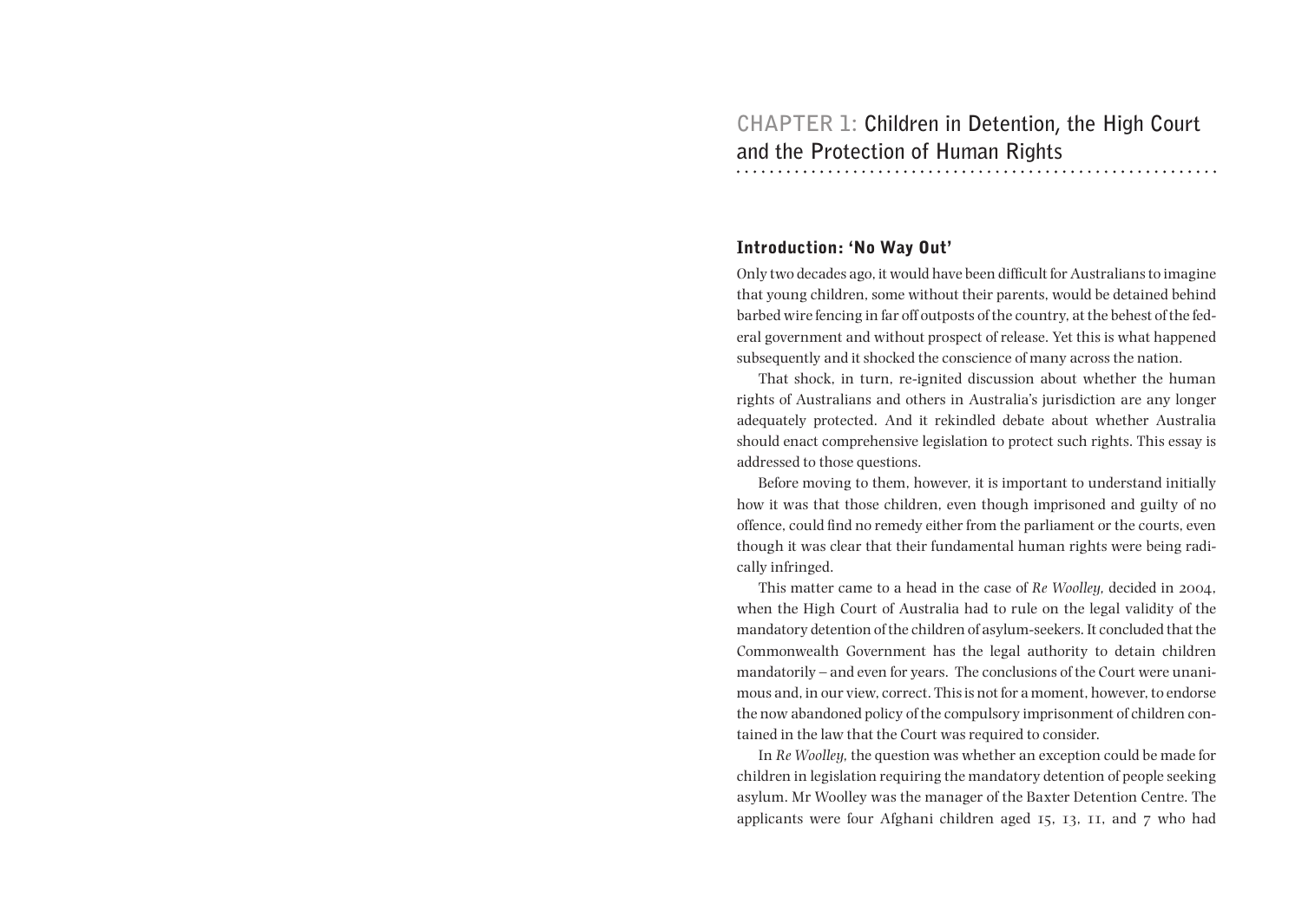arrived with their parents on Australian shores seeking refugee status on the ground that they would be in danger of persecution if they returned to their homeland.

The High Court held that the *Migration Act* could not be read so as to provide children with a legal or constitutional immunity from mandatory detention. Children stood in no different position from their parents in this respect. The legal reasoning which led to this conclusion was straightforward.

The two central provisions of the *Migration Act* that provided for mandatory detention refer to the detention of 'unlawful non-citizens'. The Act defines an unlawful non-citizen as a person who is not a citizen and does not possess a visa. A child is a person. Therefore, a child may fall within the meaning of the term 'unlawful non-citizen'.

Further, it had to be presumed that parliament would have known that adults and children would have been caught by the definitional provisions. As Justice Kirby observed, the plight of children in detention had been drawn to parliament's attention in several, detailed parliamentary reports and reports from the Australian Human Rights Commission. Despite this, no change to the legislation had been made by the parliament. The governing majority had set its face against any such change.

The Constitution could not help either. It provides the Parliament with the power to make laws with respect to aliens (i.e. unlawful non-citizens). The statutory provisions with respect to mandatory detention are laws concerning aliens. They provide for the detention of aliens pending the scrutiny of their asylum claims, and if rejected, pending their deportation.

In short, the plain words of the *Migration Act* provided no room for an implication that the detention regime was inapplicable to children. Given the clarity of the words, and the intention behind them, it was not for the Court to undermine the legislature's will. Justice Kirby summarised the position as follows:

"For an Australian Court, a refusal to apply, and give effect to provisions of a valid federal act is not an available option. Fundamental to the Australian Constitution is respect for the rule of law. If the law is

clear and constitutionally valid, it is the duty of the Australian courts to apply its terms. This is so whatever judges or others might think about the content and effect of the law."

The *Migration Act* provided no way out for the Court and, consequently, no way out for the children.

This outcome, however well it might have been justified legally, presented the Australian nation and legal system with a formidable dilemma. Australia's incarceration of children, often for long periods of time, had been well recognised internationally and nationally as a grave assault on their human rights. It constituted a significant infringement of Australia's obligations under a number of international human rights conventions including, most notably, the International Convention on the Rights of the Child.

Yet, in the face of the plain intention of the parliament, nothing other than the replacement of the government at election (which in the case of refugee policy at the time amounted to the interchange of Tweedledum with Tweedledee) could be done to rectify or moderate the injury.

This draws our attention sharply to certain critical matters that the High Court, as a matter of law, could *not* take into account when reaching its conclusions. It could not consider whether the scheme of the legislation might be inconsistent with Australia's international human rights treaty obligations. This is because a treaty's provisions require domestic legislation to have effect in Australian law and no relevant legislation had been passed.

It could not consider the consistent opinion of United Nations treaty monitoring bodies and rapporteurs to the effect that Australia was persistently in breach of its treaty obligations: in this case, in breach of its obligation to ensure that no child should be deprived arbitrarily of their liberty and that detention of a child should be used only as a measure of last resort.

It could not consider the powerful, indeed overwhelming, evidence of the systematic abuse of children's rights and the physical and emotional injury inflicted upon them in mandatory detention produced by Australia's Human Rights Commission. In its 900 page report *As a Last Resort* (2004), the Commission concluded that: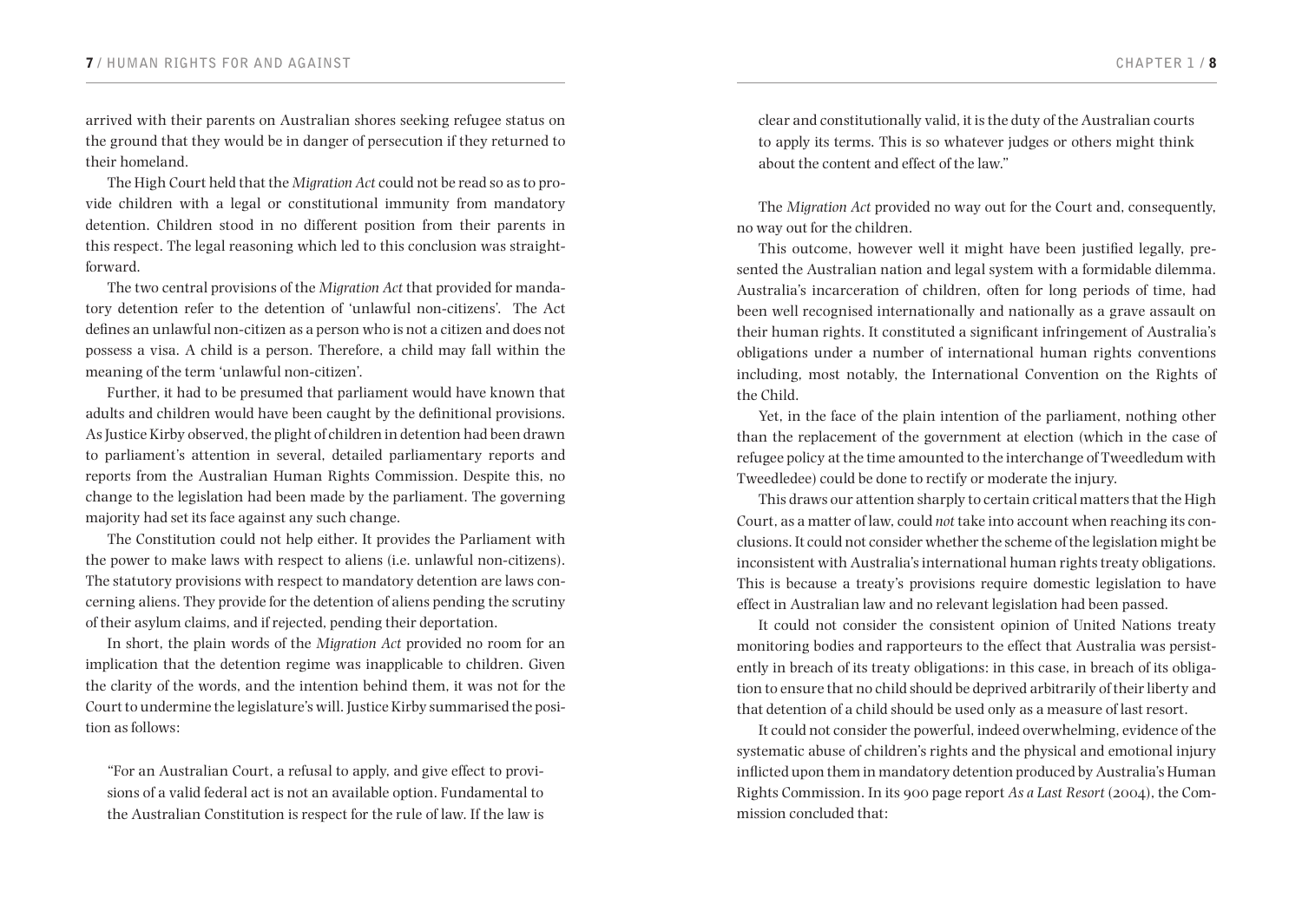"Children in immigration detention suffered from anxiety, distress, bed-wetting, suicidal ideation, and self destructive behaviour including attempted and actual self harm. The methods used by children to self harm included hunger strikes, attempted hanging, slashing, swallowing shampoo or detergents and lip-sewing. Some children were also diagnosed with specific psychiatric illnesses such as depression or post traumatic stress disorder."<sup>1</sup>

The only way in which evidence such as this might have made its way into the Court's legal deliberations would have been if Australia had a constitutionally entrenched or statutory Charter of Rights, incorporating the provisions of the international human rights conventions that it has ratified. But Australia remains the last country in the Western world not to have adopted such a Charter. Neither Australians nor asylum-seekers have recourse to a law of this kind.

When reading the Human Rights Commission's report, one of the authors came close to tears when reading the following series of entries made by staff in relation to one particular 12 year old child. This case study was not isolated but was one of more than a hundred considered by the Commission:

"11 April 2002: Child attempts to hang himself with a bed sheet on playground equipment.

12 April: …Child recorded as saying: 'he wanted to kill himself because his mother doesn't eat and she cries all the time…Very tired of camp, getting up in the morning and seeing the fences and dirt. We came for support and it seems we're being tortured. It doesn't matter where you keep me, I'm going to hang myself.'

19 April: Child attempts to hang himself from playground equipment. Child taken to hospital with his father…

17 May: Child attempts to hang himself from playground equipment. Taken to Woomera and then returns…

30 May: Psychiatrist reports that 'for this child the matter is simple. If he remains in custody he wishes to die. He can no longer bear razor wire and dirt. He worries about his mother's wellbeing and also about his father who he says is constantly worrying and angry…'

7 June: Child found in the razor wire. He says 'he can't go on anymore.'

8 June: Child found in razor wire again.

14 June: Child climbs fence into the razor wire a third time. After about 8 minutes climbs down again.

24 June: Child on hunger strike.

13 July: Child found in razor wire.

26 July: Child attempts to hang himself...

It is with that and other similar cases in mind that we approach the writing of this monograph. We first consider the historical and philosophical underpinnings for the legal protection of individuals' fundamental human rights. Second, we examine the nature of existing human rights protections and their adequacy. Third, we examine overseas experience with statutory charters of rights of the kind now being proposed in Australia. Fourth, we set out the arguments in favour of the adoption of comprehensive legal protection for human rights in Australia. We then consider, fifth, the arguments most commonly deployed against the enactment of an Australian Charter of Rights. Sixth, we evaluate the report of the National Consultation Committee on Human Rights which recommended that Australia enact a federal Human Rights Act. This recommendation was ultimately rejected by the Rudd Government. The final chapter states the conclusions we have reached on the key questions addressed in the preceding chapters.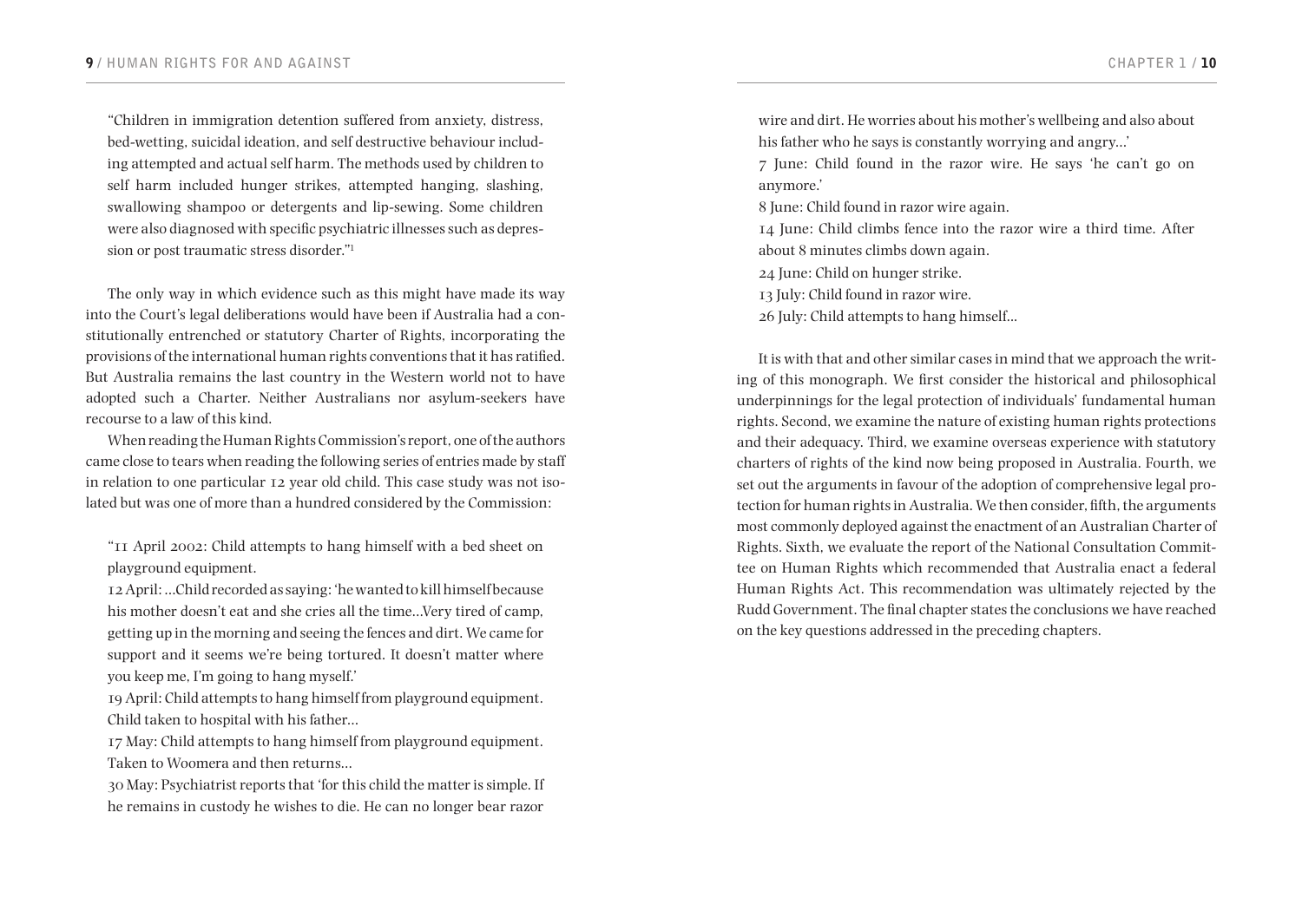# **CHAPTER 2: What Are Human Rights?**

To fully appreciate the arguments as to whether Australia should enact some kind of human rights charter, it is worth spending a moment to reflect on the origin and significance of human rights. If we don't know what human rights are exactly, how they have developed and why they might be important, making a decision about how best they might be protected will be correspondingly more difficult. In this Chapter, therefore, we explore first, the origins and growth of the contemporary understanding of human rights and, secondly, a little of their political and ethical foundations.

### Some History

The idea that we, as human beings, possess fundamental human rights is far from new. It can be dated from the late Middle Ages. An early influential statement was that of Thomas Aquinas. Aquinas held that we should recognise the existence of certain natural laws or precepts of justice. Justice, in turn, may be defined as 'what is owed to everyone in common' rather than what may be owed to particular people by reason of their individual circumstances. It followed, Aquinas thought, that everyone is owed an entitlement to life, to reason, to determine their life's course, to live peacefully in society and to seek after God. The connection between these precepts of justice and the fundamental rights that may be derived from them is clear. It is impossible, for example, to determine one's life course unless one can assert a right not to be arbitrarily or indefinitely detained.

Aquinas operated within a religious framework. Natural laws and the natural rights that complemented them were those, in the end, that were attributable to God. In succeeding centuries, however, secularization became ever more prevalent. Our contemporary notion of human rights, therefore, now owes more to the Enlightenment than it does to that theological tradition. In other words, we believe, with the philosophers Kant and Mill among others, that fundamental moral principles may, equally, be derived from reason alone.

In this enterprise, the statements of fundamental rights developed and advanced during the French and American revolutions of the late eighteenth-century played an immensely important part. They provided the first, foundational lists of rights upon which our contemporary understandings could be built. These rebellions added a further, crucial dimension to rights theory and practice. These initial lists represented and justified claims upon governing authorities. They were political manifestos backed by popular force. Rights, then, were no longer just things to be thought about philosophically. They were to be fought for in the wider interests of justice.

Tragically, however, it took the gravest injustices to prompt the most recent and decisive development in our comprehension of what human rights mean and how they might best be secured. It was the sixty million deaths that occurred during the Second World War and, more particularly, the deaths of six million Jewish people at the hands of the totalitarian, Nazi regime that shocked the world's conscience. It galvanized and provoked global leaders into common and concerted action to prevent any similar, genocidal atrocities from occurring again. Led by the American President, Franklin Roosevelt, the leaders of the victorious Allied powers determined that the protection of the fundamental human rights of all peoples would play a central role in the quest for a new, more civilized global order.

To this end, the United Nations Charter was adopted in 1945 and the United Nations was subsequently established with three principal aims: the maintenance of international peace and security, the pursuit of economic and social development and the promotion of human rights. The United Nations then established a Human Rights Commission whose first task was to draft a global human rights declaration. In 1948 the Commission proposed, and the United Nations adopted, the Universal Declaration of Human Rights. The Declaration stands, still, as the pre-eminent, global statement of the basic rights which all people possess in common – no matter what race, colour, creed, sex or ethnic origin they may be. Every person, no matter where in the world they live, should have an equal entitlement to these rights.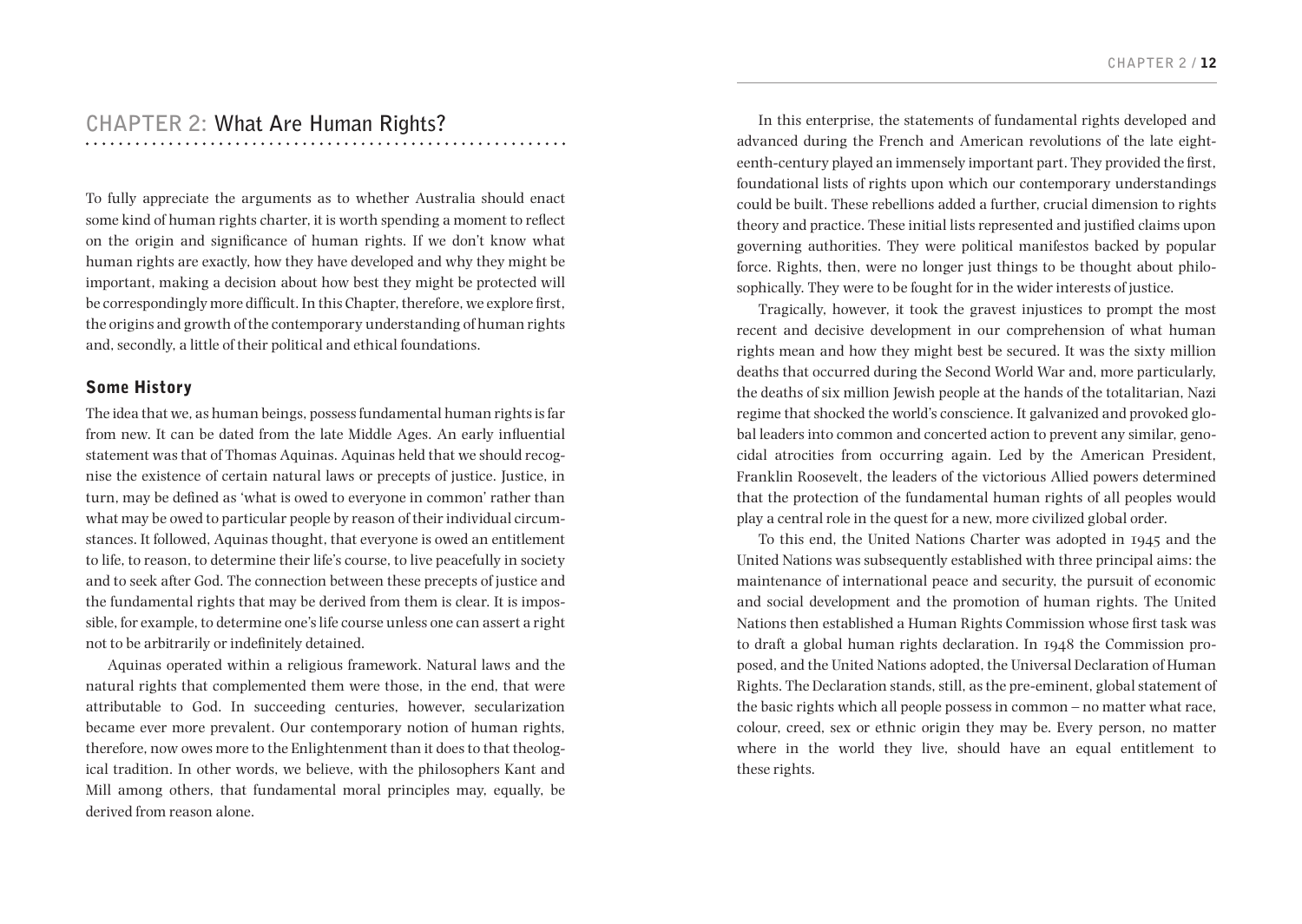# From Nazism to Fundamental Rights

At some sixty years distance from the adoption of the Universal Declaration, it is not realised as forcefully as it once was how crucial peoples' experience of the pathologies and collective madness of Nazism during the Second World War were in determining the content of the rights set down in the Declaration and, consequently, in influencing the essential content of every human rights instrument that has been drafted ever since. Because that experience was so formative, it is worth spending a moment more to reflect on it here.<sup>2</sup>

The Declaration acknowledges its roots in genocidal terror in its Preamble. It recites as its rationale that contempt for human rights results in 'barbarous acts which have outraged the conscience of mankind'. For that reason if 'man is not to be compelled to have recourse, as a last resort, to rebellion against tyranny and oppression' human rights must be protected by 'the rule of law'. The member states of the United Nations affirmed their faith in human rights and in the dignity and worth of the human person. They established the Declaration as a common standard of achievement for all nations and peoples.

Although framed positively, the Declaration's most important provisions are a direct reaction to Nazism's most negative and pathological beliefs and behaviours. The following examples make the point more clearly. Article 1 provides that 'all human beings are born free and equal in dignity and rights' and that 'they are endowed with reason and conscience'. It is a direct reaction to and repudiation of Nazism's propagation of racial superiority and, therefore, people's fundamental inequality. It announces dignity and reason as those qualities of human being most worthy of universal respect and protection. This too is a response to Nazism's drastic assertion that some peoples may be considered as less than human.

Article 2 entitles everyone to rights 'without distinction of any kind, such as race, colour, sex, language, religion, political or other opinion, national or social origin, property, birth or other state'. The provision is a powerful rebuke to the fascist idea of a 'master race'.

Article 5 is a straightforward repudiation of the use of torture and cruel. inhuman and degrading treatment. There were many forms of such treatment practiced during the Second World War but none, perhaps, was as infamous as that of medical experimentation on human beings conducted without their consent and with utter disregard for their physical and psychological well-being. The War Crimes report listed many forms of such experimentation including 'the sterilisation of women, anatomical research, the inducement of disease including typhoid, surgical castration, heart injections and experiments on children.'

Article 10 provides that 'everyone is entitled in full equality to a fair and public hearing by an independent and impartial tribunal, in the determination of his rights and obligations and of any criminal charge against him. It takes into account and forbids the replication of Nazism's so-called 'courts', tribunals packed with party ideologues and military apparatchiks established not to hear and determine a criminal case but rather to punish or exterminate certain 'criminal types'.

Articles 19's guarantee of freedom of expression and Article 20's guarantee of freedom of political assembly were referable to Hitler's destruction of the Reichstag and his subsequent decrees forbidding campaign rallies, permitting the arrest of opponents at will and the annulment of almost all the basic rights that had previously been guaranteed by the German Constitution.

These examples are sufficient to illustrate the general point. This is that human beings are capable of behaving terribly to one another; that governments may act appallingly to their peoples; and that, for all the reasons emerging from the account above, people require robust legal protection – not only from the periodic explosion of extreme pathologies but also from the many, more minor but nevertheless serious assaults upon human dignity that governments and other powerful institutions may inflict – not least in times of great stress.

# Ethics and Human Rights

As is evident, the Universal Declaration was born in the wake of the dreadful, negative experiences of war. It should not be thought, however, that this is the sole source of their acceptance and adoption. Harking back to Aquinas and his sucessors, it is clear too that the idea that we all possess fundamental human rights and are entitled to exercise them has a strong and positive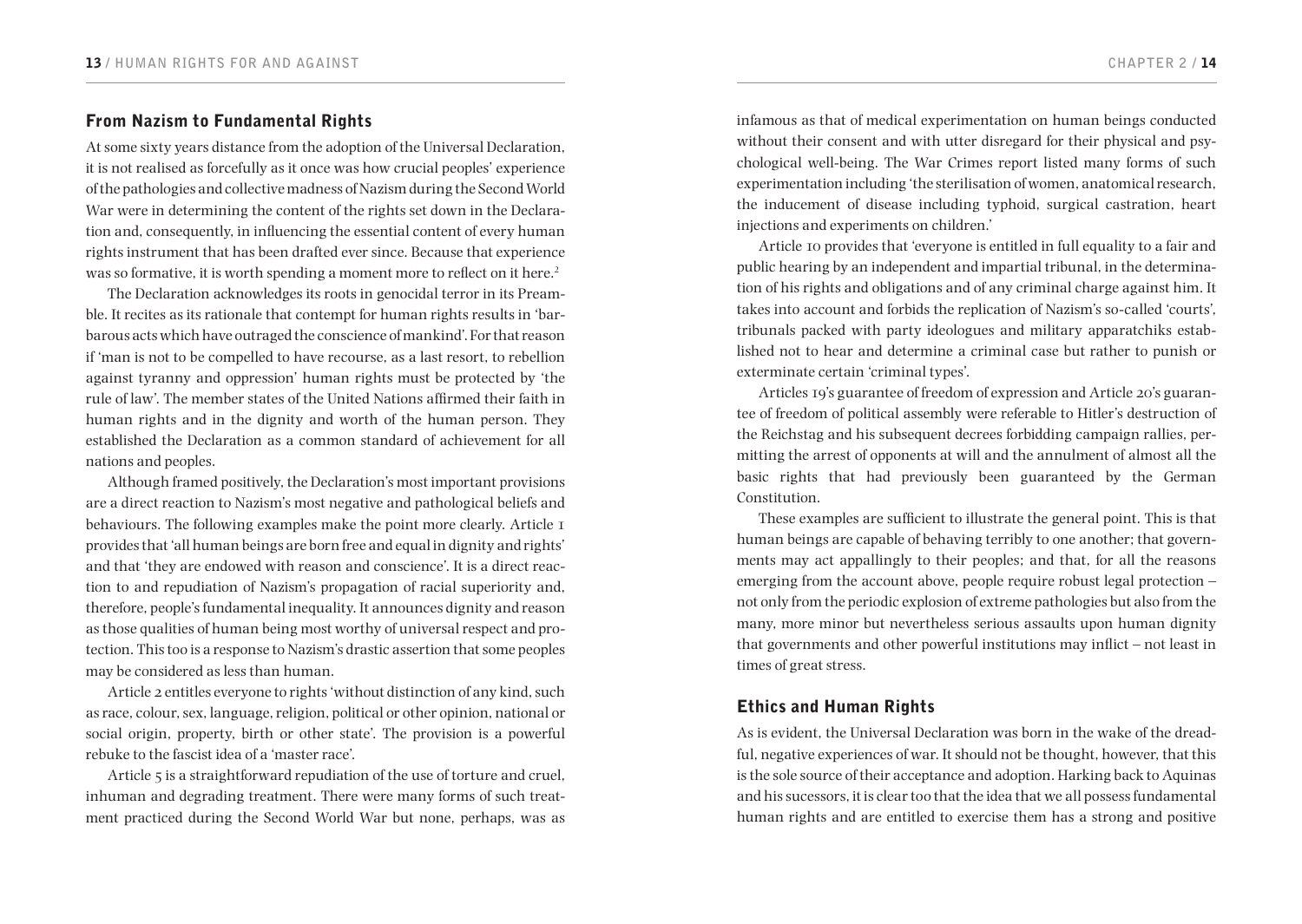foundation in political and moral philosophy. Several theories of rights have been developed within this tradition. Perhaps the most influential is one which founds human rights in the idea of human dignity or personhood. It is worth exploring this ethical argument in a little more detail.

The idea that all people have certain inalienable rights was profoundly influential in the drafting of the *Declaration of the Rights of Man* in eighteenth century France and the *Declaration of Independence* in America. The French declaration stated that 'the aim of all political association is the conservation of the natural and inalienable rights of man. These rights are: liberty, security and resistance to oppression.' In a formulation just as famous, the drafters of the American declaration wrote that 'We hold these truths to be self-evident, that all men are created equal, that they are endowed by their creator with certain unalienable rights, that among these are life, liberty and the pursuit of happiness'.

Neither of these declarations, however, goes on to explain why exactly we should consider such rights to be inalienable. The best response to this question seems to be that absent such rights, something or some things essential to our idea of ourselves as human would be lost. So, what is it to be human and what would be lost if we were deprived of the rights that, in a fundamental way, contribute to making us so?

In a recent book, the Oxford philosopher, James Griffin sets down the bones of an answer to the question.<sup>3</sup> Griffin argues that what marks us out as human beings is our capacity for reflection and action. Our status as human depends on the capability we have to deliberate, assess, choose and act in ways that will advance our notion of a life well-lived. Human rights, then, are a form of protection of what it is to be human – of our capacity to act consciously and deliberately in the formulation of our life's journey. Griffin calls this the protection of our 'personhood'. He explains the connection between our 'personhood' and the human rights essential to protect it in the following way.

If we take the capacity to reflect and then act as central to our status as human, then our capabilities in this respect are worthy of special protection. First, we must protect ourselves from domination or control by others – whether other people or institutions. If we do not, then our ability to determine our life's course is destroyed. Second, we must protect ourselves from ignorance and poverty. If we do not, then we will have neither the minimum education nor the minimum resources we require to act in pursuit of our life's goals. Third, we need protection against being blocked by others. Without that protection, other people or other institutions may deprive us arbitrarily of our liberty – the absolute precondition for the exercise of choice about our lives. Translating all this into human rights terms, Griffin writes:

"Out of our notion of personhood we can generate most of the conventional list of human rights. We have a right to life (without it, personhood is impossible), to security of the person (for the same reason), to a voice in political decision (a key exercise of autonomy), to free expression, to assembly and to a free press (without them the exercise of autonomy would be hollow), to worship (a key exercise of what one takes to be the point of life). It also generates, I should say (though this is hotly disputed), a positive freedom: namely, a right to basic education and minimum provision needed for existence as a person – something more, that is, than physical survival. It also generates a right not to be tortured, because, among its several evils, torture destroys one's capacity to decide and to stick to a decision. And so on".<sup>4</sup>

A different but complementary way of looking at this is to say that without human rights we are open to injury. This means more than just experiencing physical or psychological damage, although these are immensely significant. It also embraces something deeper – injury to our sense of ourselves as human or, in other words, to our identity or dignity as members of human society. But what does that mean?

It means, as the discussion about Nazi atrocities above illustrates clearly, that at the extreme we may be stripped of our humanity by being treated as less than human and even as a thing – as an object of no value. The injury to our sense of who we are provoked by this dehumanisation will be profound as the many testaments of Holocaust survivors have made plain. We do not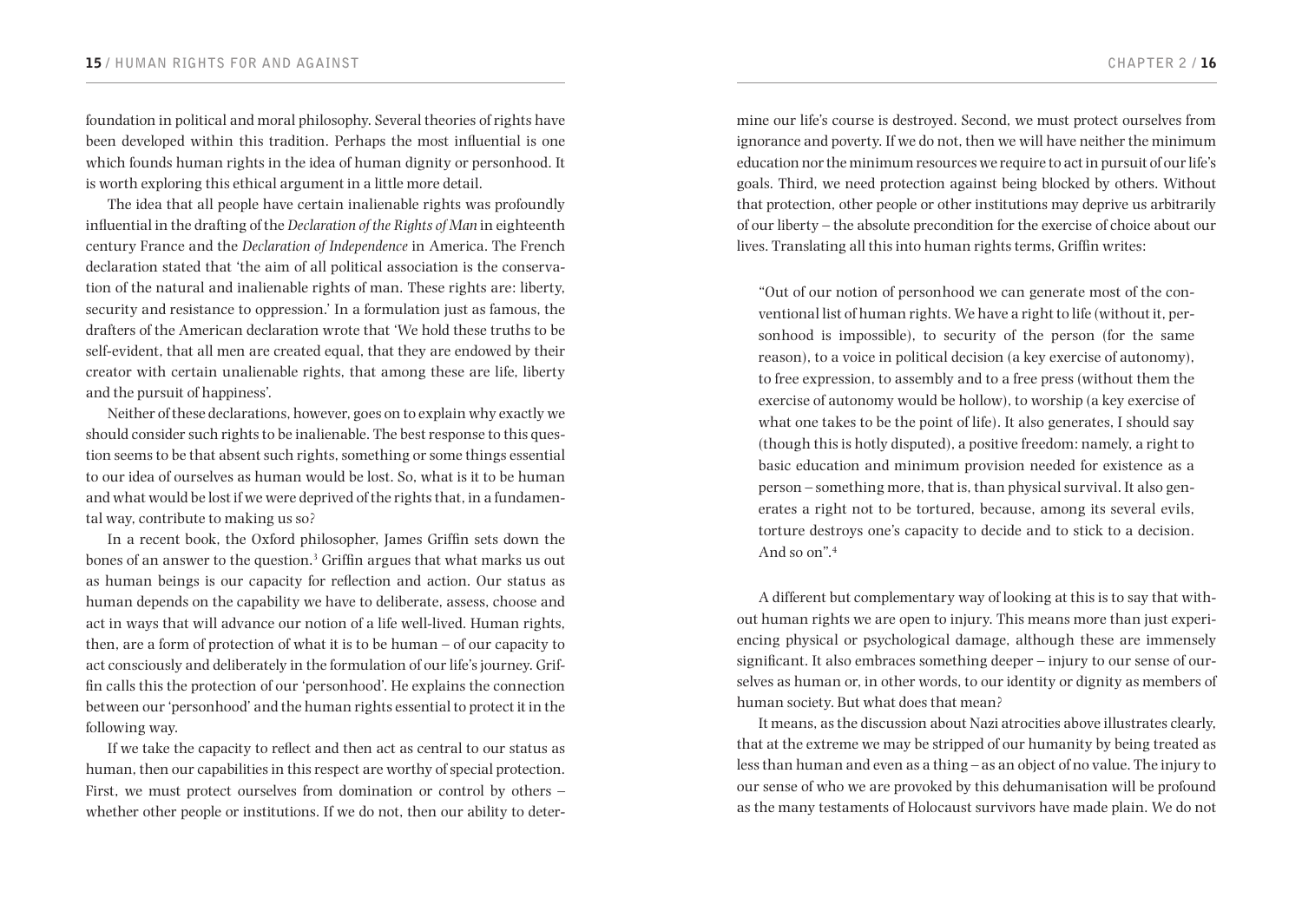need to go to the extreme, however, to get a sense of the injury that may be inflicted even in more commonly experienced situations.

So, for example, if you were imprisoned without trial, or following a trial that was unfair, you would legitimately experience both anger and a kind of existential pain. You would rightly experience the arbitrariness and restriction as profoundly unjust.

Or, to take a more contemporary example, if the community to which you belong was subjected to massive government intervention, on a racially discriminatory basis, then no matter how well intentioned the intervenors may be, you might complain legitimately that you were being hurt and degraded at some very fundamental level. Something of the feeling of this was captured vividly, recently by Peter Yu, the Chair of the Inquiry into the Northern Territory intervention when he explained that:

"The key issue for us in the Northern Territory was this feeling of anger and hurt and frustration. The communities felt 'what's happened to us, why are we so repugnant to the rest of the nation. We thought we were Australians and yet we've had this done to us, what have we done to deserve this? Why are we being subjected to these punitive and coercive measures, measures based on racial differentiation."<sup>5</sup>

More generally, we might say that our human dignity will be injured if any one of the following claims is denied:

- • a claim to have a life
- a claim to lead one's life
- a claim against severely cruel or degrading treatment
- a claim against severely unfair treatment<sup>6</sup>

In contrast, the observance of these claims will act as a guarantee that any and every person may live a life that is at least minimally decent and self-directed – a life tolerably free from assaults on human dignity. Here

again, these claims may found the human rights now commonly recognised in most major international human rights treaties.

The claim to life, for example, founds the right to life, liberty and security of the person. The claim to lead one's life founds the rights to thought, conscience, religion and belief; to freedom of expression, assembly, association and movement; and to participate democratically in political affairs. The claim against severely cruel treatment founds the prohibitions on torture, slavery and medical treatment and experimentation without consent. The claim against severely unfair treatment founds the right to fair trial; freedom from arbitrary detention; and the social rights to health, education and welfare amongst others.

The Canadian author, Michael Ignatieff captures the essence of the argument well in his recent Harvard lectures:

"In this argument, the ground we share may actually be quite limited: not much more than the basic intuition that what is pain and humiliation for you is bound to be pain and humiliation for me. But this is already something. In such a future, shared among equals, rights are not the universal credo of a global society, not a secular religion, but something much more limited and yet just as valuable: the shared vocabulary from which our arguments can begin, the bare human minimum from which different ideas of human flourishing can take root".<sup>7</sup>

Here, then, we have the fundamentals of the argument for strong human rights protections. Looked at from one perspective, these protections are absolutely necessary as one form of guarantee against the kinds of terrible behaviour in which people and governments may engage when captured by extremist ideology or collective panic. Looked at from another, human rights protections are absolutely necessary to place a floor under our existence as decent, reasoned, reflective and active human beings.

In both cases, what is being protected is something essential, that is, human dignity or personhood. What is being encouraged is reasoned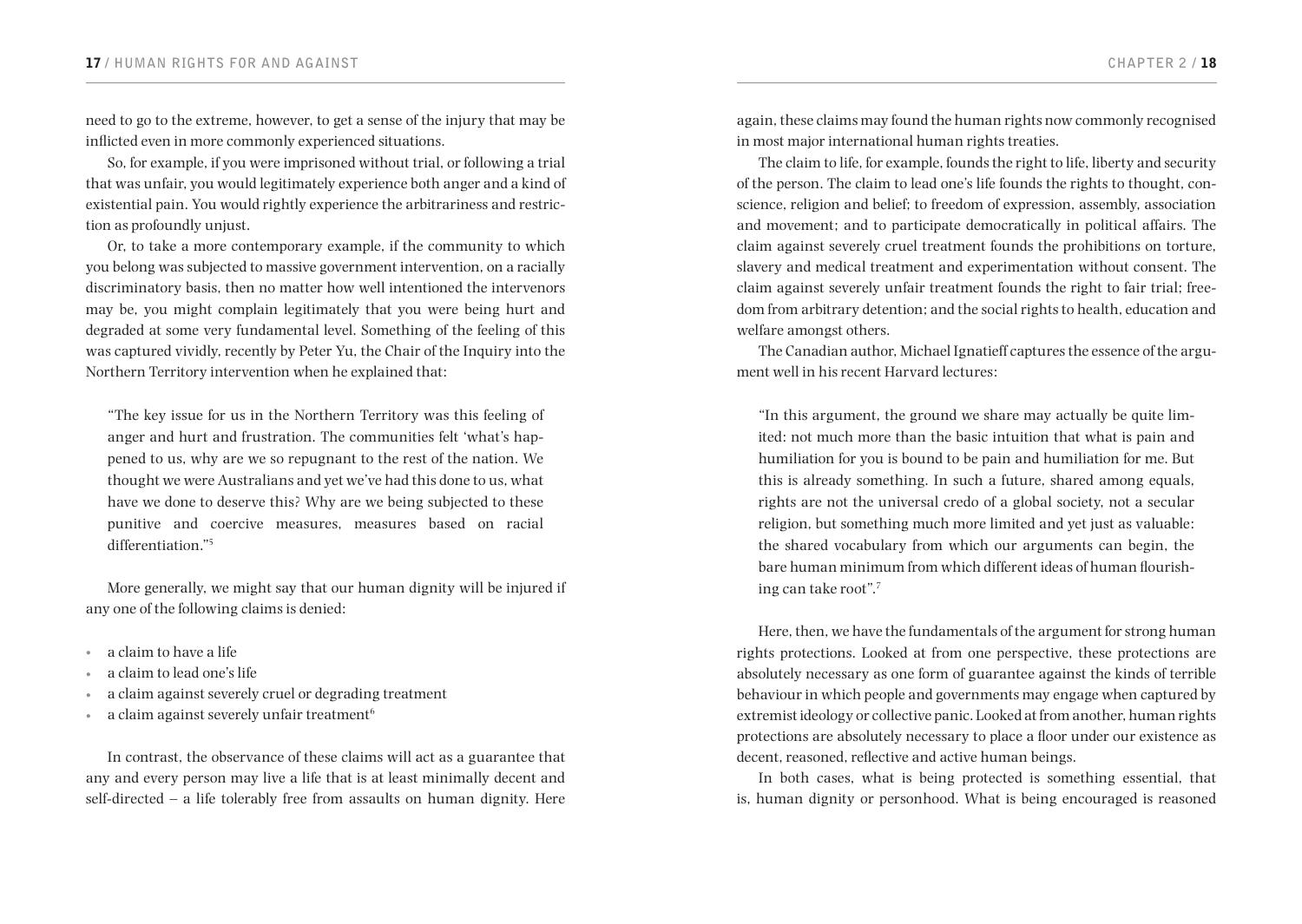deliberation about them and their meaning for behaviour and fulfilment in a decent society. For that reason, the protections in question must of necessity be strong. In this arena, perhaps more than any other, flimsy barricades have proven and will prove of precious little use.

# **CHAPTER 3: The Protection of Human Rights in Australia**

The Australian legal system promotes and protects human rights through the Australian Constitution, Commonwealth, State and Territory Legislation, the Common Law and to a limited extent, International Law.

# The Protection of Rights in the Australian Constitution

The Australian Constitution does not provide for the comprehensive protection of human rights and those it does protect, it does so in a limited way. During the Constitutional Conventions in 1891 and in 1897-98, the main tasks of framers of the Australian Constitution were to:

- 1. establish the institutions of the Federal Government;
- 2. allocate the legislative powers between the Commonwealth and the States;
- 3. specify the interrelations between the Commonwealth and the States;
- 4. provide for the financial and trade issues arising from Federation; and
- 5. establish a method of constitutional amendment.

While the federal features of the United States Constitution were highly influential, the framers of the Australian Constitution rejected the inclusion of a comprehensive bill of rights. The reasons for this are largely historical. First, unlike the United States, the transition to Federation in Australia was peaceful and so a constitutional bill of rights was seen as less necessary. Secondly, the protection of the colonies' sovereign entitlement to enact racially discriminatory laws was crucial to their consent to Federation. Thirdly, the framers of the Constitution were influenced by the writings of A.V. Dicey, a 19th century constitutional theorist, whose view was that rights are best protected by the common law and the doctrine of representative and responsible government.<sup>8</sup>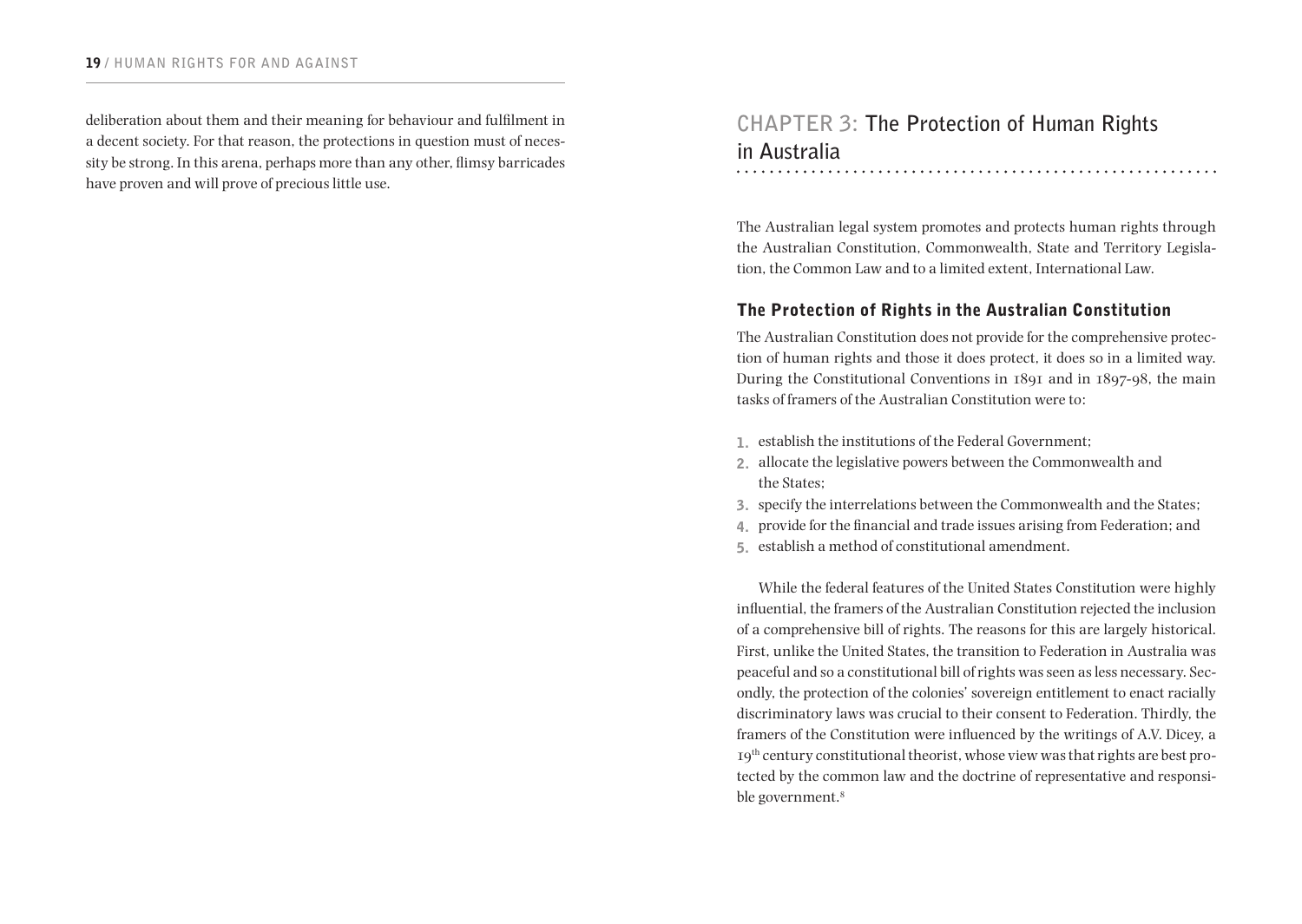Nevertheless, there was some interest in the protection of rights at the Constitutional Conventions. Andrew Inglis Clark, a former Tasmanian Attorney General and author of the 1891 draft constitution, favoured the inclusion of four rights in the Australian Constitution, based on the Constitution of the United States. These were the right to trial by jury, the right to privileges and immunities of state citizenship, the right to equal protection and due process under the law and to the freedom of and non establishment of religion. The inclusion of these rights was met with considerable resistance from other convention delegates. The rights to trial by jury and to freedom of religion were accepted by the delegates but in a somewhat diluted form.

# Express Constitutional Rights

The Australian Constitution contains a handful of fundamental civil and political rights, namely:

Section 80 – trial by jury Section 116 – freedom of religion Section 117 – rights of residents in States

These protections are not stand alone rights. They are merely restrictions on the legislative powers of the Commonwealth.

Section 80 of the Constitution provides a right to trial by jury for Commonwealth indictable offences. The protection afforded by the section is limited in scope. It does not provide for a right to trial by jury for State and Territory criminal offences. This is a significant limitation as State and Territory laws regulate most criminal offences. Further, section 80 does not grant a right to trial by jury for all serious criminal offences. The section only applies to criminal offences that the Commonwealth deems triable on indictment. Therefore, the Commonwealth Parliament could undermine the right to trial by jury by directing that criminal trials be tried summarily. In relation to this provision Chief Justice Barwick noted:

"What might have been thought to be a great constitutional provision has been discovered to be a mere procedural provision."<sup>9</sup>

Next, section 116 provides that the Commonwealth shall not pass laws for establishing any religion, imposing any religious observance, prohibiting the free exercise of religion or requiring any religious test as a qualification for any office or public trust under the Commonwealth.

Despite the appearance of section 116 in Chapter V entitled *The States,* the section does not apply to the States and it is not settled whether it applies to laws made by Territories. State Governments, therefore, may trespass on religious freedom. Section 116 was inserted into the Constitution to ensure that the power to legislate with respect to religion remained with the States.

While the meaning of religion has been given a broad interpretation by the High Court, the rights contained in the section have been narrowly interpreted and a claim under the section has not yet been upheld. Further, it has been held that while section 116 is a limit on the legislative power of the Commonwealth, a Commonwealth law may nevertheless indirectly limit the free exercise of religion.

Then, section 117 prohibits laws imposing any disability or discrimination on the basis of interstate residence. Unlike sections 80 and 116, the section binds the State and Commonwealth Governments.

The Constitution also protects two economic rights, the right to be compensated on just terms for the compulsory acquisition of property and the freedom of interstate trade and commerce. Section 51 (xxxi) allows the Commonwealth Parliament to compulsorily acquire property from any State or person. However, the Commonwealth must provide just terms, that is, fair compensation for the acquisition. This provision was introduced into the Constitution, not as a limitation on Parliament's power, but to ensure that there was an express provision giving the Commonwealth the right to acquire property.

Despite a broad interpretation by the High Court of the concept of 'property' and what amounts to 'just terms', there are limitations on the section.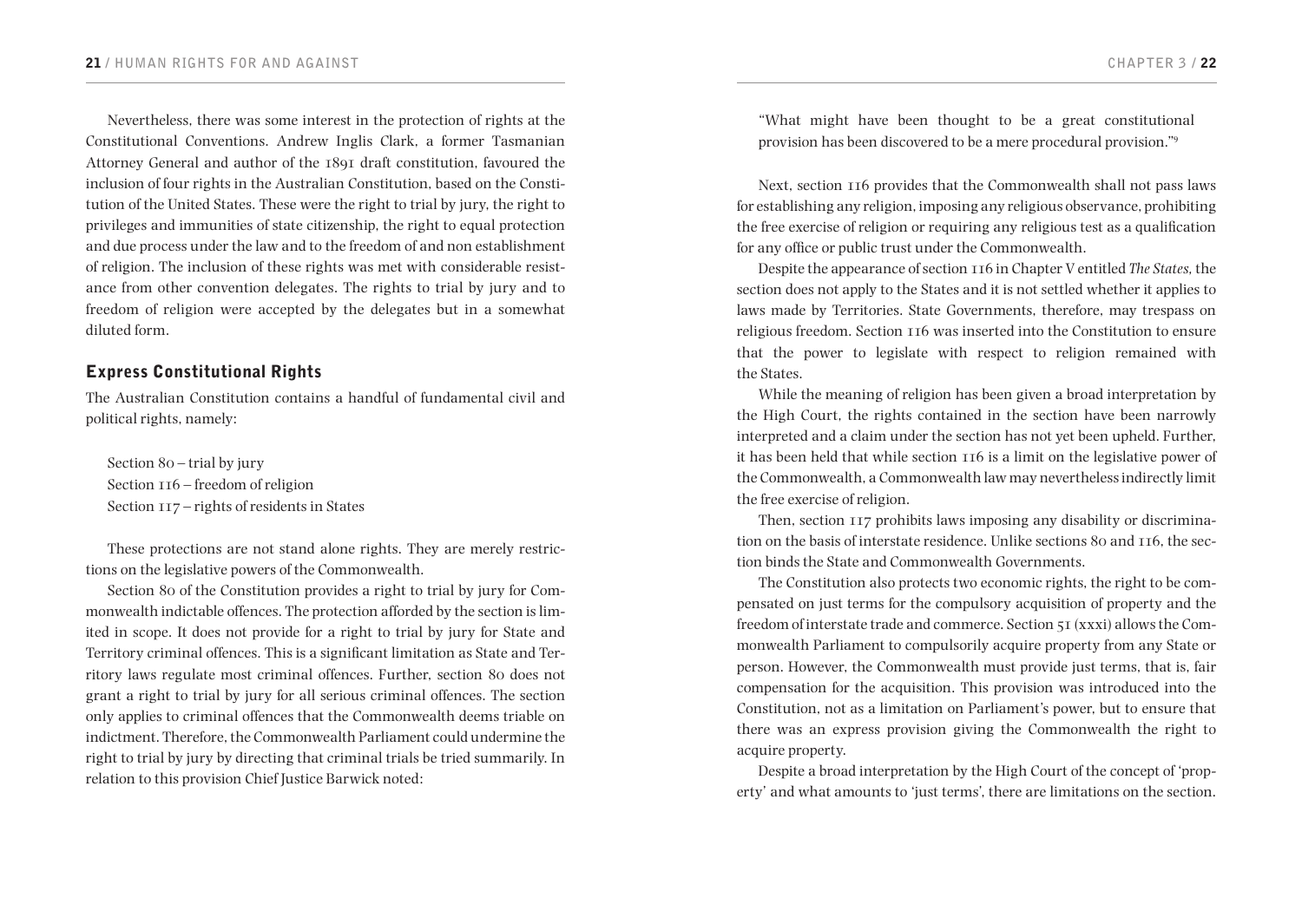The section does not apply to the States, and by virtue of section 122 of the Constitution, the Commonwealth is not required to provide just terms when acquiring property from a Territory or a person within a Territory. Moreover, a reduction or diminution in property does not amount to an acquisition of property and therefore just terms are not required.

One of the primary reasons for Federation was to create a unified commercial market free from colonial tariff barriers, duties and imposts. To this end section 92 of the Constitution provides that trade, commerce and intercourse among the States shall be absolutely free. The High Court of Australia has upheld this guarantee of economic freedom on numerous occasions. Its object is to prevent Commonwealth and State laws that discriminate against interstate trade and commerce in a protectionist way.

# Implied Constitutional Rights

The protection of rights and freedoms under the Australian Constitution is not limited to the express rights discussed above. More recently, the High Court has developed a number of significant implied rights from the text and structure of the Constitution.

In a series of decisions from 1992, the High Court has held that the Constitution – through sections 7 and 24, which provide that members of the Senate and the House of Representatives *"*be directly chosen by the people*",*  guarantees a system of representative democracy. Such a system necessitates the freedom to freely communicate on political and public matters between electors and the elected representatives to Parliament.<sup>10</sup>

However, the implied freedom of political communication is not absolute. An Act may restrict the freedom so long as it is aimed at a legitimate public purpose, such as public safety, and is appropriate and adapted to that purpose. Further, the freedom only applies to political communication. It is not a general guarantee of freedom of speech, thought or communication. Rather, it is an immunity from legislative or executive action prohibiting political communication.

In the decision of *Roach v Electoral Commissioner*, the High Court upheld an implied right to vote based on sections 7 and 24 of the Constitution. Yet again, this implied right is not absolute and may give way to legislation embodying some competing and compelling public interest.<sup>11</sup>

Next, the doctrine of the separation of powers is implicit in the structure of the Australian Constitution. Chapter I of the Constitution vests legislative power in the Commonwealth Parliament and Chapter II vests executive power in the Queen that is exercisable by the Governor General. Chapter III of the Constitution vests federal judicial power in the High Court and any other courts the federal Parliament creates, or in such other courts as it invests with federal jurisdiction.

This separation of judicial power from the other institutions of government has given rise to the recognition of a number of important implied constitutional guarantees.

- • The legislature may not exercise judicial power, for example, it cannot detain a person involuntarily in the absence of a criminal trial.
- The legislature cannot direct the courts as to how they should perform their functions.
- • The judiciary cannot perform its functions in a manner inconsistent with the essential nature of judicial power. That is, the courts cannot act in a way that would deny procedural fairness to the parties in dispute.

These implied rights have provided some protection to accused persons in the criminal process.

# Anti Discrimination Legislation

Anti Discrimination legislation has been enacted at the Commonwealth, State and Territory level.

The most important Commonwealth Acts are:

- • *The Racial Discrimination Act* 1975,
- The Sex Discrimination Act 1984,
- The Disability Discrimination Act 1992, and
- The Age Discrimination Act 2004.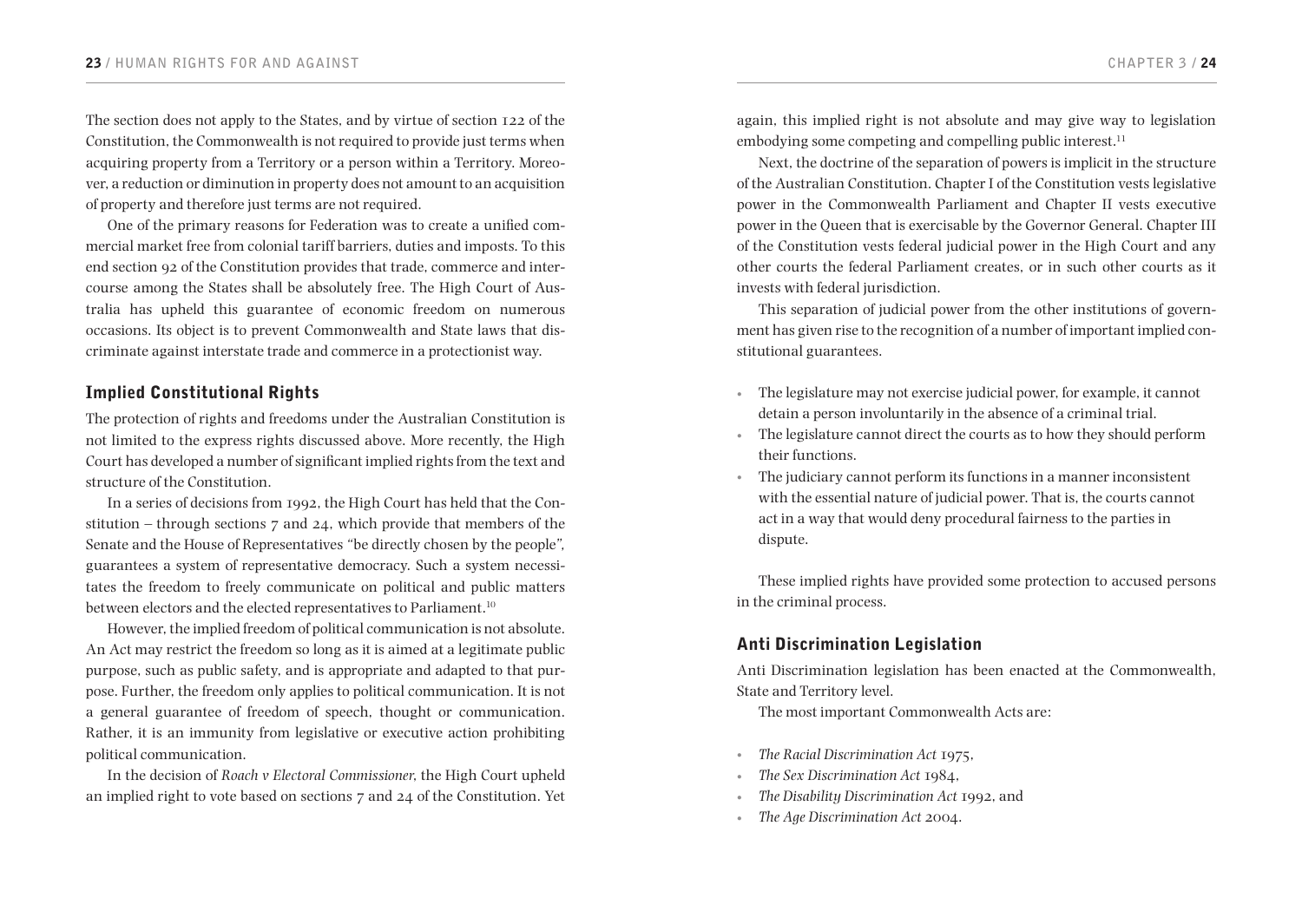The *Racial Discrimination Act* and the *Sex Discrimination Act* were passed by the Federal Government under the external affairs power in section 51(xxix) of the Constitution following Australia's ratification of a number of international human rights treaties. These Acts prohibit discrimination in employment, the provision of goods and services, education, housing and membership of clubs and associations.

The Australian Human Rights Commission (formerly the Human Rights and Equal Opportunity Commission) was established in 1986 to support the anti-discrimination laws. The functions of the Commission are to conciliate disputes about unlawful discrimination and hold inquiries into contemporary discrimination issues. An example of such an inquiry is the 1997 *Bringing them Home Report* on the Stolen Generation. The Commission may also intervene in judicial proceedings, with leave of the court, where human rights issues are in question.

Although the Anti-Discrimination Acts play an important role in the protection of human rights, they are not a comprehensive guarantee of equal treatment in Australia. They are at best legislative compromises that have attempted to balance the interests of different groups and have been deliberately confined to particular fields and particular activities within those fields. There are exemptions from the statutory regimes that allow certain organisations to act outside human rights obligations. Moreover, some significant grounds of discrimination, such as religion, political belief and sexual preference are not covered under the Acts.

A further weakness in the Anti-Discrimination laws is that they are vulnerable to amendment and repeal by subsequent legislation. The *Northern Territory National Emergency Response Act* 2007, for example, suspended the operation of the *Racial Discrimination Act* in so far as it affected the intervention.

The Australian Human Rights Commission has few coercive powers. It cannot take direct action to protect an individual's rights, even though the International Covenant on Civil and Political Rights which it is designed to implement is annexed to the Act. The role of the Commission is limited to investigating and conciliating disputes. Complaints that cannot be resolved

must be taken by the parties to the Federal Court or the Federal Magistrates Court, usually at great cost.

We note that, at the time of writing, the Federal Government is considering draft legislation to combine all the separate anti-discrimination Acts into one consolidated law.

### The Protection of Human Rights under the Common Law

The common law's protection of fundamental human rights can be traced back to the Magna Carta. Blackstone's *"Commentaries on the Laws of England'*, published in 1735, stated that the right to personal security, the right to personal liberty and the right to private property are rights inhering in all mankind. Many individual freedoms are protected by the common law. Personal freedom is protected by the law of assault, battery and false imprisonment; reputation by the law of defamation; and a variety of interests by the torts of negligence, trespass and nuisance.

Over time the influence of Parliament in the regulation of public life has grown substantially. In consequence, legislation has increasingly displaced the rights recognised by the common law. Today, common law principles that had once been enforceable by the courts have been converted instead into presumptions to be applied in statutory interpretation. Some examples include:

- a presumption that parliament does not intend to deny citizens the protection of natural justice
- a presumption that parliament does not intend to oust the jurisdiction of the superior courts
- a presumption against the invasion of common law rights by the legislature
- • a presumption that a statute that purports to impair personal liberty is to be interpreted, where possible, to respect that right.

This interpretive process affords some limited protection for individual rights and freedoms. However, if the Parliament has directed its attention to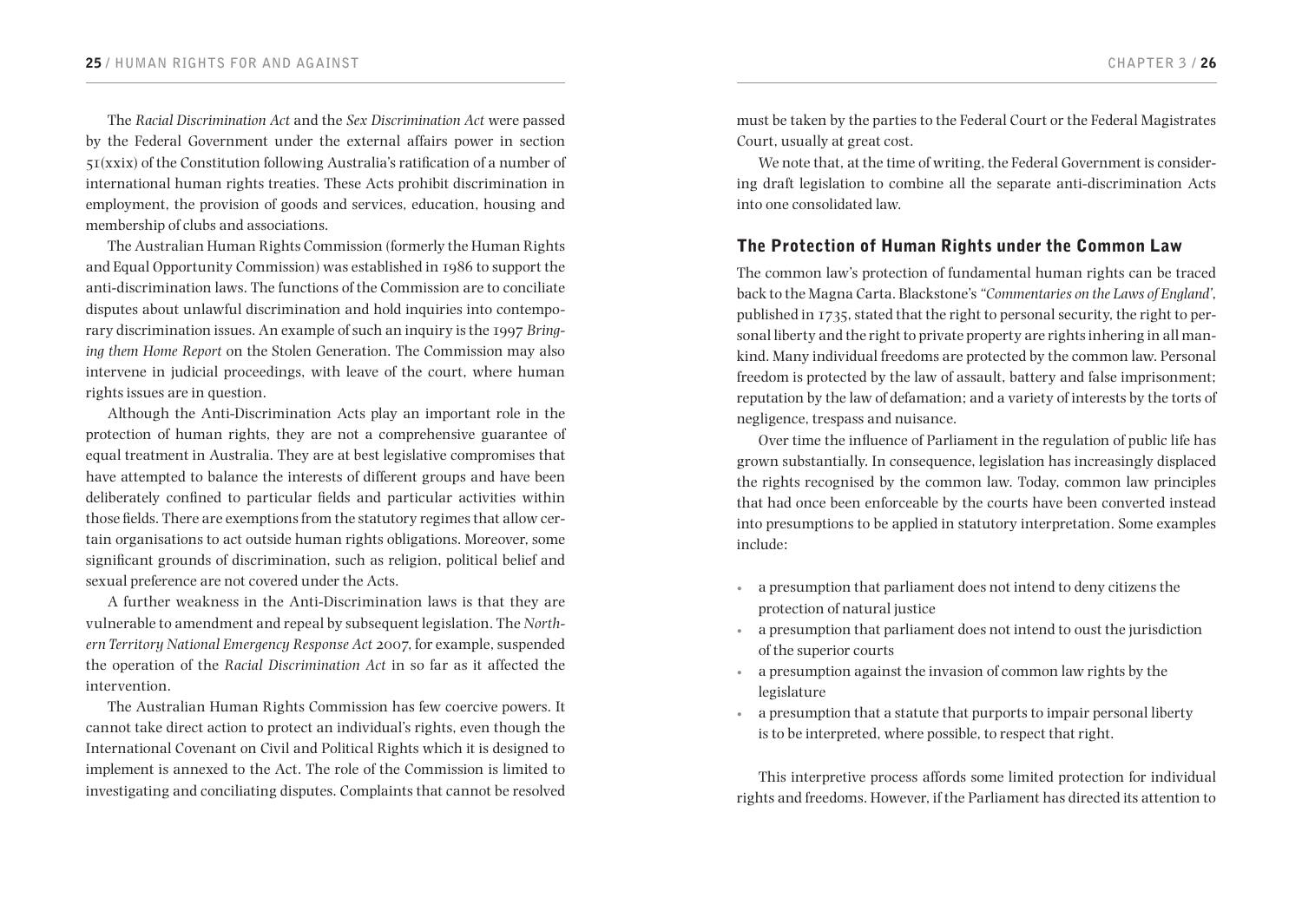the curtailment of a basic human right, and has used unambiguous language to do so, then the common law is simply overridden.

# International Law and the Development of Rights under the Common Law

Australia has ratified the following international treaties that protect important human rights. These include:

The International Covenant on Civil and Political Rights (ICCPR) The International Covenant on Economic, Social and Cultural Rights (ICESCR) The Convention on the Elimination of all forms of Racial Discrimination The Convention on the Rights of the Child The Convention against Torture, and other Cruel, Inhuman or Degrading Treatment or Punishment The Convention on the Elimination of all forms of Discrimination against Women The Convention on the Rights of Persons with Disabilities

There is some capacity for Australian courts to take international treaties into account when interpreting legislation and developing the common law. The *Mabo* decision on native title explains and illustrates how international law may influence the development of the common law. But while it is a principle of statutory interpretation that legislation should be interpreted as far as possible in conformity with international law, unambiguous language will override any obligations arising from treaty ratification. Some members of the High Court have interpreted legislation consistently with international human rights law but this approach has by no means been fully embraced by the Australian judiciary.

# Conclusion

It will be plain from this discussion that the Australian constitutional and legal system does not provide a comprehensive scheme of human rights protection. The few human rights provisions in the Constitution are scattered throughout the text and are ad hoc rather than comprehensive in nature. The civil rights have been subject frequently to narrow reading by the High Court and apply only to the laws of the Commonwealth and not the States. Constitutional implied rights have only a fragile standing in the constitutional fabric. The Anti-Discrimination Acts play an important role in the protection of human rights. Nevertheless they are not a comprehensive guarantee of equal treatment in Australia. The Acts do not fully meet Australia's international obligations under treaties such as the International Covenant on Civil and Political Rights or the International Covenant on Economic, Social and Cultural Rights. Moreover, the Acts are vulnerable to subsequent legislative amendment. Contrary to widespread public opinion, the common law is now the least significant and most insecure source of human rights protection as it may readily be overridden by parliamentary enactment.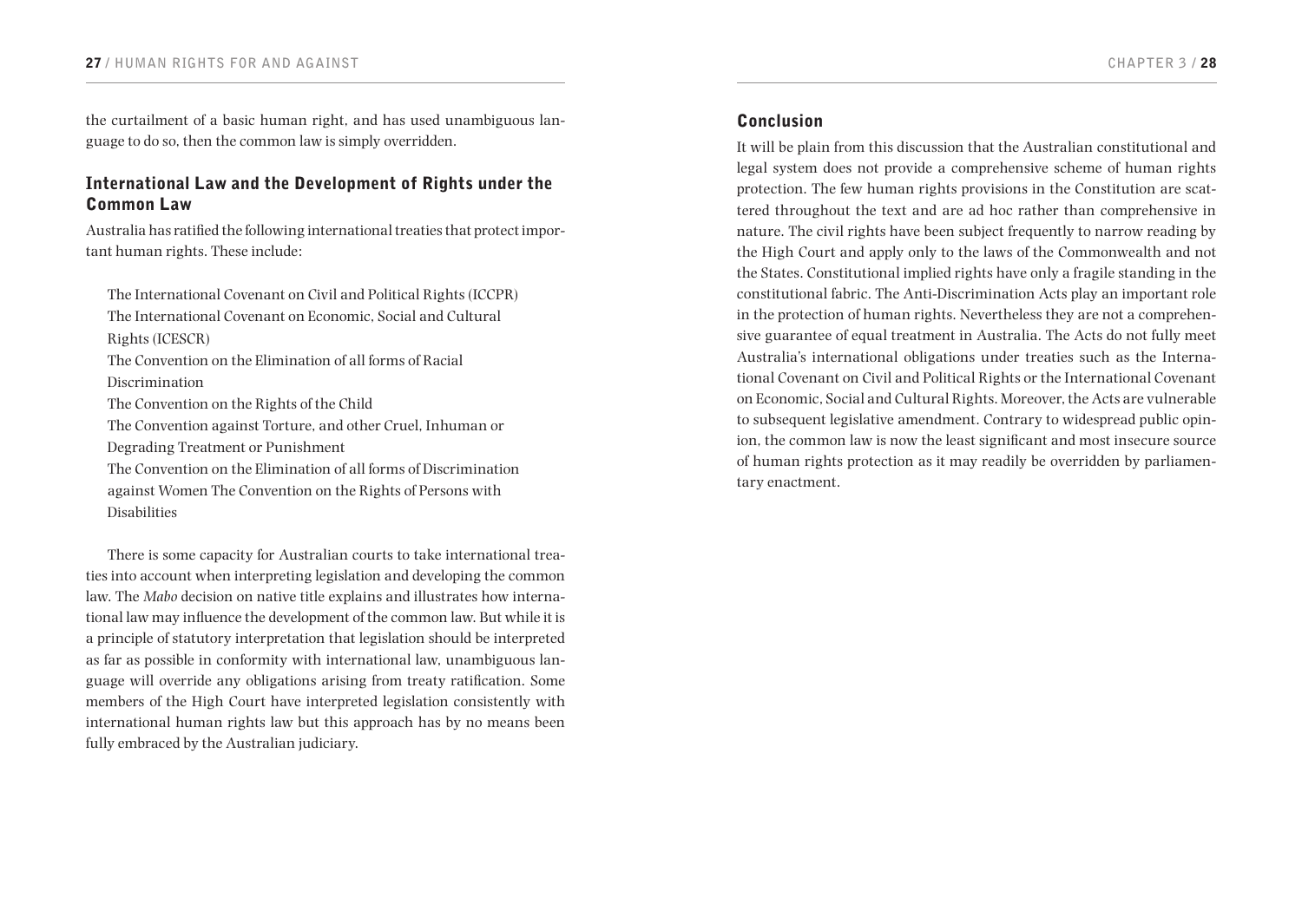# **CHAPTER 4: International and Domestic Experience with Human Rights Legislation**

Formal human rights protection may be achieved through the use of various models from constitutional bills of rights, such as the *United States Bill of Rights* (1791), the *Canadian Charter of Rights and Freedoms* (1982) and the *South African Bill of Rights* (1996); to legislative bills of rights such as the *New Zealand Bill of Rights Act* (1990), the United Kingdom *Human Rights Act* (1998), the Australian Capital Territory's *Human Rights Act* (2004) and the Victorian *Charter of Human Rights and Responsibilities Act* (2006). In recent times there has been a movement away from constitutional bills of rights towards legislative bills of rights that preserve the primary role of parliament in determining how to protect and promote human rights. These statutory bills of rights are often referred to as 'dialogue' bills of rights as they provide all three arms of government, the executive, the parliament and the judiciary, with a special role to play in the protection of human rights. The key features of a dialogue model of human rights protection are as follows:

- • The Executive Government is responsible for ensuring that the Bills it introduces into Parliament are compatible with human rights. Government departments are responsible for ensuring that policy and all decision making are compatible with human rights.
- The Parliament is responsible for reviewing all Bills and reporting on their compatibility with human rights prior to any Bill being debated and voted on.
- The Judiciary is responsible for hearing and determining cases in which an individual argues that legislation passed by parliament or actions of government departments or agencies has infringed their human rights.

It is important to note that under a statutory bill of rights the courts do not have the power to invalidate or repeal legislation. They can only interpret legislation in a manner that is consistent with human rights and, if this is not possible, state that they are unable to do so. The legislation then goes back to the parliament to determine what action, if any, is to be taken to rectify the situation.

In this Chapter we do not discuss constitutionally entrenched bills of rights because we do not consider them appropriate to Australia. This chapter, therefore, concentrates on statutory bills of rights and on the experience with such bills in New Zealand, the United Kingdom, the Australian Capital Territory and Victoria.

### **The New Zealand Bill of Rights Act 1990**

In 1984 a Labour Government came to power in New Zealand with a policy platform that included a Bill of Rights as a supreme law. In 1985 a draft Bill was completed and the White Paper entitled A *Bill of Rights for New Zealand*  was released. The White Paper proposal did not proceed but in 1990, a statutory bill of rights, the *New Zealand Bill of Rights Act* (1990) was enacted instead. The Act is an ordinary Act of Parliament and its amendment is not subject to any special procedures.

# The Model

The purpose of the *Bill of Rights Act* is to restrain the government's ability to limit an individual's rights and freedoms. Section 3 states that the *Bill of Rights Act* applies to acts done by the legislative, executive and judicial branches of the government of New Zealand; or to a person or body performing a public function, power or duty imposed or pursuant to law. The Act will, therefore, extend to private organisations in the exercise of any public duties.

The human rights protected by the New Zealand *Bill of Rights Act* are drawn from the Universal Declaration of Human Rights and the International Covenant on Civil and Political Rights. While certain rights are absolute, most are subject to some limitations. The rights and freedoms contained in the Act may be subject to 'such reasonable limits prescribed by law as can be demonstrably justified in a free and democratic society'.12 The onus on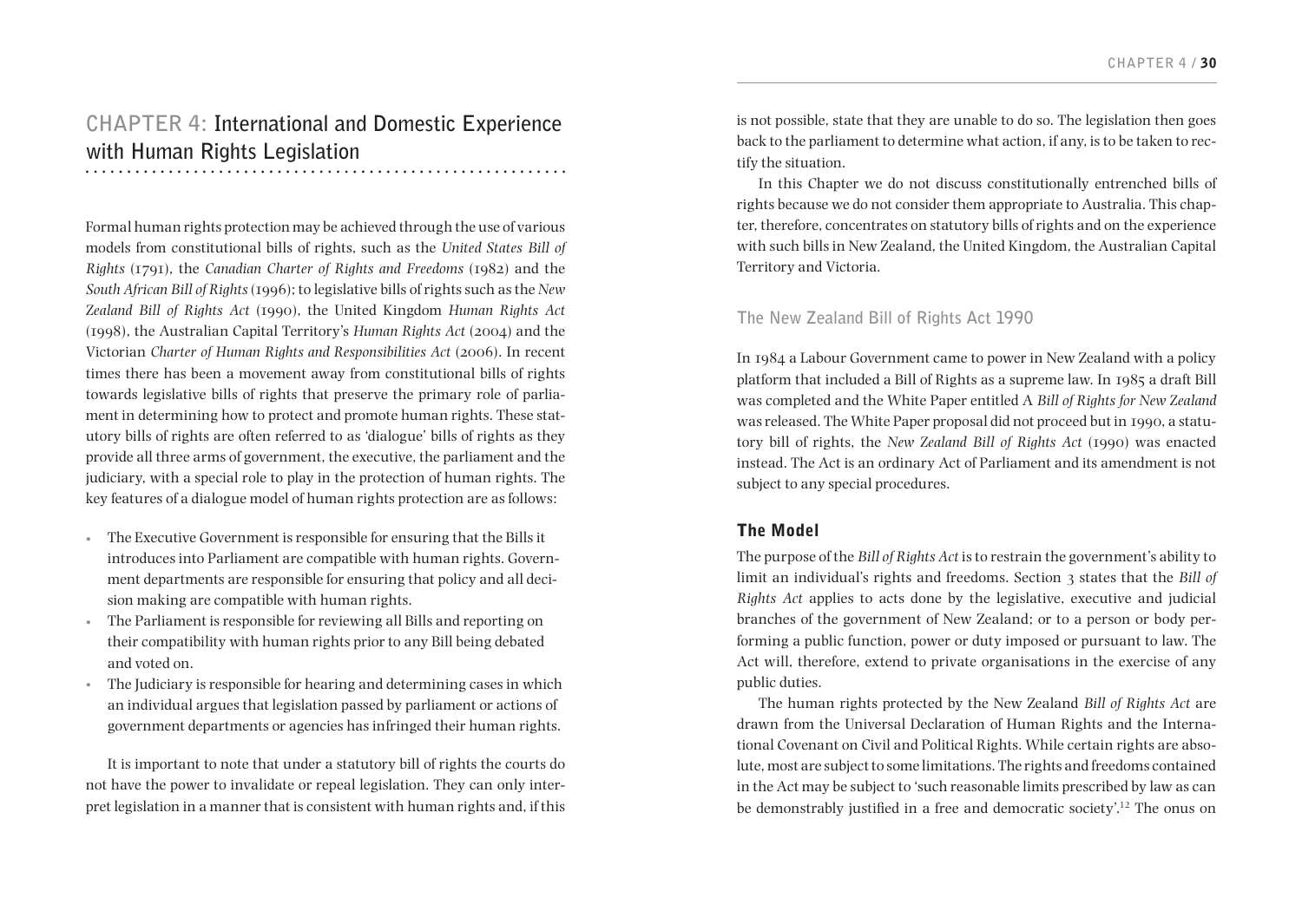proving that the limitation on any particular right is reasonable lies with the relevant government body imposing the limit.

The *Bill of Rights Act* plays an important role in setting minimum standards to which public decision-making must conform. It does this in three ways:

- 1. Section 7 of the Act requires the Attorney General to notify Parliament of any provision in any Bill introduced into Parliament that appears to be inconsistent with the Bill of Rights Act.
- 2. Section 6 provides that legislation should be interpreted consistently with the Bill of Rights Act wherever such an interpretation is permissible. This interpretative direction to the courts to give effect to the rights and freedoms is a strong one.
- 3. Section 3 provides that the Bill of Rights Act applies to the legislative, executive and judicial branches of government and to any person or body in the exercise of public functions. It prevents decision makers from exercising their discretion in a way that infringes a right or freedom. The Ministry of Justice provides advice to government departments in developing policies that are consistent with the Bill of Rights Act.

The *Bill of Rights Act* has no express remedy provision, although the courts have developed a variety of remedies for breaches of the rights and freedoms protected by the Act. These include the exclusion of evidence obtained following a breach of the Act; issuing a stay of proceedings; declaring an action of a public body to be inconsistent with the Act; and sending the decision back to the original decision maker for reconsideration and the award of monetary compensation.

# Effectiveness of the Bill of Rights Act

The major reports on the New Zealand Act have concluded that:

1. The legislative process has improved. The following procedure has been adopted within the Parliament to ensure compliance with the Act. First,

the Cabinet Office Manual requires the Minister responsible for the Bill to certify that it complies with the *Bill of Rights Act*. If the Bill does not comply with the Act, the Attorney General must provide reasons for the incompatibility. Second, the Standing Orders of Parliament have been amended and now require the Attorney General to table a report in Parliament setting out the alleged inconsistency. These reports are made public on the Ministry of Justice's website. If the Government wishes to proceed, notwithstanding the inconsistency, the Bill must be referred to a Select Committee for review. The impact of this work has been more significant than that of the courts in ensuring that New Zealand adheres to the human rights standards it has embraced.<sup>13</sup>

- 2. The role of the courts has been enhanced with human rights values, which the courts used to draw on, now having greater legitimacy as a result of parliament affirming them in the Act.
- 3. The Act puts the Executive through a rigorous process of reporting to parliament where proposed legislation is in breach of the Act.
- 4. Initially there was a significant amount of litigation in respect of criminal process rights such as the right to a lawyer on arrest or detention, trial delay and the reasonableness and lawfulness of police search and seizure. However, over time police procedures have improved and these cases have gradually decreased.<sup>14</sup> The Act's impact on civil litigation is yet to be felt although there have been successful challenges to prison management and disciplinary regimes, censorship decisions and immigration decisions.
- 5. The New Zealand experience has shown that a genuine dialogue can exist between the three arms of government with each arm participating in developing a greater understanding and compliance with human rights and freedoms.

# **The United Kingdom Human Rights Act (1998)**

The European Convention of Human Rights (the Convention) was drafted with considerable input from English lawyers and ratified by the United Kingdom in 1951. From 1966 individuals had a right of petition before the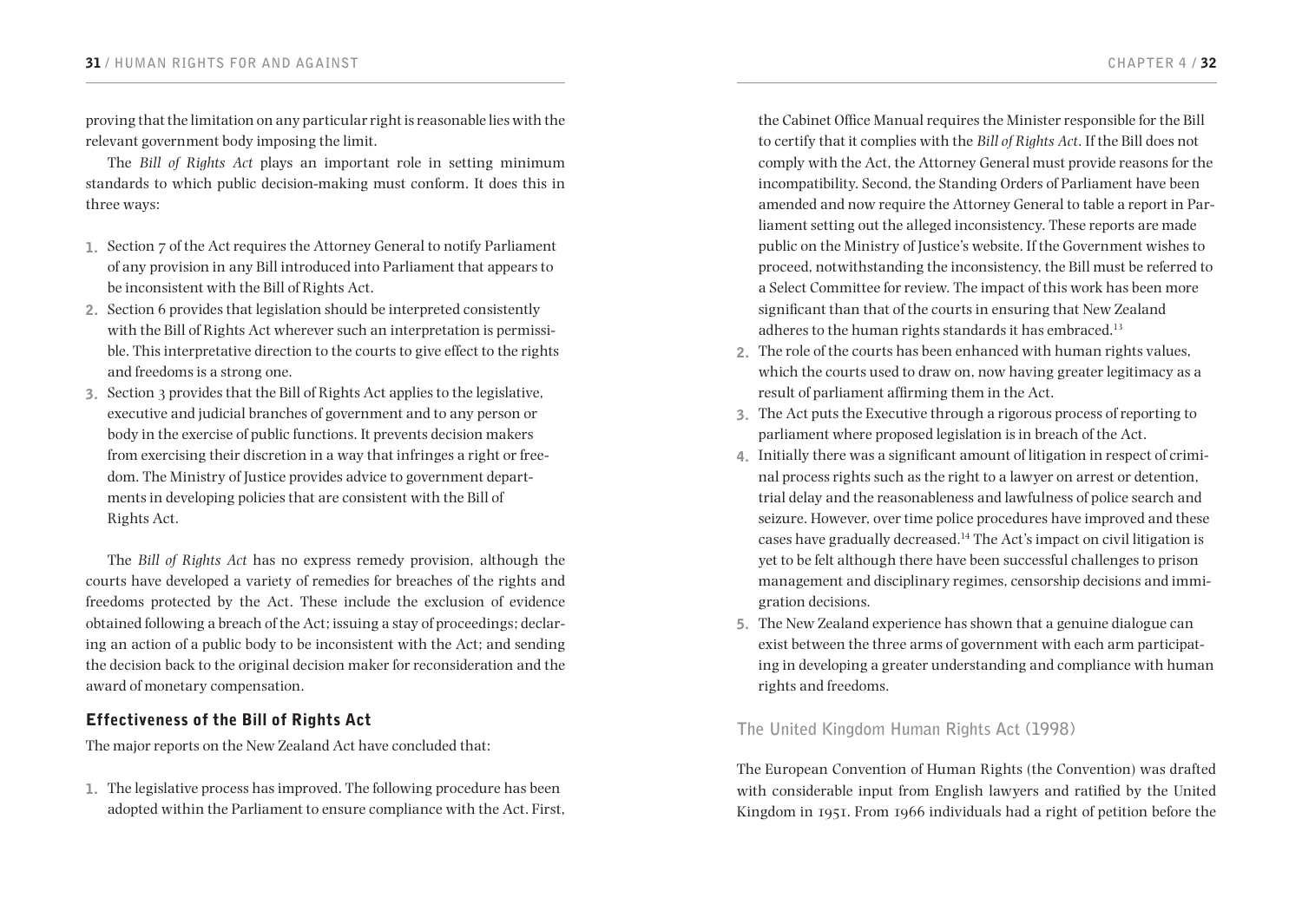European Court of Human Rights in Strasbourg. Despite access to the European Court for alleged breaches of the Convention, the time and expense involved in bringing such an action meant that only the most serious human rights allegations could be brought to Strasbourg. In 1997 the Government published the White Paper *Bringing Rights Home* leading to the *Human Rights Act (1998)*. This Act, among other things, has made the rights of the European Convention on Human Rights enforceable in the United Kingdom courts.

# The Model

The Act reproduces in domestic law the provisions corresponding to the United Kingdom's international obligations under the European Convention on Human Rights. The purpose behind the *Human Rights Act* was to develop a culture of rights in the United Kingdom and to create a dialogue about rights between the executive, parliament and the judiciary. The *Human Rights Act* is an ordinary Act of parliament and its future amendment is not subject to any special procedures.

The following provisions underpin the *Human Rights Act:*

- Section 6 of the Act makes it unlawful for a public authority; defined widely to include courts, tribunals, Ministers and public officials, to act in a way that is incompatible with a Convention right.
- Section 4 confers on the higher courts a power to make a declaration of incompatibility where a provision of primary legislation is incompatible with a Convention right. This declaration of incompatibility does not affect the validity of the legislation and it is not binding on the parties. Where a declaration of incompatibility is issued, the courts are to notify the relevant Minister and any remedial action is left to the parliament. In this way the sovereignty of parliament is maintained. The reason behind this was explained in the White Paper introducing the Human Rights Bill:

"In enacting legislation, Parliament is making a decision about important matters of public policy. The authority to make those

decisions derives from a democratic mandate. Members of Parliament in the House of Commons possess such a mandate because they are elected, accountable and representative. To make provision in the Bill for the courts to set aside Acts of Parliament would confer on the judiciary a general power over the decisions of Parliament which under our present constitutional arrangements they do not possess, and would be likely on occasions to draw the judiciary into serious conflict with Parliament." <sup>15</sup>

- Section 3 of the Act requires that as far as it is possible to do so, legislation must be read and given effect in a way that is compatible with the Convention rights. This interpretative requirement applies to all litigation before the courts, whether or not a public authority is involved. This strong interpretive clause goes beyond the previous position where the courts could take the Convention into account only when resolving any ambiguity in a provision. The intention behind this interpretive provision was to ensure that declarations of incompatibility would be employed in a minority of cases.
- Section 19 of the Act requires the Minister responsible for a Bill, before the second reading speech, to make a statement as to the Bill's compatibility with the Convention rights. If the Minister is unable to make a statement to that effect he/she must indicate that the Government nevertheless wishes to proceed with the Bill. The implication is that the two Houses will consider the merits of the statement and evaluate the implications of the Bill on Convention rights.
- Section 7 of the Act provides that where a public authority acts in a way that violates a Convention right, an aggrieved individual may bring proceedings against that public authority.

# The Role of the Joint Parliamentary Committee on Human Rights

The Joint Parliamentary Committee of Human Rights, a Select Committee consisting of members of both Houses of Parliament, was appointed in 2001. The Committee has played a crucial role in the promotion and protection of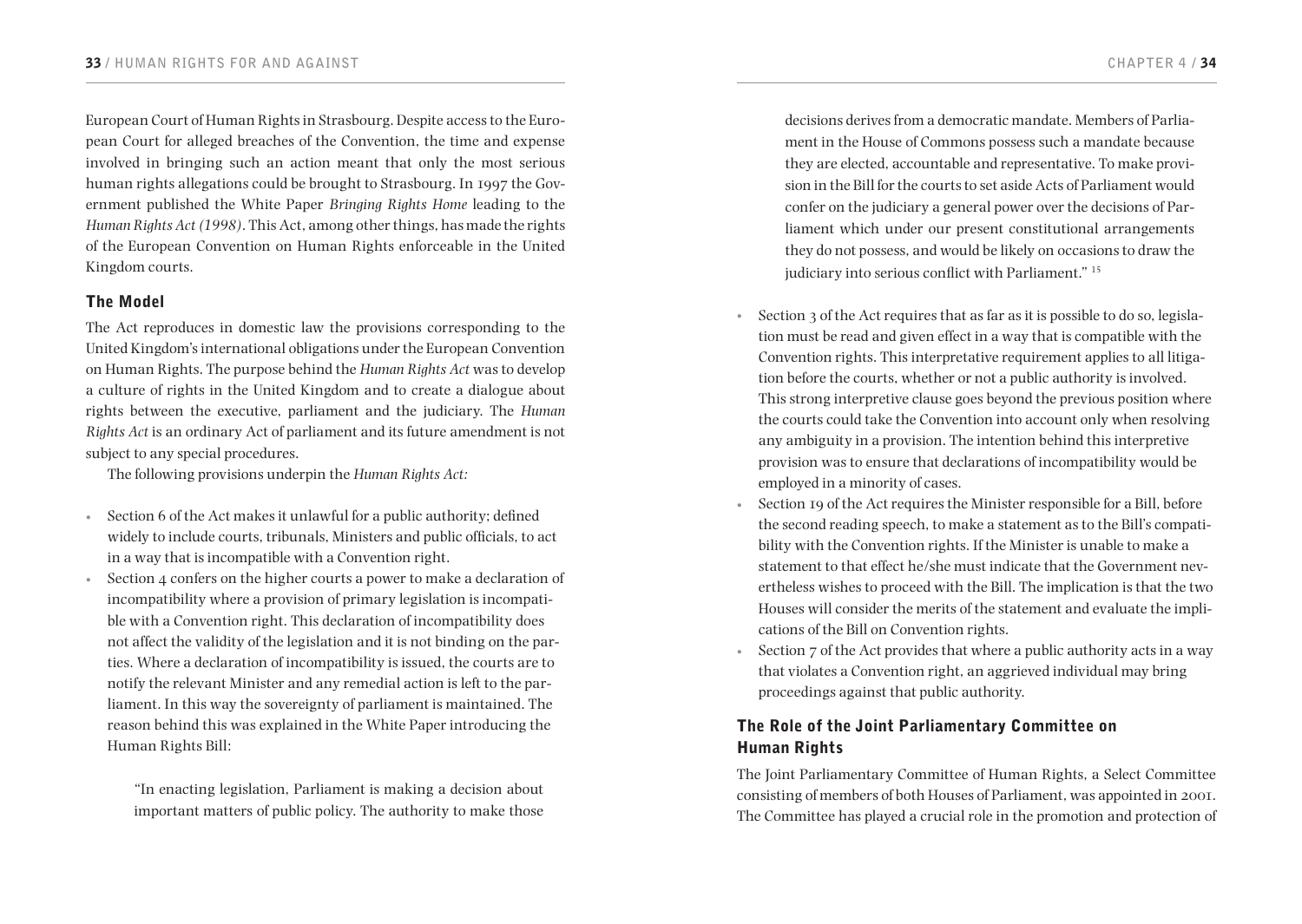rights within government. It is responsible for scrutinising all Bills for compatibility with the *Human Rights Act.* It may also initiate inquiries into any matter concerning human rights and report and make recommendations to the Government and Parliament concerning legislative and administrative action required to resolve the issues of concern that have been identified.

# Effectiveness of the Human Rights Act

The Department of Constitutional Affairs released the *Review of the Implementation of the Human Rights Act* in July 2006. The review found:

- • "Decisions of the United Kingdom courts under the *Human Rights Act* have had no significant impact on the criminal law, or the Government's ability to fight crime."
- • "The *Human Rights Act* has had a beneficial impact on the law, and has led to a positive dialogue between the judges in the United Kingdom and those at the European Court of Human Rights."
- • "The *Human Rights Act* has not significantly altered the constitutional balance between the Parliament, the Executive and the Judiciary."
- • "The *Human Rights Act* has had a significant, but beneficial, effect upon the development of policy by central government."
- • "Formal procedures for ensuring compatibility, together with outside scrutiny by the Parliamentary Joint Committee on Human Rights, had improved transparency and Parliamentary accountability."
- • "The *Human Rights Act* leads to better policy outcomes, by ensuring that the needs of all members of the United Kingdom's increasingly diverse population are appropriately considered. It promotes greater personalisation and, therefore, better public services."<sup>16</sup>

A new report by the British Institute of Human Rights *"The Human Rights Act – Changing Lives,"17* draws on sixteen case studies to illustrate the impact of the *Human Rights Act* on the lives of ordinary people. The report demonstrates that people are benefiting from the Act even without resorting to the courts. Some examples include:

- An elderly woman in a London hospital was strapped into a wheelchair against her wishes. The staff had fastened her into the wheelchair to prevent her from walking around the ward, falling and causing injury. A consultant explained that this could be considered degrading treatment contrary to Article 3 of the Convention. Staff agreed not to continue with this and a physiotherapist was engaged to help the staff improve the patient's mobility.<sup>18</sup>
- An elderly couple who had been married for 65 years were separated when the husband was moved into a residential care facility. The wife requested to join her husband at the facility and this request was denied by the local authority as she did not fit the criteria for placement. A campaign was commenced by the family, and human rights experts, arguing that the local authority had breached the couple's right to respect for family life in Article 8 of the Convention. The local authority agreed to reverse its decision and offer the wife a subsidised place so that she could join her husband.<sup>19</sup>

**The Australian Capital Territory's Human Rights Act (2004) and Victoria's Charter of Human Rights and Responsibilities Act (2006)**

Both the Australian Capital Territory and Victoria have, after extensive community consultation processes, adopted statutory human rights instruments that resemble the model adopted in the United Kingdom. The Acts protect human rights drawn from the International Covenant on Civil and Political Rights. The aim of the Acts is to foster a dialogue about human rights between all arms of government. Both Acts protect parliamentary sovereignty by leaving the final decisions about human rights protection to the parliament.

The Acts have not generated significant additional litigation and there have been very few declarations of incompatibility yet issued by the courts. The most important effects of the Acts have been on the legislative and the executive branches of government. A recent review of the ACT *Human Rights Act* found that "the biggest impact of the Act has been in influencing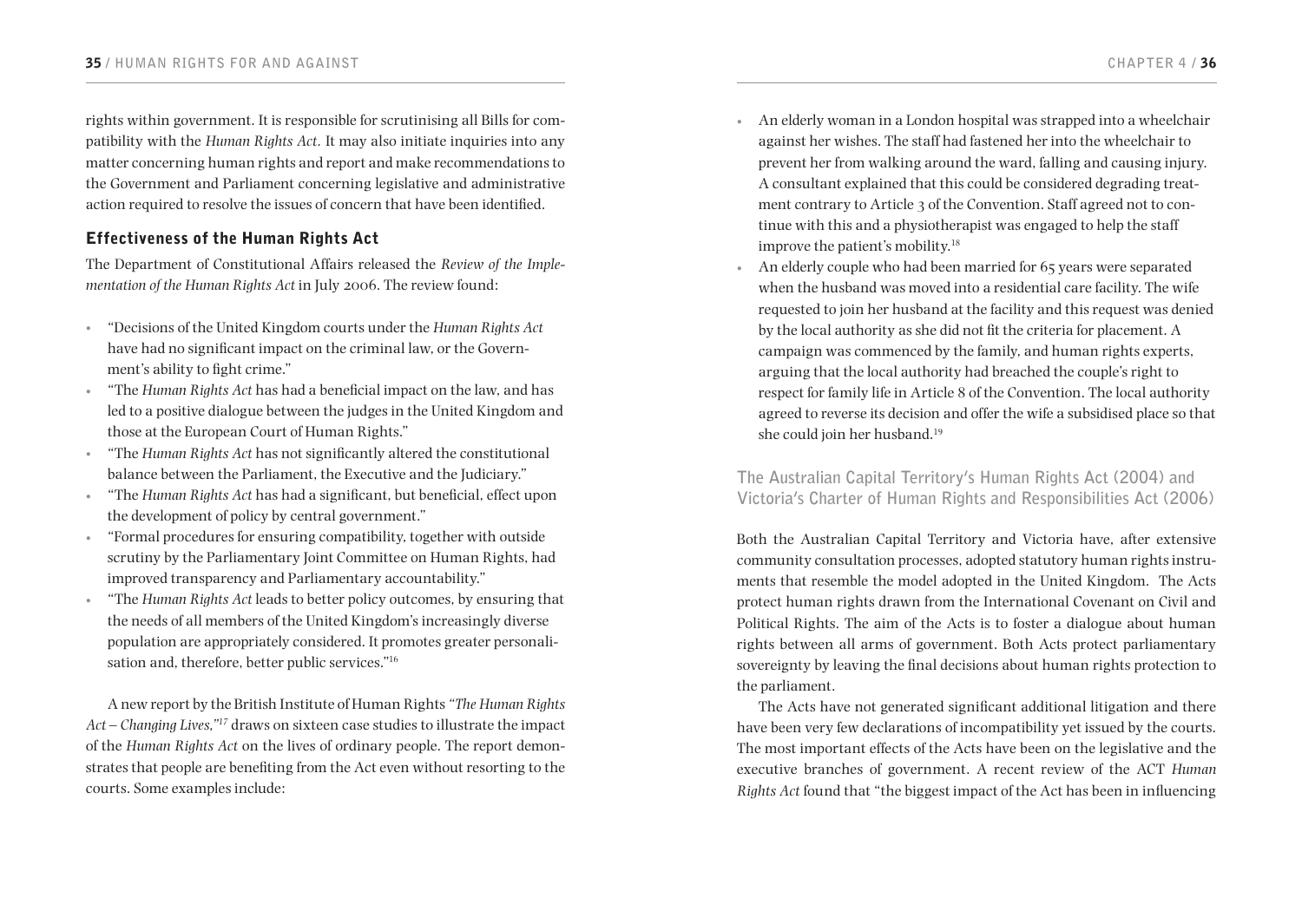the formulation of government policy and new legislation." <sup>20</sup> In Victoria there are indications that the *Charter of Human Rights and Responsibilities Act* is improving the accountability and transparency of government and is being used by community advocates to promote human dignity and tackle social disadvantage.<sup>21</sup>

# A Human Rights Act for Australia

It is clear from international and domestic experience that comprehensive human rights legislation can have a strong, positive impact by increasing awareness in government and the wider community of the importance of protecting individual human rights and by strengthening the accountability of the public service to the public it serves by requiring that it act in conformity with human rights standards. Given the success of these models, it is reasonable to suggest that an *Australian Human Rights Act*, if enacted, should be comprised of the following features. The Act, in short hand, would establish a 'dialogue model' of human rights protection. A fully drafted model Act is available for information at **<www.humanrightsact.com.au>**

- The Act should take the form of an ordinary parliamentary enactment. It is not proposed to entrench human rights provisions in the Australian Constitution.
- The Act should set down the civil and political rights, and the economic and social rights, to which all Australians will be entitled.
- • The rights the Federal *Human Rights Act* should protect fall into five categories:
	- Personal rights such as the right to life, liberty and security; and the right to freedom from torture and other forms of cruel, inhuman or degrading treatment.
	- Civil and Political Rights such as freedom of expression, assembly, association and movement; the right to vote; and the right not to be discriminated against by reason of race, sex, nationality, ethnic origin, political opinion, disability, sexual orientation and other similar grounds.
	- The Rights of Individuals in Groups such as the right to privacy and

family life; the right to property; and the right to pursue one's own customs and culture.

- Legal Rights such as the right to be presumed innocent until proven guilty; the right not to be arbitrarily detained; and right to fair trial.
- Social Rights such as the rights to health, education and social security.
- • The Act should provide that, as far as possible, all legislation should be interpreted in a manner that is consistent with the protection of the rights which it recognises.
- The Act should provide for all three branches of government the executive, the legislature and the judiciary – to share in the responsibility for protecting and advancing human rights.
- • Higher courts may declare that a law is incompatible with human rights but it will be up to the Parliament to determine what action, if any, is to be taken to rectify that incompatibility.

In the next Chapter we elaborate on the arguments in favour of the adoption of a Human Rights Charter of this kind and then consider the objections to such an initiative.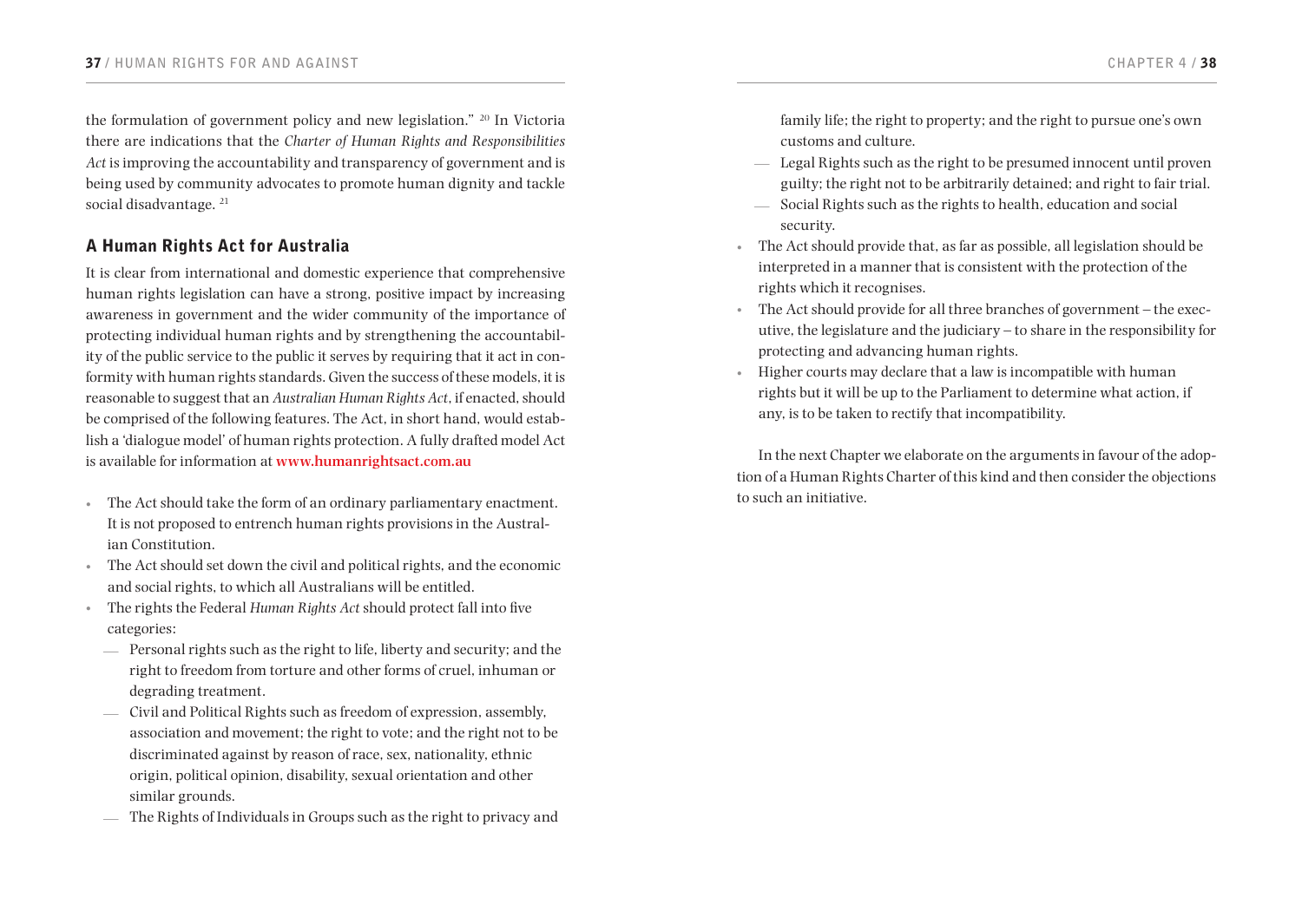# **CHAPTER 5: The Case for a Charter**

With the brief description of the key features of a possible Australian Human Rights Act in mind, we can now proceed to consider in some detail the case for the enactment of such legislation. There are five, core arguments in favour of a Human Rights Act. They are:

- 1. A Human Rights Act would improve the quality and accountability of government.
- 2. A Human Rights Act would consolidate and strengthen human rights protections for all Australians.
- 3. A Human Rights Act would encourage social inclusion.
- 4. A Human Rights Act would improve Australia's reputation abroad.
- 5. A Human Rights Act would constitute one effective, legal and political response to human rights violations that have taken place and are taking place in contemporary Australian society.

# The Quality and Accountability of Government

The Act proposed imposes obligations on all three branches of government to promote and protect human rights. Both the Government and the Parliament have particular duties, each of which can be expected to strengthen their accountability substantially.

In relation to the Government, the Minister responsible for introducing legislation into the parliament must issue a statement of compatibility. The statement of compatibility will contain the Minister's view as to whether or not the provisions of the Act being introduced are consistent with the rights set down in the Human Rights Act.

The principal benefit of this process resides in its effect on internal governmental deliberation with respect to proposed new laws. Ministers will want to ensure that the advice they give to the parliament as to legislation's compatibility is accurate and reasoned. The political consequences of inaccuracy could be costly. Departments and agencies, therefore, will be under instruction to consider the human rights impact of proposed legislation very carefully. This can be expected, in turn, to make the policy development process more rigorous and considered.

This observation has been confirmed in research conducted on the introduction of the *Human Rights Act* in Britain. The Lord-Chancellor's review of the first five years of the Act concluded that it had had a significant, beneficial effect on policy development within central government.<sup>22</sup> The positive effect had been generated in three different ways. First, the requirement for a positive statement of compatibility had increased attention to the human rights impact of new laws and policy. Secondly, the prospect of future litigation and possible reversals in the courts had provided an impetus for more focused deliberation. Thirdly, the Act makes it unlawful for a public authority to act in a manner that is incompatible with the human rights recognised within it. This has given the Act an immediacy and impact to which all government agencies have had to respond, for fear of transgressing the law.

The other important segment of pre-legislative scrutiny relates to the review of legislation to be undertaken by the Parliament. In Britain, the Joint Parliamentary Committee on Human Rights has engaged in enormously important work. That work is of three different kinds. The Joint Committee is responsible for scrutinising all Bills for compatibility with the Act's provisions. By issuing timely reports on such Bills, parliamentary debate on legislation is more fully informed. The Committee engages in thematic work, for example, the Joint Committee has produced reports on deaths in custody, human trafficking, the rights of elderly people in health care, and the human rights of people with learning disabilities. These, too, inform the policy and legislative process. Latterly the Committee has altered its emphasis to focus on earlier stages of the legislative cycle. So, for example, it now comments selectively on Government White and Green papers where it believes it may have greater influence upon government thinking.

# The Better Protection of Human Rights in Australia

At present, Australians' human rights rely for their protection principally upon the common law and statute law. Constitutional protections are few. International protections lack enforceability.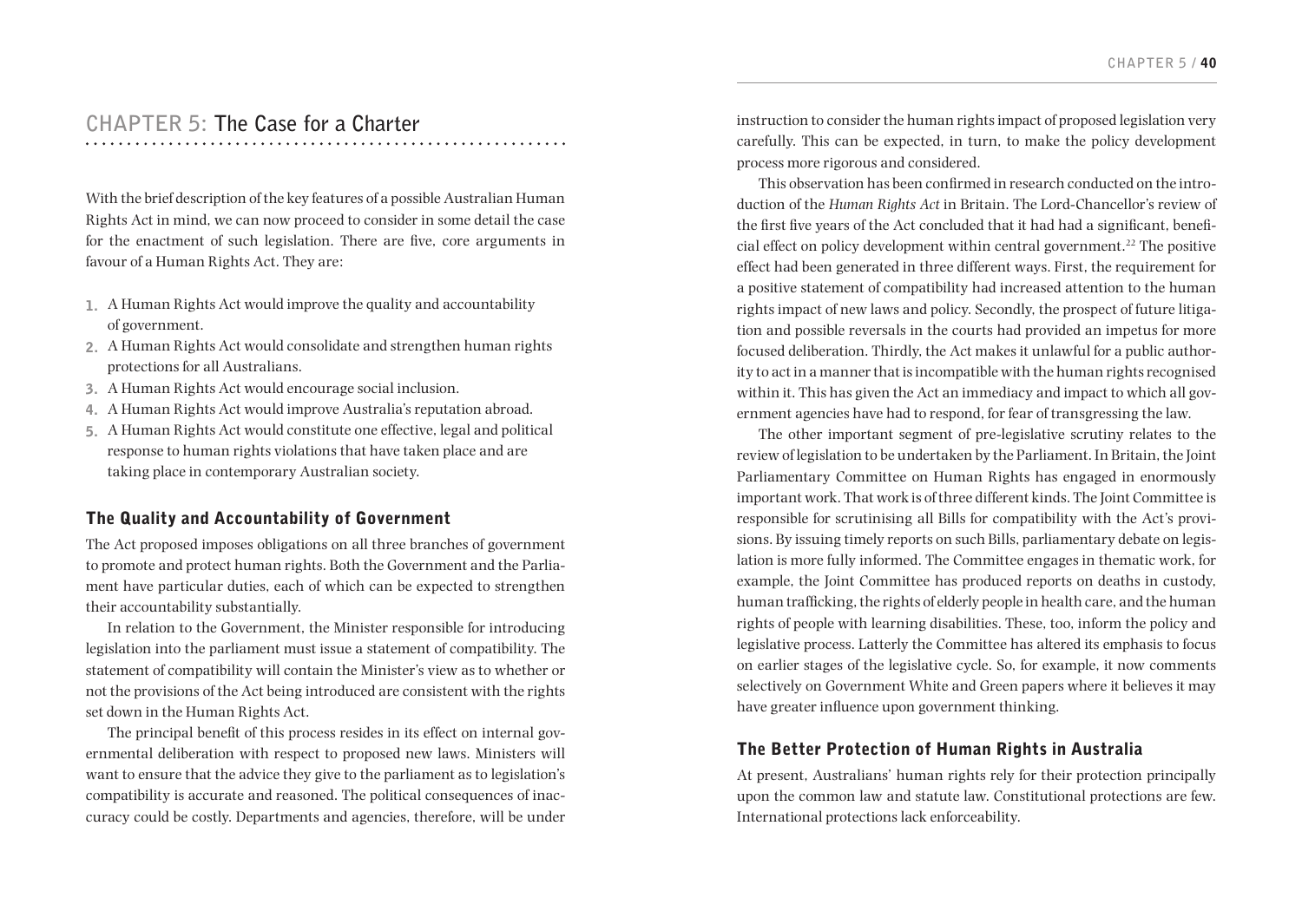It is often thought that our human rights are protected adequately by the common law. As will have become evident from our discussion on this subject in Chapter 3, the protections offered by the common law are inconsistent, frequently delayed and fragile. The fundamental point about the common law is that it may at any time be overridden by legislation. Parliament may remove rights established by the common law at a stroke.

At the same time, a constitutional event of great significance has occurred in Australia in the past few decades. The doctrine of ministerial responsibility has been profoundly undermined. Ministers, seemingly, do not resign for anything. The parliament's capacity to hold the executive to account has been substantially diminished.<sup>23</sup>

There have been other related changes. Rigid party discipline; the rise of an unaccountable cohort of ministerial advisers; the privileged access to politicians obtained by shadowy lobbyists; ministerial evasion in question time; the idea that ministers may avoid responsibility for the actions of their advisers and bureaucrats so long as they are not told of such actions; the abuse of freedom of information laws; the frequent and strategic use of the gag in parliamentary debate; attacks upon independent government scrutineers such as the Ombudsman, the Auditor-General and the Administrative Appeals Tribunal; a general decline in parliamentary standards; and the privatisation and corporatisation of government such that ministers may claim no longer to be responsible for the conduct of important public functions; have all contributed to what is now a profound constitutional weakness.<sup>24</sup>

If the rights of citizens are transgressed, ministers need no longer leave their posts, so long as the support of the Prime Minister or party is assured. As illustrated graphically under the previous government, with a majority in both the House of Representatives and Senate, an administration may ram legislation through the parliament at will. The idea that human rights infringements will readily be remedied through parliamentary redress, therefore, no longer has currency or clout. The former Chief Justice of the High Court, Sir Anthony Mason summarised the situation accurately:

"The convention that the minister bears individual responsibility for the mistakes of his or her departmental officers and subordinates was

once thought to be fundamental to the claim of legitimacy of executive power. Now the convention seems to be of largely historical interest. Ministers rely on the mistakes of subordinates as a response to criticism and as a reason why they should not resign. Failure to give relevant, perhaps embarrassing information to the minister is not an occasion for the minister's resignation. Nor, it seems, is it invariably an occasion for disciplining the public servant. The modern practice is scarcely a recipe for good government … Here we have a classic example of the executive controlling parliament – the very converse of the historical conception that parliament's role is to act as a watchdog over the executive government."<sup>25</sup>

With this background in mind, it becomes clearer why carefully constructed human rights legislation is necessary. Such legislation would contribute to the protection of peoples' fundamental human rights in the following ways.<sup>26</sup>

- 1. A Human Rights Act would act as a measured constraint upon governmental power. The Act will make it unlawful for public authorities to act inconsistently with fundamental human rights. Most often it is not legislation itself that trespasses upon an individual's rights but the actions of government departments and agencies. The quality and timeliness of services provided by such agencies would improve significantly were they to be subject to regular review according to human rights criteria.
- 2. A Human Rights Act would act as benchmark for legislation. As argued in the previous section, the processes of internal and parliamentary prelegislative scrutiny, including the scrutiny by parliament of policy papers and bills with a view to engendering more informed parliamentary debate, will have a substantial, beneficial impact upon parliamentary debate and discussion.
- 3. Through its requirement that legislation be interpreted, as far as possible, so as to be compliant with human rights standards, a Human Rights Act would introduce elements of principle into the interpretation and application of legislation. This interpretative obligation will have an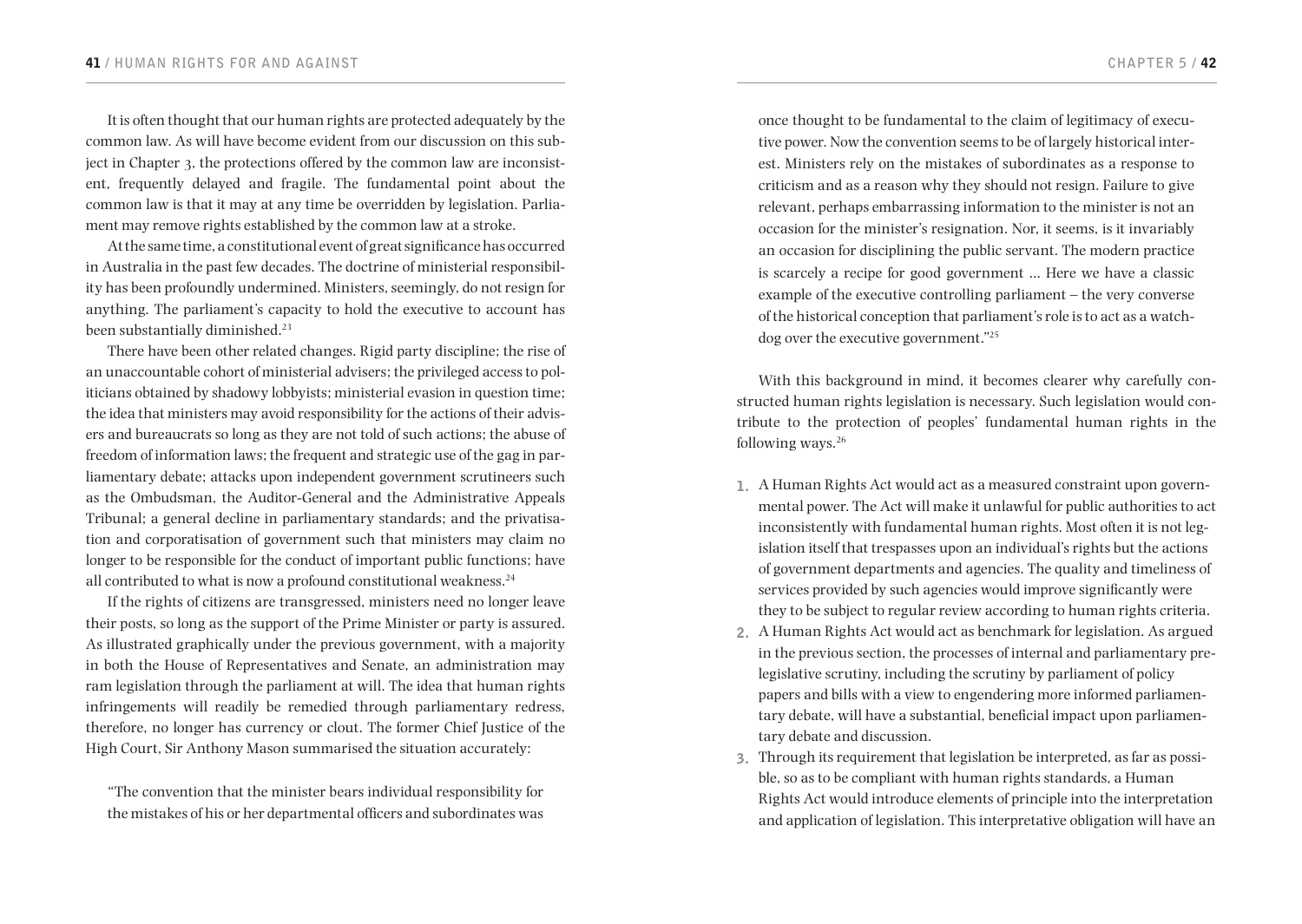impact not only upon courts but also upon government departments and agencies to read and give effect to human rights principles in law, policy and practice.

4. Under the model suggested, as in the UK, an individual would be able to take legal action against public authorities to obtain redress where their human rights have been violated. The very fact that such action may be contemplated can be expected to have a disciplining effect upon officials involved in the provision of public services.

### Human Rights and Social Inclusion

The Federal Labor Government has made clear its commitment to the reduction of social exclusion across all segments of society. Social exclusion is a process in which some individuals or groups are incapable of participating actively in society. This lack of capability may be caused either because there are externally created barriers to participation or because the individuals or groups concerned lack the economic or social resources to take part in community affairs.

In speaking to the Government's social inclusion agenda, the present Prime Minister, Julia Gillard, identified a number of critical arenas in which social exclusion is apparent.<sup>27</sup> To be socially included, she argued, would require concerted action in relation to the provision of employment opportunities; accessing services; dealing with personal crises such as ill health, bereavement, and the loss of a job, connecting with others in life through family, friends, work, personal interests and local community; and being heard. The overall objective of the Government's agenda, she said, was creating prosperity with fairness.

To achieve fairness, every person's basic liberty should be secured by society and by the governments' observance of their fundamental human rights – rights such as freedom of speech, religion and conscience, due process and equal protection under the law. Similarly, every person should be entitled to basic opportunity, to such things as decent work, adequate health care, education, housing and social security. The provision of such entitlements places a floor under people's capacity to participate in society. It

confers on them capabilities which, in other circumstances, they may not have been able to develop.

Human rights legislation can also facilitate the fair resolution of conflict between people of different customs and cultures. It sets down ground rules by reference to which inter-cultural dialogue may be promoted and in accordance with which such conflict may be mediated and resolved. It provides a fair framework within which competing interests and values may be reconciled. It sets the foundation for constructive social and political deliberation. By reference to human rights, everyone has a starting point from which to participate actively in the life of the community.

The great advantage of the human rights framework resides in its universality. It picks up everyone's interests. It excludes no one. It provides a contemporary set of common values to which all the communities which make up society may subscribe.

### Strengthening Australia's International Reputation

Late in 2012, Australia was elected as a non-permanent member of the United Nations Security Council. Without doubt, its election will provoke renewed and widespread international interest in and concern with Australia's role and performance in international affairs. Yet, the nation's international standing in the human rights sphere has slipped significantly in the last decade or so.

In part this has been the product of Australia's straight out rejection of comments and criticisms made of its human rights record by the United Nations Human Rights Treaty Monitoring Committees. All six such committees have issued critical reports of Australia's human rights record, reports which have expressed concern in relation to a perceived decline in Australia's commitment to international and national human rights protection in the last decade or so.<sup>28</sup>

Before describing the tenor of such criticisms, it is appropriate to note that the United Nations Human Rights Treaty Committees have generally been positive about Australia's human rights record. There can be little doubt, on a close reading of the Committees' concluding observations, that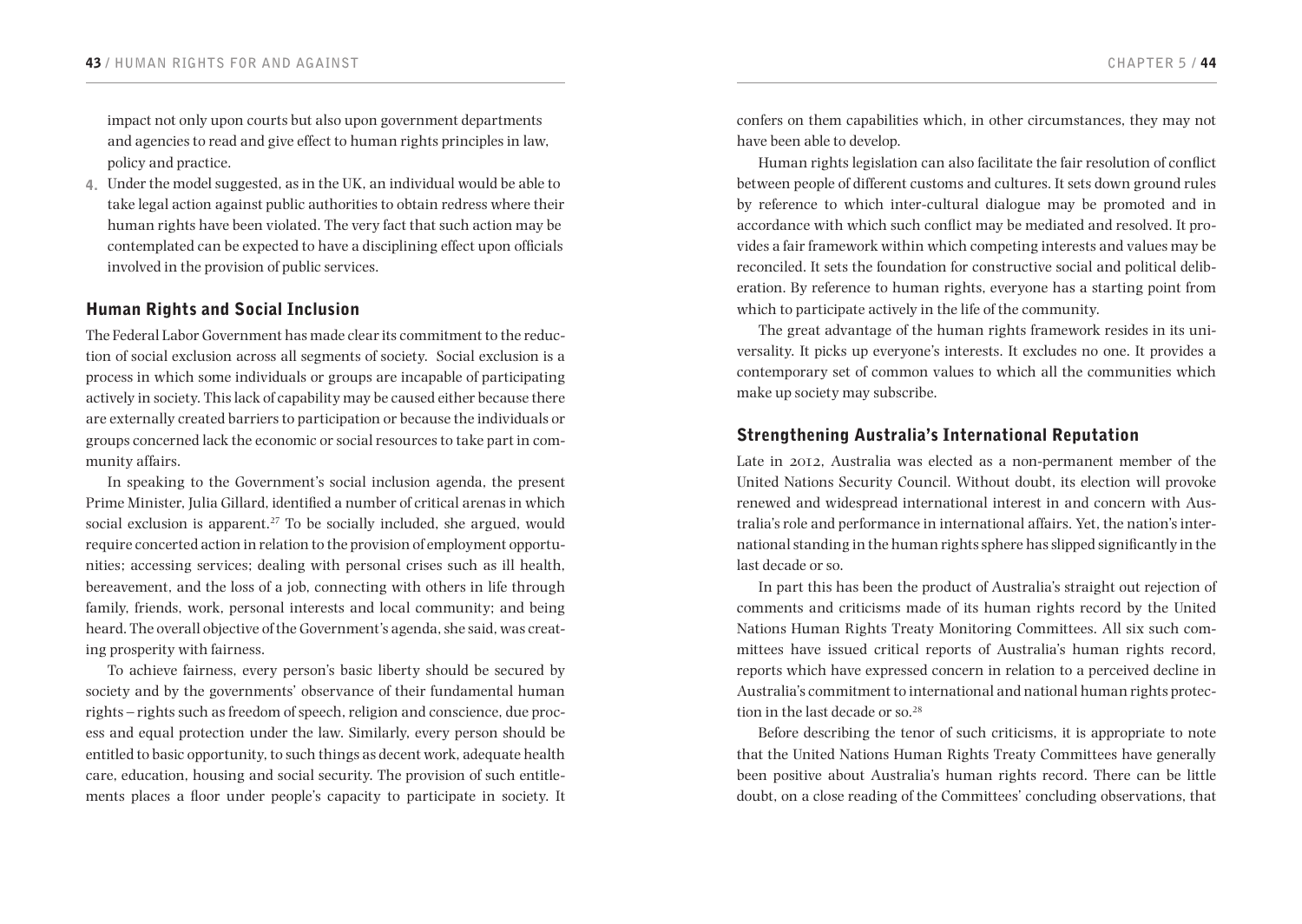Australia's performance of its obligations under each of the six treaties is regarded in a reasonably favourable light. At the same time, it is also clear that each Committee has become more critical of Australia's human rights performance than it had been in reports issued in the early 1990s.

The six Committees' criticisms of Australia's human rights performance have strong common threads. The criticisms are not the product of a rogue member or two or even a rogue committee or two but have been consistent and concerted. Three such threads in particular stand out.

First, Australia has been criticised because it has not taken sufficient steps to ensure that the comparative disadvantage of and discrimination against its indigenous peoples is eliminated. In this regard, the significant differences between Aboriginal and non-Aboriginal people's standards of health, education and housing; the introduction of mandatory sentencing; the high rate of Aboriginal incarceration and the lack of effective reconciliation with and compensation for the members of the Stolen Generations were marked out consistently for adverse comment.

Secondly, Australia has been criticised because of its treatment of people seeking asylum. The policy of mandatory detention of those requesting refugee status; extended periods of detention; off-shore processing of asylum seekers on barren islands such as Nauru and Manus; the isolated and harsh circumstances of their detention; inadequate, procedurally unfair and slow processing of refugee claims; and the lack of legal and social entitlements afforded to asylum-seekers even after refugee status has been conferred; the shocking treatment of unaccompanied minors; and many other similar matters have been the subjects of deep and enduring concern.

Thirdly, Australia has been criticised because, unlike every other Western democracy, it has not entrenched human rights protections comprehensively either constitutionally or in statute. It has not incorporated the provisions of a number of the United Nations Human Rights Conventions and Protocols in domestic law in a manner that would provide an individual whose rights had been infringed with an appropriate and accessible domestic remedy.

None of the criticisms levelled by the Committees could be regarded as either surprising or particularly wide of the mark. Almost every expression

of concern raised by the Committees had previously been the subject of intense political discussion and debate within Australia itself. As the former Human Rights Commissioner, Professor Chris Sidoti, remarked in evidence before the Joint Parliamentary Committee on Foreign Affairs, Defence and Trade:

"Over the last two years, Australia has been criticised repeatedly by every one of the six human rights treaty committees for shortcomings in our performance. Those shortcomings are not necessarily the performance of the present Australian Government. Many arise from historical factors the present Government inherited. But that fact does not take away from the defensive hypersensitivity of the (Howard) Government to criticisms when they have been delivered …. Not once has a treaty committee expressed a view on a particular Australian human rights issue that is at variance with the views expressed previously and repeatedly by the Australian Human Rights Commission itself and human rights groups within Australia."<sup>29</sup>

It needs to be acknowledged that the present Government has made progress with human rights protections. This has been exemplified, among other things by its ratification of the new International Convention on the Rights of Persons with Disabilities: the Optional Protocol against Torture; and the Optional Protocol to the International Convention on the Elimination of Discrimination against Women. The Government has also introduced a new National Human Rights framework of which more will be said in Chapter 6.

There is one other important matter related to Australia's position in the international arena that also merits brief comment. Australia, as has often been observed, is the only remaining member of the club of Western democracies not to have adopted a constitutional or statutory charter of rights. Because this is so, and particularly since Britain has adopted its *Human Rights Act*, Australian law, as judicially interpreted, has drifted steadily from its international moorings. Whereas other Westminster nations have developed law and legal principle by reference to international human rights law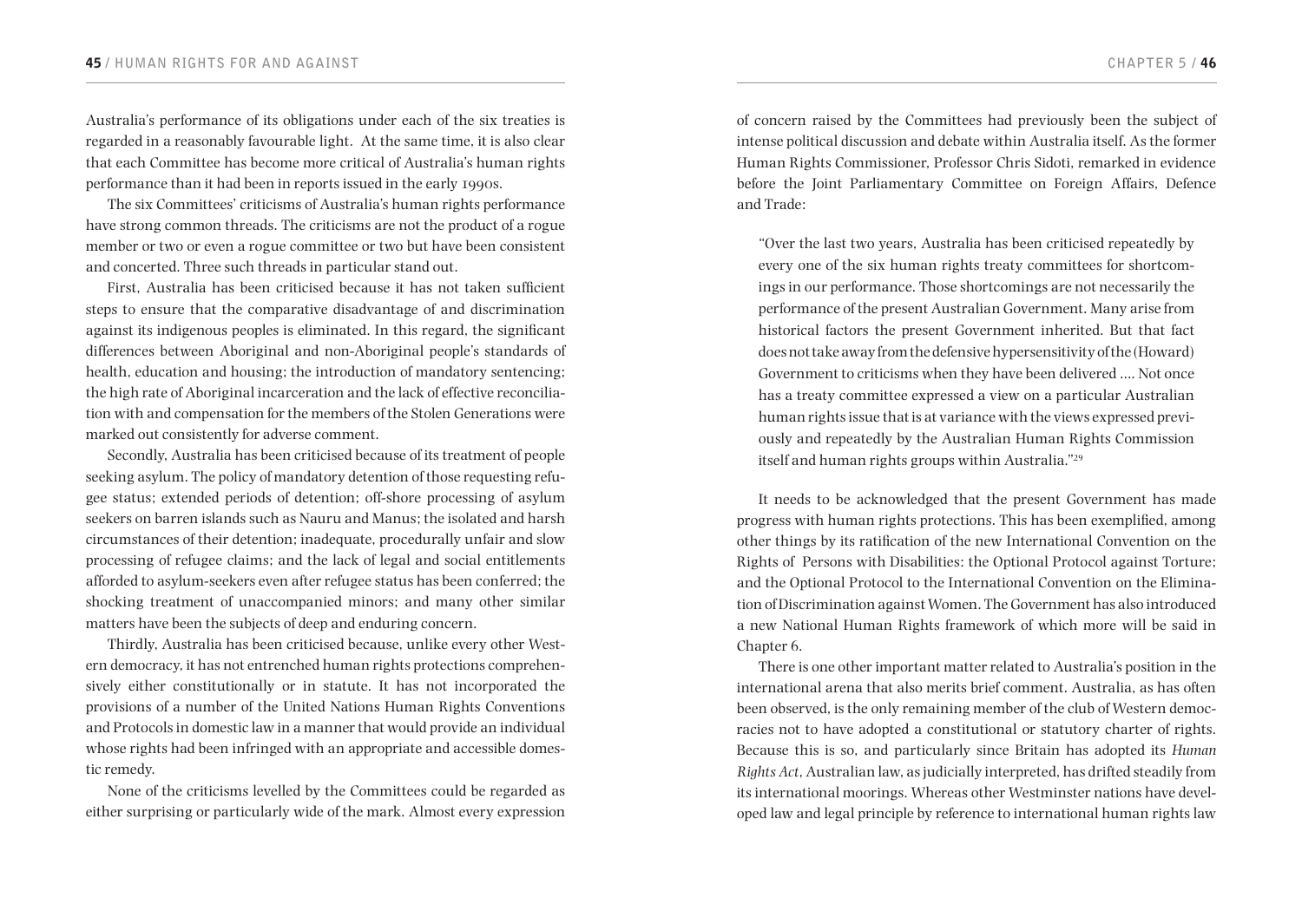and incorporated interpretative methods such as the consideration of legality, necessity and proportionality into their reasoning, Australia's High Court and other superior courts have refrained from doing so. Australian law, and in particular public law, has become far more insular in consequence.<sup>30</sup>

### Human Rights Infringements in Australia

In recent times, executive detention has become one of the nation's great human rights fault lines. The problem emerged following a series of High Court decisions on people seeking asylum. The Court, in the case of *Woolley,* previously referred to, found itself powerless to order the release of children in detention in the face of a clear enactment that made no exception for children. This was despite the fact that their human rights had plainly been violated.

In the face of a seemingly intractable statutory provision, the Court could do nothing in the case of *Al-Kateb* but decide that a stateless person could be detained by the executive government indefinitely and, if necessary, for life. It was seemingly not to the point that incarceration for life without charge and without a fair trial infringed almost every one of that person's legal rights, recognised by both international and common law.

The High Court determined, in the case of *Behrooz*, that no matter how long a person seeking asylum was detained, and no matter how bad the conditions of that detention, incarceration would not be regarded as punitive as long as the purpose of the governing law was non-punitive. This precluded the Court from determining the continuing validity of the applicant's detention. It was the ultimate triumph of form over substance.

The introduction of Australia's new anti-terror laws has added an additional dimension to the problem. Among other things, these laws provide that Australians, suspected but not proven to have been involved in terrorism related activity, may be detained for weeks or placed on control orders for up to a year. No charge or trial is necessary. The laws have been broadly framed and the powers they confer on the Government have been imprecisely defined, leaving them open to misuse.31 The Haneef case, in which an Indian doctor was detained for weeks only to have the case against him completely collapse for lack of evidence, provides one powerful example.

It is said that there are adequate judicial safeguards. In reality, judges issue warrants for preventative detention not in their capacity as judges but in their personal capacity. This gives investigative proceedings the veneer of judicial impartiality. In reality, as Justice McHugh of the High Court said in a similar context, it puts the 'designated person in the uniform of the constable'.

The relevant judicial proceedings can be very one sided. People who are detained may not be provided with the evidence on which the relevant suspicion is based but only with a summary of that evidence. Alternatively, under national security laws, the Attorney-General may issue a certificate forbidding a person under suspicion from hearing or seeing the evidence against them if he or she believes that the disclosure may constitute a threat to national security. A person's right to be heard and to challenge the case against him or her may therefore be deeply compromised.

No account of human rights violations in Australia would be complete without substantial reference to the economic, social and cultural disadvantages suffered by this nation's indigenous people. There is not room here to elaborate upon all. But no one can have failed to moved by the plight of the Stolen Generation for whose suffering a national apology has now been received but for whom no legal remedy in the form of fair compensation seems even distantly in prospect. It is similar with the more recent catalogue of abuse and degradation described vividly and painfully in the *Little Children are Sacred* report on the basis of which the Northern Territory intervention has been founded.

The intervention, in turn, has presented significant human rights problems, since it was underpinned by legislation overriding the provisions of the Commonwealth *Racial Discrimination Act*. However well intentioned the intervention might be, and it is, in the main, well-intentioned, it is difficult still to demur from the observations of the philosopher, Raimond Gaita, who has written that: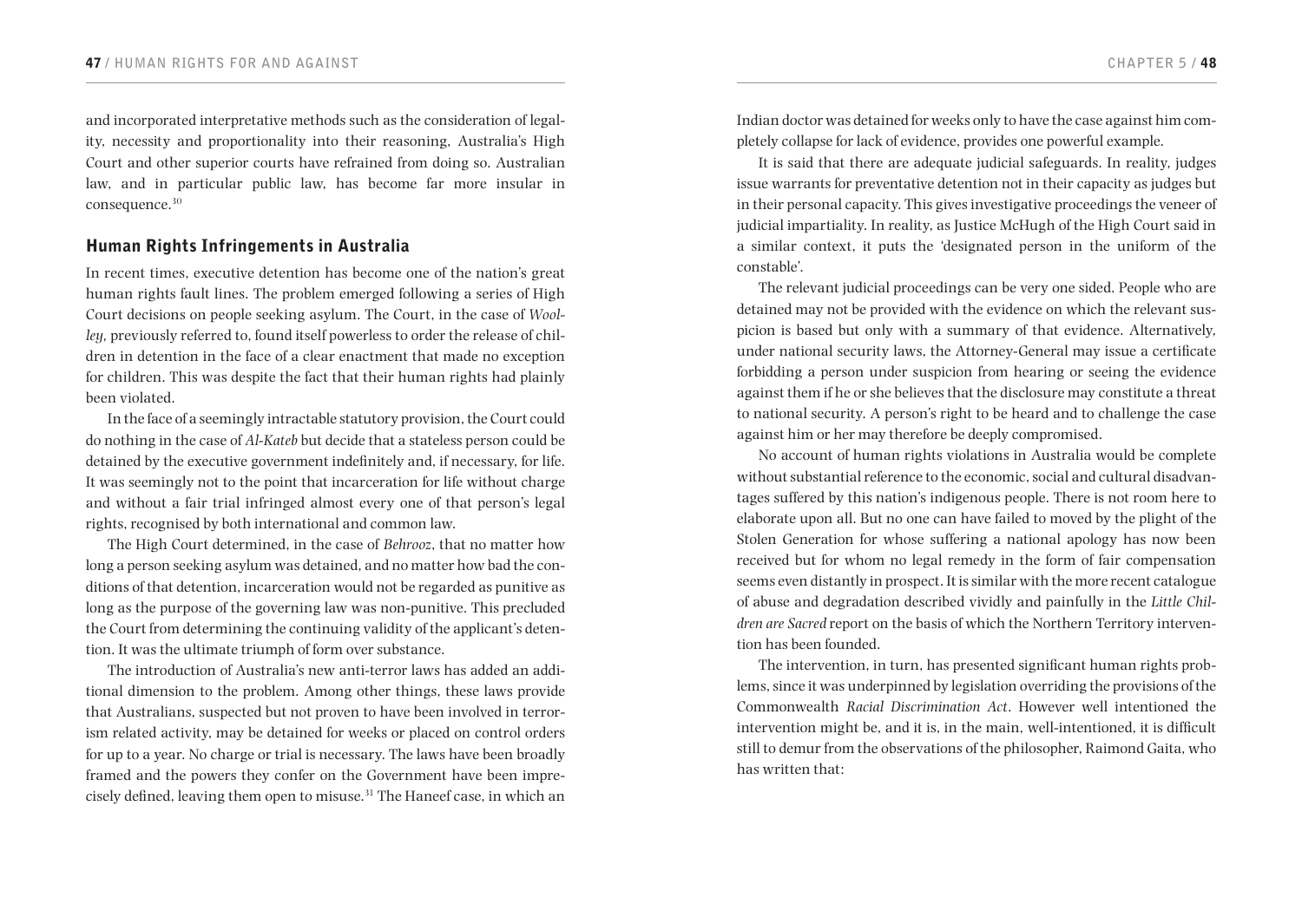"No plausible description of the plight of the Aboriginal communities can justify the condescension shown to them and their leaders by the lack of consultation and the reckless disregard for the consequences of such dramatic but ill-prepared intervention…

Could such disrespect be shown to any other community in this country? The answer, I believe, has to be no. If that is true, then it betrays neither cynicism nor insufficient love of country to suspect that, to a significant extent, Aborigines and their culture are still seen from a racist, denigrating perspective. From that perspective, the (sincere) concern for the children is concern for them as the children of a denigrated people, just as it was when children whom we now call the Stolen Generation were taken from their parents." <sup>32</sup>

 These are just the most publicized examples of human rights violations in this country. And as such, they do not in the least describe the full nature and extent of infringements of human rights, both great and small, experienced by many other groups and individuals.

Similar accounts may be and have been produced in relation, for example, to the plight of the elderly and their care, or the lack of it, in nursing homes and hostels; the disaster of young children inadequately defended by state systems of child protection against parental abuse, institutional neglect, child pornographers, and even perhaps, child traffickers; people of the Islamic faith denigrated by reference to terrorist acts in relation to which they have not the faintest connection; the frank neglect of people with mental illness and intellectual disability; the mistreatment of prisoners and others in detention, not least in private facilities; the continuing legal and societal discrimination against people who are gay, lesbian or trans-gendered; and the very many people in the community whose privacy is invaded by over-zealous law enforcement officials, whether public or private.

Even this list is far from comprehensive. The recent Chaney inquiry into the rights of Western Australians, for example, identified no less than 34 different examples of cases where that State's citizens' rights may have been abused. And for reasons of space we have made no comment yet upon the manifest problems that exist in securing Australians' economic and social

rights: lifting Australians out of poverty, providing a good education, assuring the provision of adequate health services; tackling homelessness; attacking youth unemployment and ensuring a decent minimum standard of living for all.

A Human Rights Act cannot be a panacea in these respects. Nirvana should not be expected. But it may just provide one foundation upon which those most in need of society's respect and assistance may stake their claim.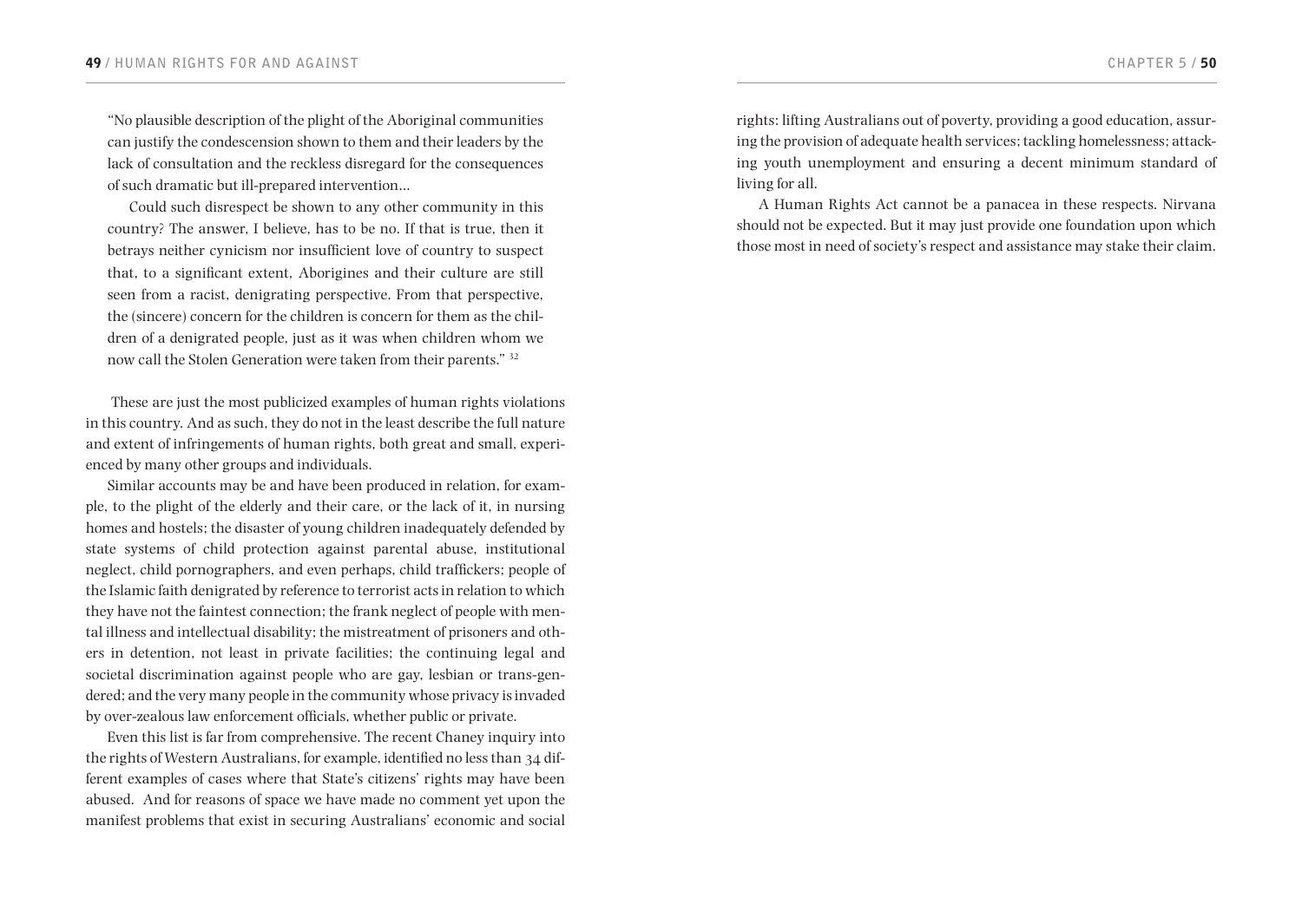# **CHAPTER 6: The Case against a Human Rights Act: A Review**

In this Chapter, we state the arguments most commonly deployed in opposition to comprehensive, statutory human rights protection and subject them to review. There are five of these:

- 1. An Australian Human Rights Act would have the effect of shifting political power from the parliament to the judiciary, to the detriment of Australia's Westminster system of government.
- 2. We should favour politicians rather than judges in determining which branch of government is best suited to protect Australians' human rights.
- 3. A Human Rights Act would not benefit ordinary Australians. Instead, it would privilege the claims of minorities and law breakers.
- 4. A Human Rights Act would clog the courts with legal claims. This would benefit lawyers but very few others.
- 5. There is, in any case, no significant support by Australians for the adoption of a Human Rights Act.

# A Shift in Political Power from Parliament to the Courts

Under Australia's Westminster system of government, parliament is designated as sovereign. Parliamentary sovereignty means, in essence, that the final say on what should be the law of the land must rest with the peoples' elected representatives. It needs to be acknowledged, however, that parliamentary sovereignty in Australia's governmental system is heavily qualified. This is because what the parliament can or cannot do is subject ultimately to the provisions of Australia's Constitution. No law passed by the parliament can transgress the Constitution's provisions. If a law does infringe the Constitution, it may be challenged and struck down by the High Court of

Australia. In this sense, the High Court of Australia has always been regarded as the ultimate guardian of the Constitution.

It is worth noting, in this respect, that under the Constitution the High Court may make decisions having a huge impact upon the way in which Australia is governed. To take just one recent example, the High Court's decision in the *Workchoices* case in 2006 resulted in a massive shift of power from State governments to the Commonwealth Government. The interesting thing about this is that no complaints are raised about the ultimate power of the High Court to make such decisions under the Constitution. This is so even when it is clear that the Court's decisions may have very significant implications for Australian politics and government. The question then naturally arises as to why such strong objections should be raised to the involvement of the courts in interpreting the provisions of a Human Rights Act since the severity of the political impact of decisions under this Act are dwarfed by those of the decisions of the High Court and Federal Court under our Constitution. There is a contradiction in the argument here which opponents of a Charter need to explain.

Even so, some commentators object vigorously to the prospect that the Courts will bleed power from the parliament if an Australian Human Rights Act is enacted. So, the objection requires further analysis. The argument is that when interpreting the provisions of a Human Rights Act, in which fundamental rights and freedoms are expressed very generally, the Courts will be making what amount to policy rather than legal decisions. But under our system of government it is desirable that policy decisions should remain clearly within the brief of the democratically elected parliament rather than being transferred to an unelected judiciary.

There are several points that may be made in response. First, we agree with the general thrust of the argument. It is for precisely that reason that a Human Rights Act, if introduced in Australia, should preserve parliamentary sovereignty. In the model sketched previously, the final decision as to what action should be taken if a federal law is incompatible with a right or freedom contained in the Human Rights Act will be taken by the parliament and not by the courts.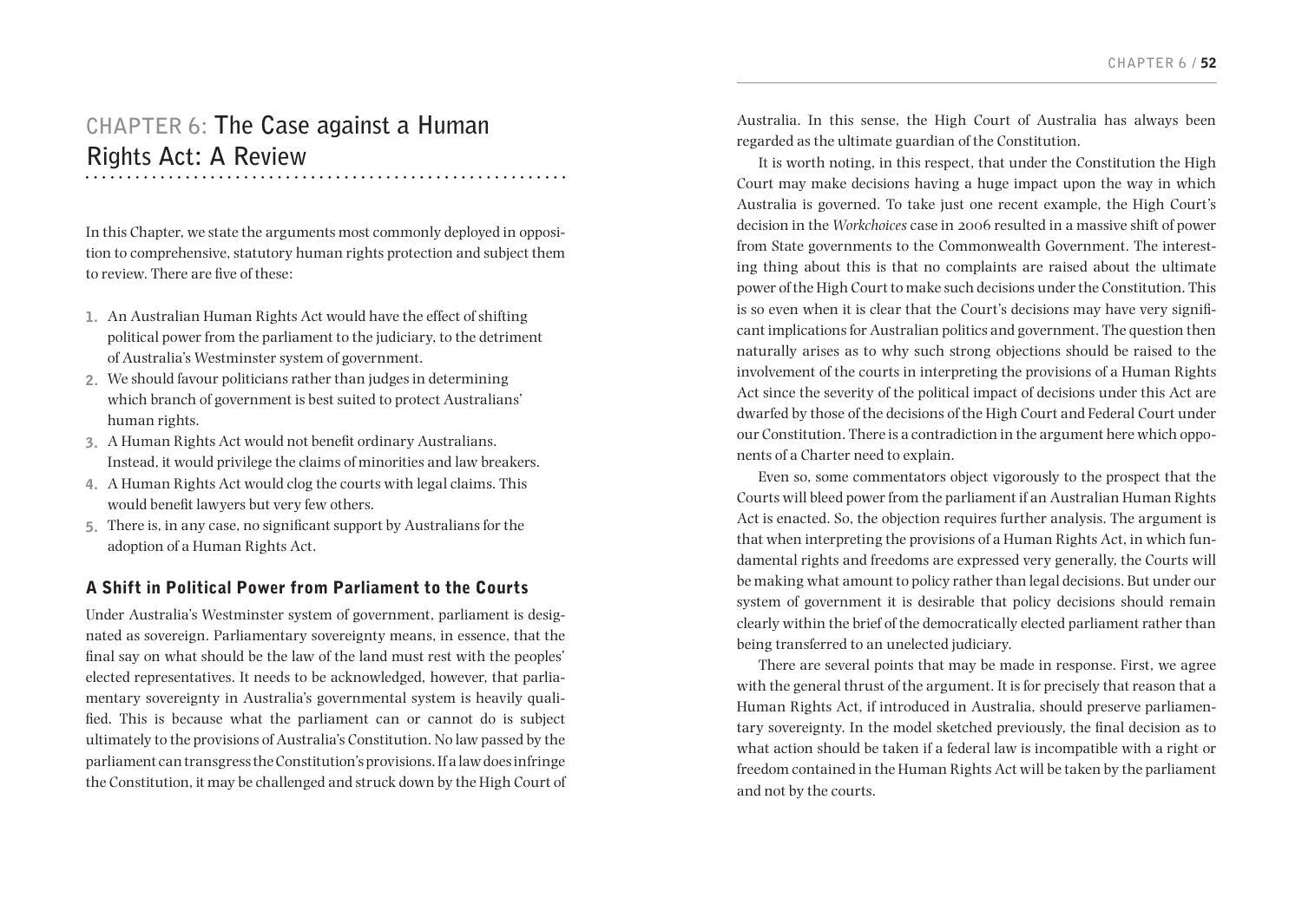We do not believe that it is appropriate for Australia to adopt a constitutional charter of rights as the United States and Canada have, for example. In those countries, the final say on what should happen if there is such an incompatibility rests with the Courts. The Courts may overturn the laws made by the parliament. In contrast, the proposal for an *Australian Human Rights Act* runs with the grain of Australia's Westminster system. It permits Courts to declare that legislation is incompatible with the Act but leaves final decisions concerning the Act's application to our elected representatives. So, in relation to the *Human Rights Act* in Britain:

"(Parliament has made it clear that) it remains supreme and that if a statute cannot be read to be compatible with the (European) Convention a court has no power to override or set aside the statute. All the court may do, pursuant to s.4 of the Act is to declare that the statute is incompatible with the Convention. It will then be for Parliament itself to decide whether it will amend the statute so that it will be compatible with the Convention. Therefore if a court declares that an Act is incompatible with the Convention, there is no question of the court being in conflict with the Parliament or of seeking … to override the will of Parliament. The court is doing what the Parliament has instructed it to do in s.4 of the 1998 Act." <sup>33</sup>

Secondly it is true, nevertheless, that the Courts will accrue additional jurisdiction and power as the result of the enactment of human rights legislation. But this is to say no more than that the Courts accrue additional power every time legislation is passed. The parliament makes new laws, the judiciary interprets them. That is the way our system works.

If this is the case, there must be some additional consideration, specific to human rights legislation that worries its opponents. This consideration appears to be that under legislation that sets down Australians' fundamental rights and freedoms, courts will not just be interpreting the words of a statute but, in addition, will be exercising a breadth of discretion either unusual in their work or undesirable in political practice.

It is the case that in human rights legislation of the kind proposed, the rights and freedoms to be protected are expressed in quite general terms. The Act might say, for example, that 'Everyone is entitled to respect for their privacy'. This formulation leaves open the question as to how 'privacy' is to be defined, and in what circumstances and to what extent limits upon this right may be imposed. In reality, however, the discretion vested in the Courts is neither so great nor so unusual.

The international human rights treaties, upon which such legislation everywhere is based, have been in effect for many decades. Every Western democracy – except Australia – has constitutional or statutory human rights protection of precisely the same kind. In consequence, a huge jurisprudence of human rights has developed internationally and nationally. Over many decades the meaning of the rights and freedoms guaranteed has been thought about, teased out and refined by courts and tribunals across the globe including in the Westminster systems like our own – in the United Kingdom, Canada and New Zealand and throughout Europe.

Given this experience it can be expected that the judicial interpretation of the very similar provisions in an Australian Act will be very similar. The Courts here, in other words, will not be taking leaps into the dark. Rather, they will be walking along judicially well-worn paths. This has certainly been the experience in Britain where the case law has very closely mirrored that of the European Court of Human Rights. This is not to say that Courts will always be right. There have been examples of Courts elsewhere giving provisions of an Act an unduly expansive interpretation. Equally, there have been examples of Courts interpreting such provisions too narrowly. Courts make mistakes. Usually they are corrected on appeal. But the mistakes in other jurisdictions have been very much the exception rather than the rule.

Another important consideration in this respect is that Courts nationally and internationally have themselves recognised that they should take a step back where matters of politics or policy are involved. In doing so, they have developed a doctrine of judicial deference. In other words, the judiciary, in recognition of the parliament's legitimacy and expertise in these spheres, will allow the government and parliament greater leeway in determining how best to respond to certain sets of circumstances than they would where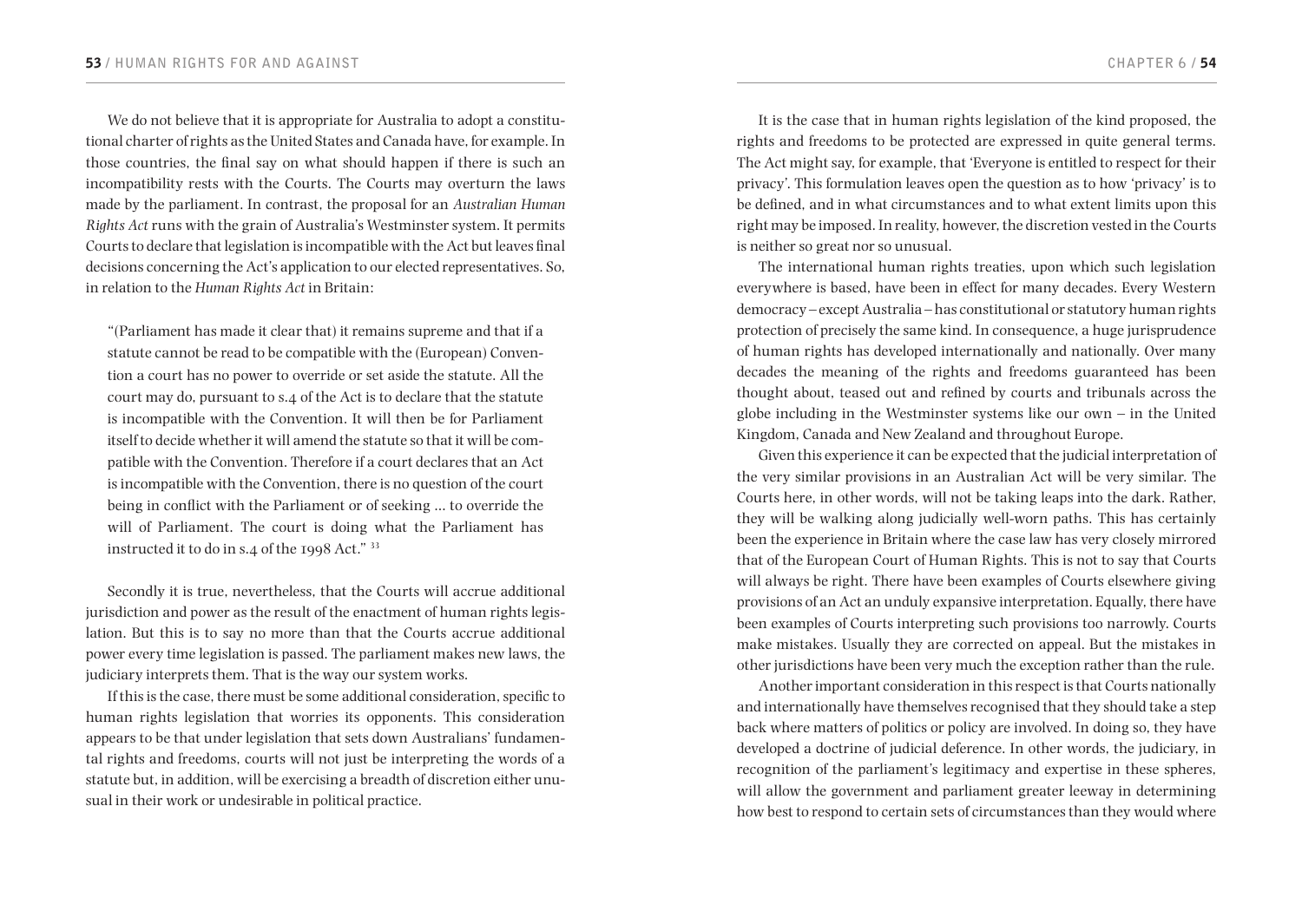matters that are characterised as legal or jurisprudential are involved. For example, Courts properly defer to governments where assessments of threats to national security are to be made. And they shy away from intervention in cases raising broad economic or social questions.

In this respect, it needs also to be noted that Courts are not unused to the interpretation of legislation containing generally framed evaluative provisions. In determining the legality of governmental action, for instance, the courts are every day required to give meaning and effect to legislative criteria such as whether the executive actions are 'unreasonable', or 'improper', or 'procedurally unfair' or 'contrary to the public interest'. It is hardly possible to get legislative criteria that are broader. And yet our system of administrative law operates perfectly well with courts accorded such discretion.

The situation is similar in constitutional interpretation. The Constitution's terms are of their nature and by necessity cast generally. Not infrequently, the High Court is required to determine whether or not some constitutional guarantee should give way in certain circumstances in the face of some 'competing or compelling public interest'. Similarly, the Court is frequently called upon to determine whether a particular law is 'reasonably and appropriately adapted' to the achievement of some constitutionally mandated purpose. In each of these instances, the courts proceed carefully, developing ascertainable criteria of their own, to assist in effecting the political or policy balance required. There seems to be no reason to expect that, given this experience, they will not perform a similar function under a Human Rights Act in a similarly measured and methodical way.

### Politicians or Judges?

The second argument against an Australian Human Rights Act is closely related to the first. It contends that if one is to make a choice between politicians and judges as to who is best placed to protect Australians' human rights, the decision should come down clearly in favour of politicians. There are two reasons for this. First, politicians are elected but judges are not. If politicians make mistakes, therefore, they can be replaced. Judges, in contrast, are appointed for life and cannot be removed. Secondly, politicians are more representative of the general community than judges, who are appointed from a privileged pool. They are therefore better placed to make decisions about what rights Australians should have as they better reflect community attitudes.

While superficially plausible this argument runs immediately into significant difficulty for the following reason. Human rights, of their nature, are claims for protection against the state. They are claims for protection against laws that are oppressive and against governmental actions that are intrusive, invasive or abusive. The claim for respect for one's privacy is a legal claim that the government ought not to legislate or act in a manner that invades one's privacy, for example, by monitoring the content of peoples' phone calls or email communications.

The question then is how is this right best protected? The answer cannot be – by politicians – as they make the oppressive laws in question. Nor can it be – by bureaucrats – as they administer and enforce the legislation. Human rights can only be protected by some independent third party. And that is why claims against the government, or challenges to legislation, must necessarily be adjudicated by the courts. They are established, independently of government and parliament, for precisely such a purpose. To put the matter another way, if we were to leave the protection of human rights in the hands of politicians or bureaucrats, they would, inevitably and unavoidably, be acting as judges in their own cause.

"We cannot give effect to our democratic values without there being independent judges who hold the ring between the fight against terrorism and the constraints of the law. As long as we hold to those democratic values then the role of the court is clearly to state the legal limits. And until the state unequivocally decides, democratically, to abandon the commitment to the three principles of democracy, the rule of law and the individuals' right to personal dignity then it is the courts' role to uphold these values."<sup>34</sup>

There is another consideration that is also important in this regard. That is, that to be representative of the general community or to better reflect community attitudes is not necessarily the best qualification to make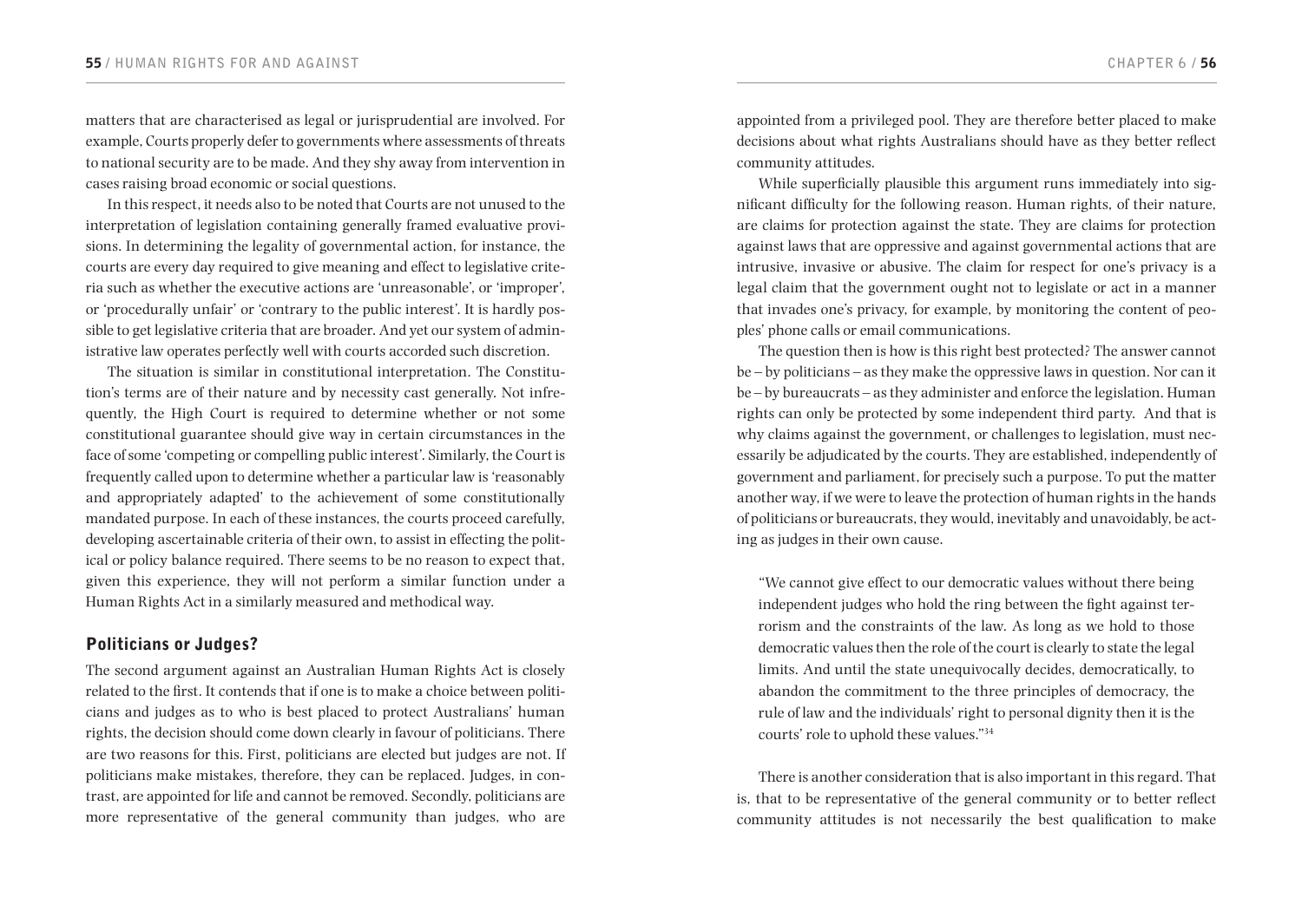decisions with respect to human rights. A core value underlying human rights law is that there are some human rights that are so fundamental that they ought not to be capable of infringement even when supported by popular majority. For instance, as a society we ought not to permit torture or cruel, inhuman or degrading treatment even if a majority of our fellow citizens (or a majority of our parliamentary representatives) believes that such treatment is legitimate or desirable in certain circumstances. To do so would be to transgress a value so fundamental to our society and to how we constitute ourselves as democratic peoples, that we would all be diminished as citizens as a result.

# Ordinary Australians and Minority Interests

Next it is claimed that the only people who will benefit from the introduction of a Human Rights Act are members of minority groups in society. For the vast majority of Australians, therefore, the Act will either be irrelevant or have the effect of privileging such minorities over the majority.

Here again, there is some truth in the argument. Speaking generally, those who initiate claims under a Human Rights Act are individuals and groups who feel that they have been unfairly treated by legislation or by government action. And since legislation and regulations are passed by the parliament, in accordance with the wishes of the parliamentary majority, it is unsurprising that the legislation will be challenged in individual cases by those who feel aggrieved by what the majority has done.

However, ever since the British philosopher, J.S. Mill coined the term 'the tyranny of the majority', it has been recognised that even in a democracy, what the majority wants is not always socially desirable. And, in particular, it has become generally accepted, for the reasons outlined in Chapter 2, that the conferral or withdrawal of individuals' human rights cannot and should not be left to parliamentary discretion alone. The bedrock values embodied in the designation and protection of human rights are too fundamental to our understanding of who we are, and what our democracy is, to be readily overturned from one parliament to another. Everyone's human rights demand continuing respect irrespective of the political colour of the parliamentary majority existing from time to time.

This raises a further issue. It is quite inaccurate to say that human rights law exists for the protection of minorities alone. It is in the very nature of human rights that they are universal and attach to everyone. It may well be the case, although this is by no means certain, that the majority of Australians will have no cause to seek vindication of their human rights. But human rights legislation of the kind proposed here still sits as a guarantee that should some future government adopt laws or policies that infringe upon the human rights of a different segment of society, that segment, and the individuals within it, will be able to seek redress and remedy in the same way as those aggrieved now may do so.

In the end, the argument about minorities tends to boil down to an assertion that human rights legislation will be used primarily by highly unpopular and undeserving minorities, such as terrorists, criminals, prisoners, social security cheats and other assorted villains. The facts of litigation in other countries, however, do not bear this assertion out. It does appear to the be the case that in the first two years or so after the introduction of human rights legislation, there is a spike in the number of challenges to criminal procedures that are brought to the courts. And terrorism cases attract enormous publicity. However, once a set of precedents has been established in that time, such cases enter into an equally steep decline. What then ensues is what one would expect: that human rights cases are brought principally in the context of complaints alleging harmful administrative decisions or actions by governmental agencies and their staff.<sup>35</sup>

# A Lawyers' Picnic?

Another populist criticism of human rights legislation is that it will provide a financial bonanza for lawyers. This is because lawyers, ever protective of their self-interest, will introduce human rights considerations into cases where they should not be raised, and will seek to increase their income by launching a plethora of new legal actions, whether meritorious or not. Litigation, therefore, will increase dramatically and the winners will not be the litigants but their legal representatives.

Let us be honest about this. It may well be that some lawyers will behave in precisely this way. It is also likely that the volume of litigation will increase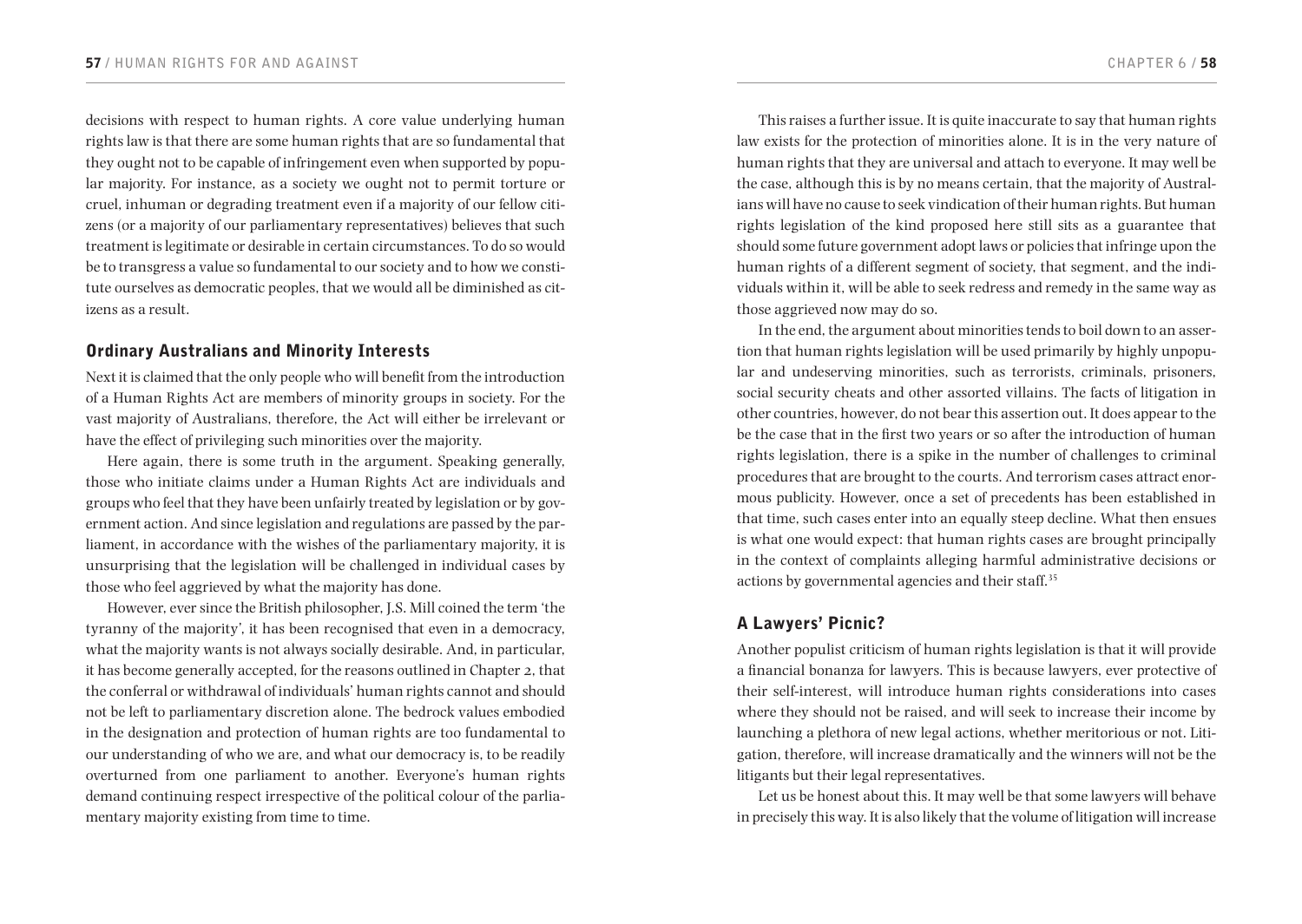as the result of a Human Rights Act's introduction. Equally, however, some lawyers will take human rights cases and act pro bono because they believe that their client's rights have been transgressed. Responding to the former NSW Premier Bob Carr, who seems to be the principal advocate of the 'lawyers picnic' approach, Susan Harris Rimmer wrote recently that she agreed with Carr that human rights protection should not be about lawyers. Inevitably, however, since a Human Rights Act is one that may spawn litigation and generate judicial interpretation of its provisions, lawyers will inevitably be involved. That fact is not central, however. It is the content of cases that is important. As Rimmer wrote:

"Human rights can be about the way in which your government treats you every day. Do you feel like a person who is being treated with dignity when you go to Centrelink? What about when your parents went into an aged persons home? What about when you go? What about when you are a patient in a NSW public hospital? What about when your teenage son gets arrested for being at a protest or a nightclub that is raided? What about when the bank lends you too much money and then you can't repay? What about your access to medical treatment for cancer when you live out on a farm? What about when the government closes your local school? Or sets up a power plant next door? Or both?

Often human rights protections provide no solutions to these problems. But they offer counter-arguments and a point of view based on the dignity of the individual. The impact on the individual or the family is the first thing that gets lost when governments face hard decisions, particularly about resources."<sup>36</sup>

Beyond this, however, the fact is that international experience with statutory human rights legislation simply does not bear out the worst fears of its critics. There is a significant, but not alarming, increase in court cases. And because human rights cases are usually brought by people with few resources, the field is not a particularly lucrative one for lawyers with an ambition for riches.

The 5 year review of the *Human Rights Act* in Britain concluded that a substantial body of case law had been generated but this represented no more than 2 per cent of all cases determined by the courts. The *Human Rights Act* had been considered in about one-third of cases before the nation's highest court but could be said to have affected the outcome in only one tenth.<sup>37</sup>

Such figures as are available from the experience of the first year of the Victorian Charter of Rights and Responsibilities paint a broadly similar picture. In 2008, Victorian courts mentioned the Charter in 46 matters. Twenty-three of them were in the Supreme Court or the Court of Appeal, 20 were in the Victorian Civil and Administrative Tribunal (in a variety of Lists including discrimination, guardianship and domestic building) and 3 of them were matters heard by the Mental Health Review Board. However, in 25 of those decisions, although the judges referred to the Charter, it was not considered substantively. Furthermore, in 7 of those 25 matters, the Charter did not apply to proceedings at all. Only two declarations of incompatibility have thus far been issued.

This is hardly a legal or judicial revolution.

# Absence of Support for a Human Rights Act

The final argument made against the adoption of a Human Rights Act is not just that there is no need for one but also that there is no demand. This is a debate, in the words of the Shadow Attorney-General Senator George Brandis, that 'we didn't have to have'.<sup>38</sup>

It is no doubt the case that in many countries, the adoption of a Bill or Charter of Rights followed some major social upheaval. The examples of the US Bill of Rights, adopted as part of the American Declaration of Independence and the European Charter of Rights, following the Second World War come readily to mind. Australia has experienced no such major social unrest, although segments of Australia's indigenous community may legitimately question such a broad generalisation. Some argue, for that reason, that there is presently no reason to embark on this path. Further, some critics assert that this is not such a burning issue amongst the Australian populace as to justify contemplating such a measure. It doesn't rate highly amongst Australians' principal, political or social concerns.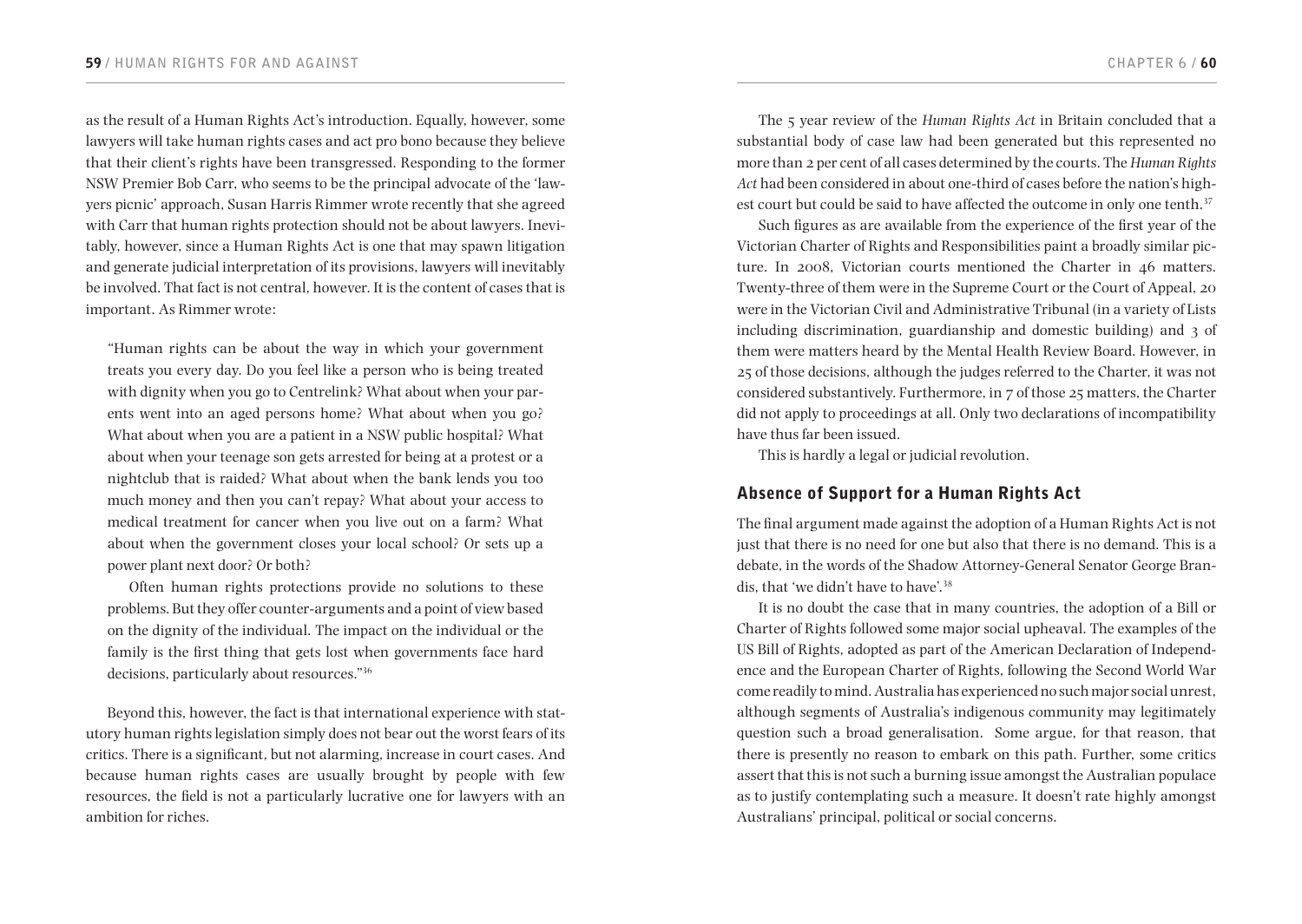The problem with this position is that the recent, independent evidence collected about Australians' attitudes towards adopting a Human Rights Act points the other way. In the last five years, four independent inquiries have been held to determine whether or not State and Territory governments should enact such laws. Every one has concluded that they should. It is instructive to look more closely at some of these findings.

In 2003, the Government of the ACT commissioned an inquiry into whether or not the ACT should adopt a Human Rights Act. The inquiry concluded that:

"Human rights for people in the ACT are covered in a partial and haphazard manner under federal, territorial, common, constitutional and international law and therefore cannot be said to be adequately protected under our current political and legal system".

During the course of the inquiry, the inquiry panel conducted a deliberative poll. The polling process brought together a representative sample of ACT residents to discuss and debate the Human Rights Act proposal over two days. At the conclusion of the discussion, participants were asked to indicate their position on an Act. 58.6 per cent of participants said they favoured the adoption of such legislation. 38.4 per cent of participants said they did not.<sup>39</sup>

The numbers who participated in the ACT consultation were relatively small, reflecting the size of the Territory's population. A much larger consultation was conducted in Victoria in 2006. It was a defect in the inquiry's process that no independent polling of community opinion was conducted. Nevertheless, the inquiry panel conducted 55 public meetings across the State to assess community views. Perhaps more importantly, as the result of a vigorous program of public outreach, the inquiry received 2524 public submissions, the second highest number received by any such inquiry in Victoria's history. Of these, 84 per cent favoured the adoption of a Victorian Charter of Rights. This favourable view was held across the State in equal measure in city and country and across all other segments of the community.40

In 2007, the Tasmanian Law Reform Institute was asked by the Tasmanian Government to inquire into whether or not Tasmania should adopt a Charter of Rights. It, too, concluded that an Act should be introduced. 403 submissions were received, the largest number ever for an inquiry of this kind. 95 per cent of public submissions expressed the view that human rights were not adequately protected in Tasmania. 383 submissions (94 per cent) indicated a preference for a statutory Charter that would apply to all arms of government – the Executive, the Parliament and the Courts. $41$ 

The Western Australian inquiry also reported in 2007. In the course of its deliberations it conducted independent opinion polling of Western Australians' attitudes towards the adoption of human rights legislation. The results of this polling are illuminating. A random sample of 400 voters was chosen from urban and regional areas. When asked whether Western Australia should have human rights legislation 89 per cent said yes, 9 per cent said no. Young people were slightly more likely to be of this view than older people, women more slightly more likely than men to be in favour and, interestingly, country people were slightly more likely than metropolitan people to favour legal protection of human rights.

The Western Australian inquiry, to its credit, went further and conducted a survey directed at people 'on the margins', that is, members of disadvantaged groups in society. 405 participants took part in focus groups, face to face interviews, online surveys and telephone interviews. An overwhelming number supported strengthened legal human rights protections. Among face to face participants, for example, 154 of 160 were of this opinion. The inquiry panel concluded that:

"The Committee's consultations established that a wide range of people believe that their rights, or the rights of others, are not given sufficient respect and need greater protection. The breadth of individual and personal concerns was striking. Equally striking was that government agencies with responsibilities for monitoring the activities of other departments and agencies which have difficult and sensitive roles were concerned about the need for improved approaches to protecting human rights. The view that 'it ain't broke, so don't fix it', was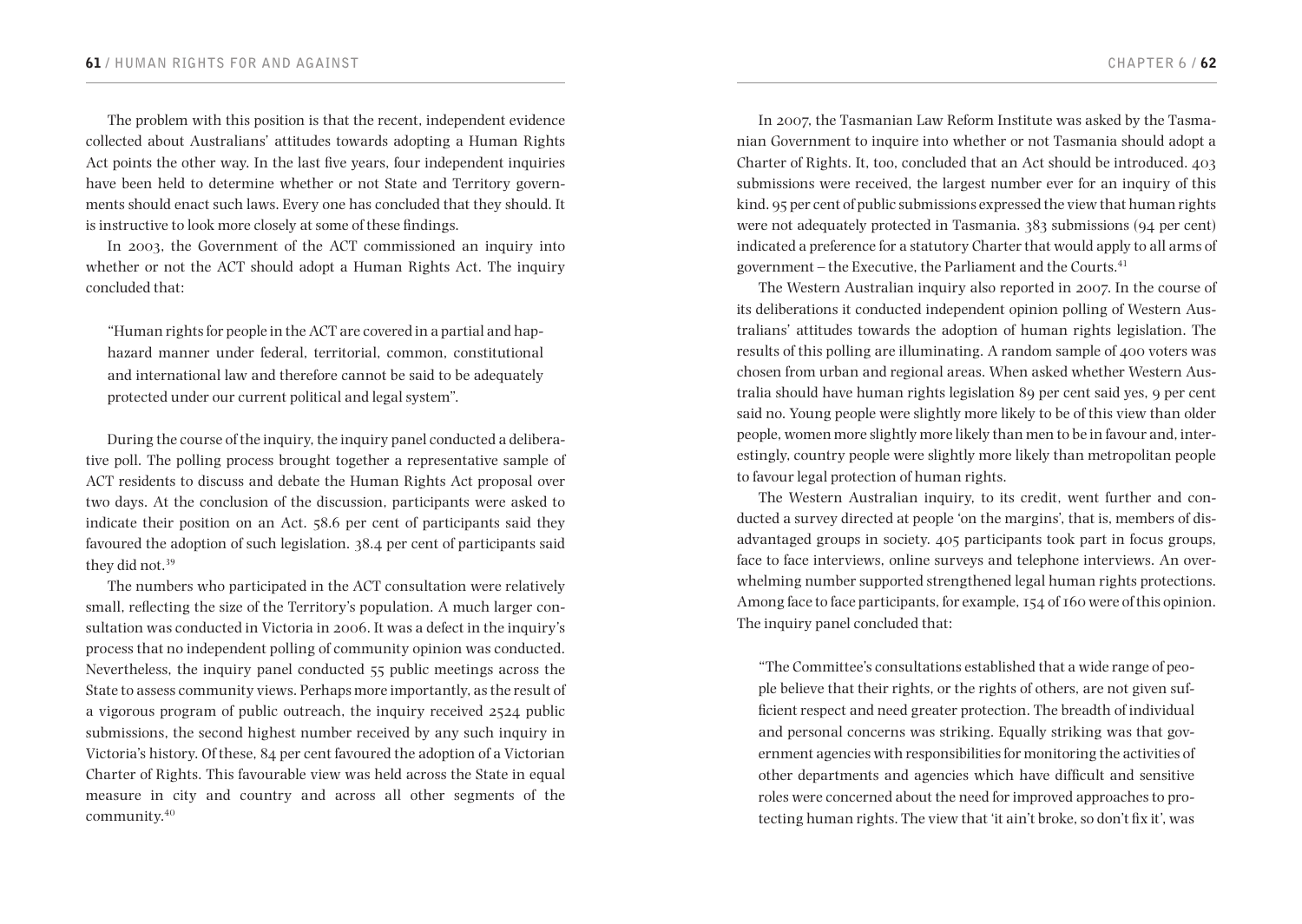comprehensively answered by the submissions we received from both the public and from government agencies."<sup>42</sup>

Of course, none of these inquiries addressed the question as to whether a Human Rights Act should be enacted federally. That is the subject of the next chapter.

# **CHAPTER 7: The National Consultation on Human Rights and Beyond**

The National Human Rights Consultation (NHRC) was established by the Attorney-General, Robert McClelland in 2008 and carried out by a Committee of respected Australians with significant knowledge of human rights issues in Australia but who offered differing perspectives upon the means for their resolution.

The members of the National Human Rights Consultation Committee were Father Frank Brennan (Professor of Law and Human Rights Activist), Tammy Williams (Barrister with an interest in Indigenous issues, youth and gender), Mary Kostakidis (Broadcaster), Mick Palmer (Former Federal Police Commissioner) and Phillip Flood (Former Senior Public Servant and Diplomat).

# The Committee's Brief

The Attorney-General asked the Committee to put to the Australian community three central questions about protecting and promoting human rights in Australia:

- • Which human rights (including corresponding responsibilities) should be protected and promoted?
- • Are these human rights currently sufficiently protected and promoted?
- • How could Australia better protect and promote human rights? The Committee was asked to do the following:
- • Consult broadly with the community, particularly those in rural and remote areas
- • Undertake a range of awareness-raising activities to enhance participation
- • Seek a diverse range of views held by the community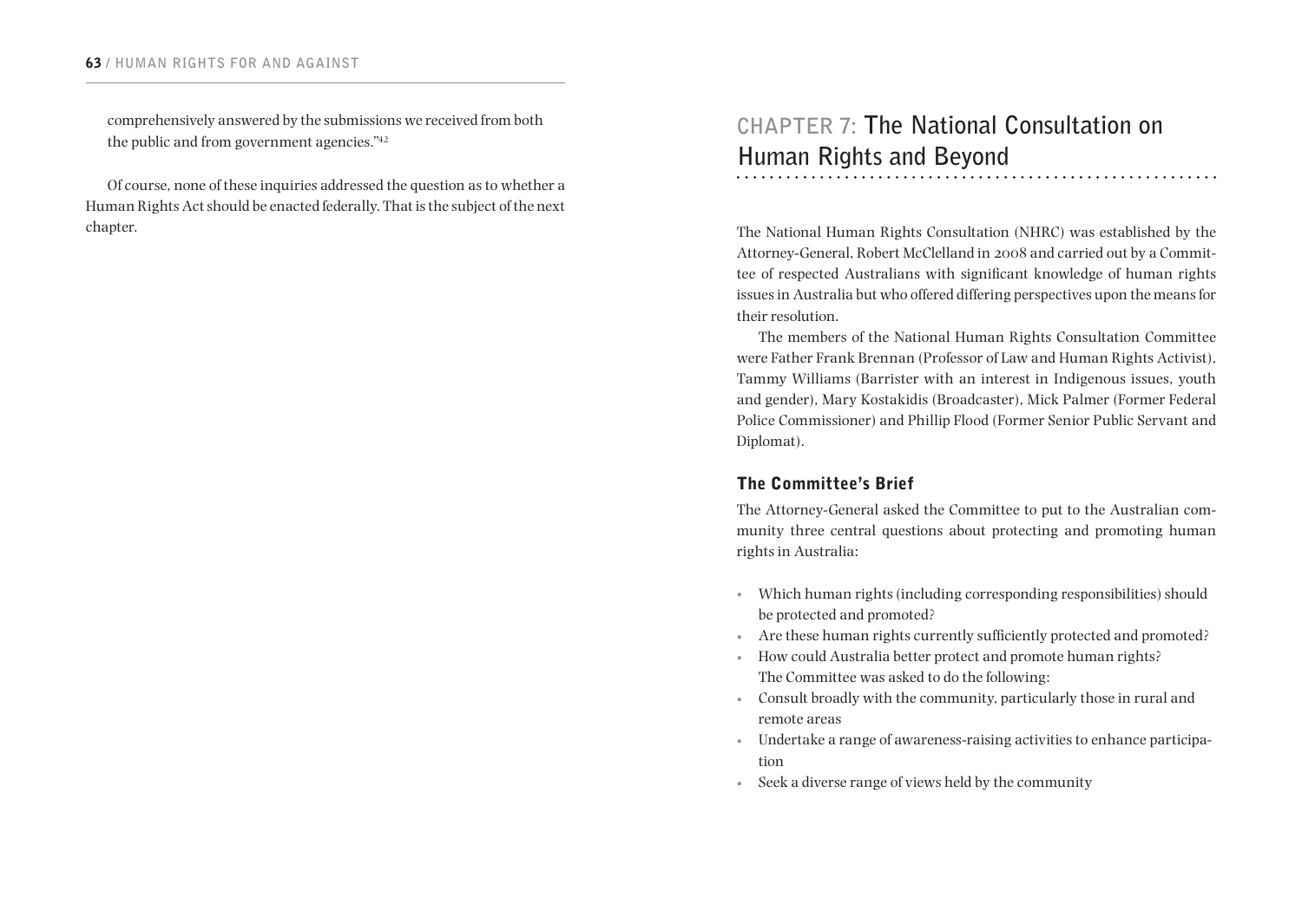• Identify key issues raised by the community in relation to the protection and promotion of human rights

The terms of reference were limited to preserving the sovereignty of parliament and excluded consideration of a constitutionally entrenched bill of rights.

# The Consultation Process

The NHRC Report was the product of one of the most democratic and widespread consultations in Australia's political history. The Committee received 35,014 written submissions– the largest response ever to a national consultation in Australia. More than 6,000 people registered to attend sixty-six community roundtable sessions facilitated by a NHRCC member in fifty-two localities around Australia. These community roundtables were designed to capture the views of ordinary Australians.

The consultation utilised new media to engage the public, this included the consultations website, a Facebook page and an online forum facilitated by legal experts. An open on-line forum was active for five weeks. A social research company, Colmar Brunton, conducted fifteen focus groups in order to hear the views of marginalised and vulnerable groups who might not otherwise been able to participate in the consultation and a national phone opinion survey of 1200 randomly selected citizens.

The Committee also met with many influential individuals and groups including judges, politicians, public servants and representatives of various NGOs. The NHRC concluded in a three-day public hearing in Canberra with invited speakers engaging in panel discussion and debates.

# The Response From the Community

After 10 months of public consultation, the Committee was left in no doubt that the protection and promotion of human rights is a matter of national importance. The Committee found that human rights matter deeply to Australians and, moreover, human rights touch the lives of Australians everyday.

There was a clear majority of participants who called for increased human rights protection and overwhelming support for the enactment of a Human Rights Act (HRA) at the federal level. Of the 35,014 submissions the Committee received 33,356 (95 per cent) raised the option of enacting a charter or a HRA. Of these, 29,153 (87.4) were in favour of an HRA while 4,203 (12.6) were against.

During the consultation, Australians raised their concerns about serious breaches of human rights especially in relation to the Northern Territory Intervention, the mandatory detention of asylum seekers and the increasing powers of law enforcement agencies under national security laws. Many were of the view that the executive arm of the government needed to be checked in the interests of justice and fairness.

There was also deep concern about the following vulnerable groups: Indigenous Australians; homeless people; those suffering with mental illness; people with disabilities; and the elderly and children in care. It was felt that the protections afforded by majoritarian rule do not adequately protect these vulnerable groups which, all too often, fall through the cracks in existing human rights and social welfare laws.

A most significant finding was that Australians know little about their human rights – what they are, where they are, how they evolved and how they are promoted and protected. A key recommendation of the Committee, therefore, was "that education be the highest priority for improving and promoting human rights in Australia". Amongst participants in the consultation there was overwhelming support for further education on human rights in Australian schools, universities, the public sector and the wider community. Moreover, many participants saw the enactment of an HRA as a critical means through which to inform and encourage community education about human rights.

# The Committee's Recommendations

The Committee made 31 recommendations in an extensive five hundredpage report. One of the key recommendations was the adoption of a Federal HRA based on the dialogue model. The Committee recommended that the Act should contain the following features: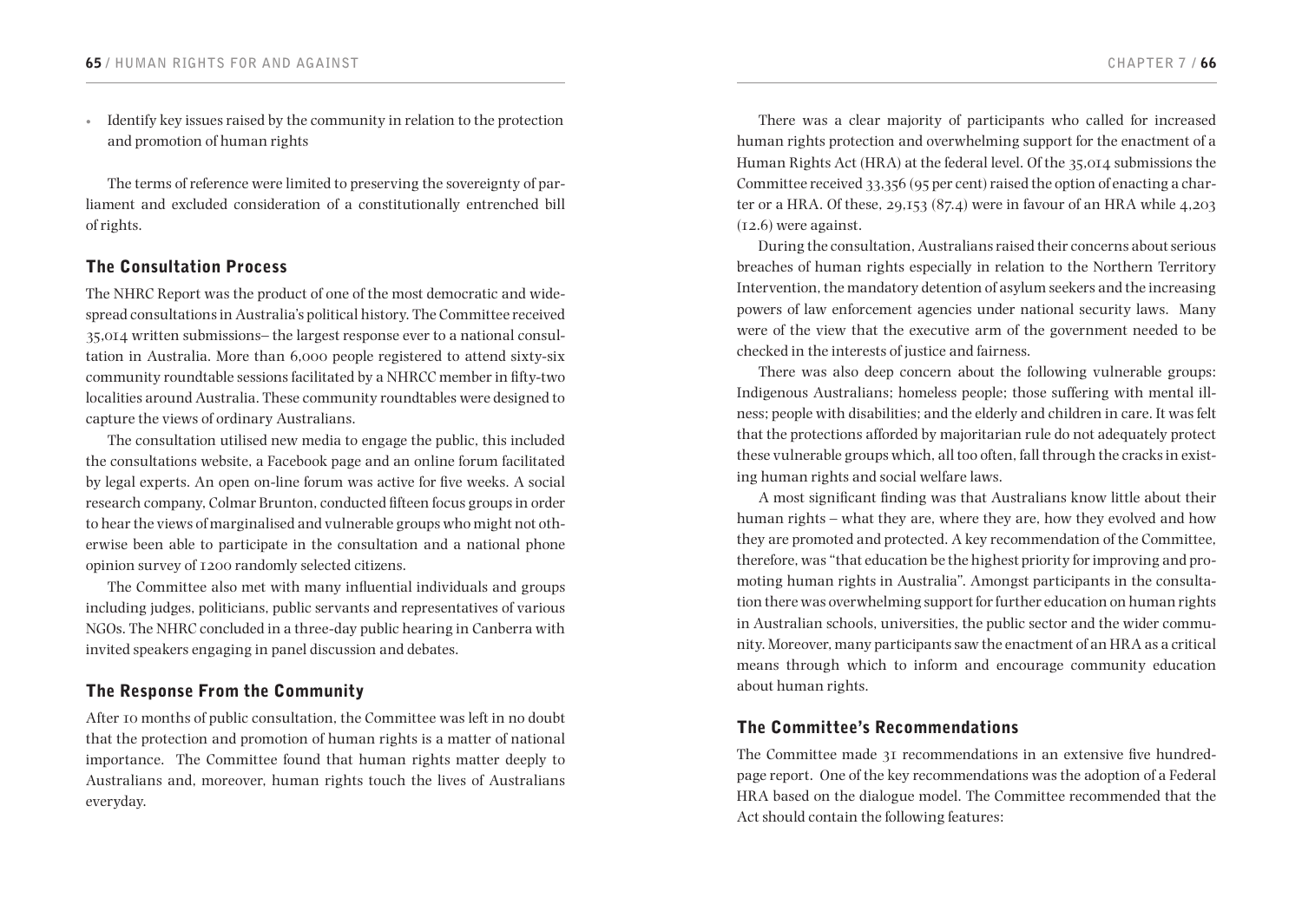- The HRA should promote and protect any right listed in the international human rights treaties Australia has ratified
- The HRA should enshrine civil and political rights and possibly social and economic rights, particularly the right to adequate housing, the right to health and the right to education
- The HRA should protect the rights of all people in Australia and those overseas subject to Australian jurisdiction
- The HRA should require statements of compatibility to be tabled for all Bills introduced into the Federal Parliament
- The HRA should require public authorities to act in a manner compatible with human rights and to give due consideration to relevant rights when making decisions
- The HRA should empower the courts to interpret legislation in a way that is compatible with human rights expressed in the HRA. Where it is not possible for legislation to be given a human rights consistent interpretation, the High Court would be given the exclusive power to make a declaration of incompatibility. The decision to amend, repeal or leave the legislation as it stands should be a matter for parliament alone.
- The HRA should enable an individual to institute an independent cause of action against a public authority for a breach of human rights. The courts will be able to provide a remedy for such breaches.

The Committee made other important recommendations that were designed to underpin human rights protection through legislative, policy and administrative means. The Committee recommended that:

- • A national plan of comprehensive human rights education should be developed
- The Federal Government should audit all legislation, polices and practices to ensure that they complied with human rights standards.
- Federal Departments should develop action plans and reports on human rights compliance, to be included in their annual reports
- A Joint Parliamentary Committee on Human Rights should be established to review all legislation for compliance with human rights
- • The *Acts Interpretation Act* 1901 (Cth) should be amended to require courts to interpret legislation in a way that is consistent with human rights
- A new National Human Rights Action Plan should be created the purpose of which would be to outline future governmental and non-governmental action for the protection and promotion of human rights
- That the Australian Human Rights Commission receive a strengthened mandate and powers

# The Government's Response

On the 21st of April 2010, the Government rejected the Consultation Committee's recommendation that comprehensive human rights legislation be enacted in the form of of an HRA. In doing so, the Attorney-General, Robert McClelland, reversing his long held commitment to such legislation explained that:

"While there is overwhelming support for human rights in our community, many Australians remain concerned about the possible consequences of such an Act. The Government believes that the enhancement of human rights should be done in a way that as far as possible unites, rather than divides, our community. The Government is committed to positive and practical change to promote and protect human rights. Advancing the cause of human rights in Australia would not be served by an approach that is divisive or creates an atmosphere of uncertainty or suspicion in the community."

Instead, the Government launched a National Human Rights Framework. The key aspects of the Human Rights Framework included:

The establishment of a new Parliamentary Joint Committee on Human Rights to scrutinise legislation for compatibility with Australia's international human rights obligations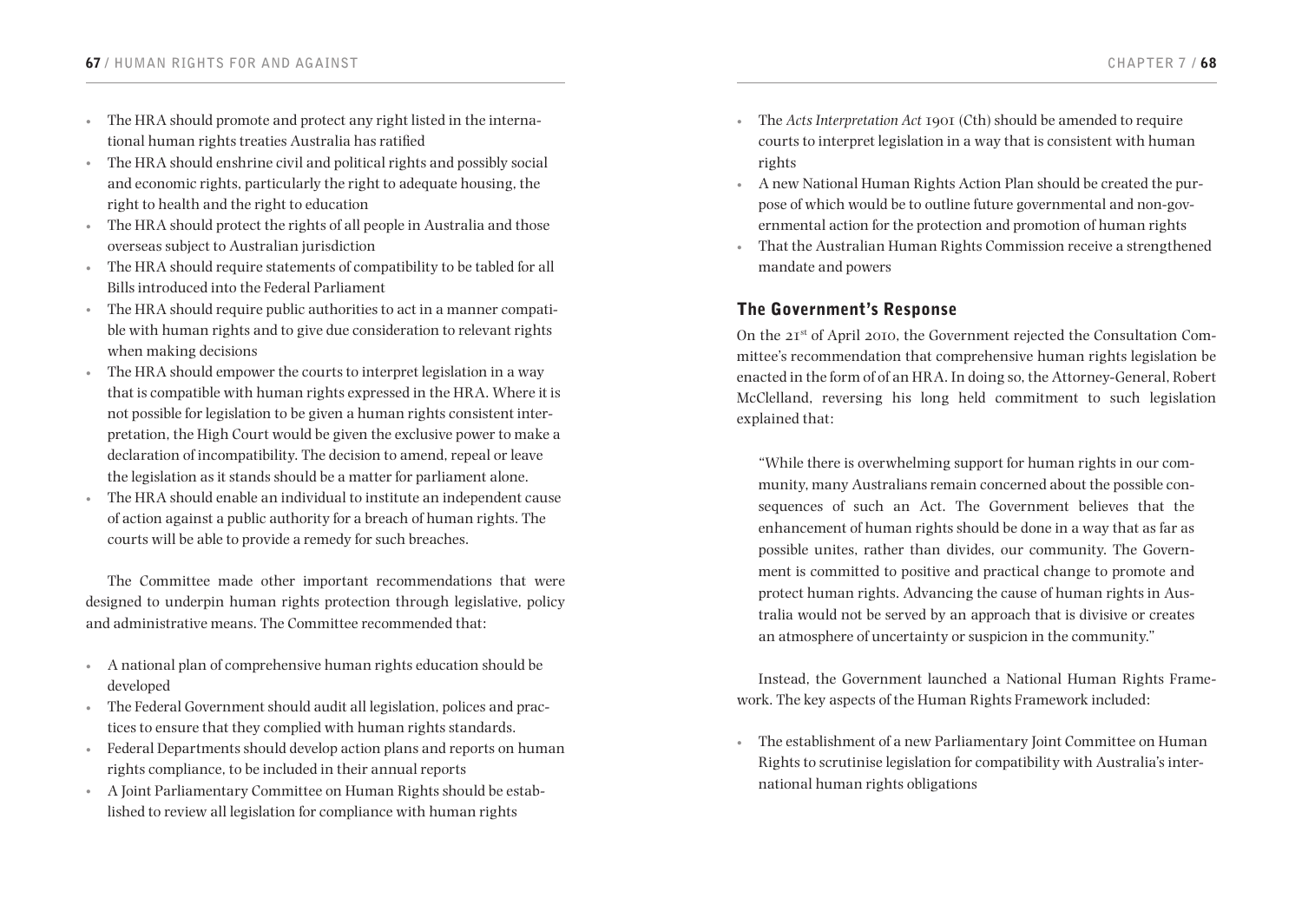- • A requirement that each new Bill introduced into Parliament is accompanied by a statement of compatibility with international human rights obligations
- The combination of four existing anti-discrimination laws into a consolidated Act.
- The creation of a National Human Rights Action Plan.

The government's Human Rights Framework did not include a commitment to the enactment of comprehensive and modern human rights legislation such as that in the United Kingdom and New Zealand. This was despite the Committee having observed that such legislation would provide a 'resilient thread in the federal quilt of human rights protection', and would be 'useful and cost effective' and would contribute to a national culture in which there would be greater awareness of, and respect for, human rights both within government and in the wider community.

# The National Human Rights Framework

The first and most important component of the National Framework, the *Human Rights (Parliamentary Scrutiny) Act 2011,* came into force on the 4 January 2012. The former Attorney-General stated the purpose of the Act was to 'improve parliamentary scrutiny of new laws for consistency with Australia's human rights obligations and to encourage early and ongoing consideration of human rights issues in policy and legislative development'.

The Act establishes the Joint Parliamentary Committee on Human Rights. The Joint Committee is made up of five members of the House of Representatives and five members of the Senate. It has the following functions:

- • To examine Bills, legislative instruments and existing Acts for compatibility with human rights and to report to both Houses of Parliament on that issue
- • To inquire into any matter relating to human rights referred to it by the Attorney General and to report to the Attorney General on that matter.

It is an important underlying purpose of the Committee that it should facilitate the Parliament in considering human rights in a more systematic, rigorous, consistent and committed way. The Committee does this by examining all legislation by comparison with the seven key international human rights treaties to which Australia is a party. This is a daunting task and the Committee has already found it so. Between June and December 2012, for example, the Committee considered 87 bills and 566 legislative instruments. It commented on 57 bills and 12 instruments and sent letters to Ministers requesting clarification on a further 183 instruments.

To assist it with its work, the Committee categorises legislation into three groups: legislation that does not appear to require further consideration; legislation that requires clarification; and legislation that requires detailed examination. Its focus, of course, is on the third of these categories.

In its first year, the Committee has not issued any reports that are significantly critical of legislation introduced by the government into the Parliament. Nevertheless, the Committee has identified two packages of legislation which it believes may raise major human rights concerns. This is legislation associated with the *Stronger Futures in the Northern Territory Act*, 2012 and the *Migration Legislation Regional Processing Act,* 2012 and associated laws and regulations. The first package relates to the continuation of the Northern Territory Intervention and the second is concerned with the implementation of the recommendations of the Expert Panel on asylum seekers including the reintroduction of off-shore processing on Nauru and Manus Island. Sensibly, the Committee has decided that it will conduct a detailed examination of both packages and will convene public hearings to assist it in its deliberations, prior to making a detailed report to the Parliament.

The outcome of these two reviews will provide an early test of the Committee's willingness to make critical comments and strong recommendations where it forms the view that legislation does not comply with international human rights standards. It is already apparent, for example, that the Migration legislation among other things:

imposes penalties and punishment upon asylum-seekers by virtue of their mode of arrival, contrary to the International Refugee Convention;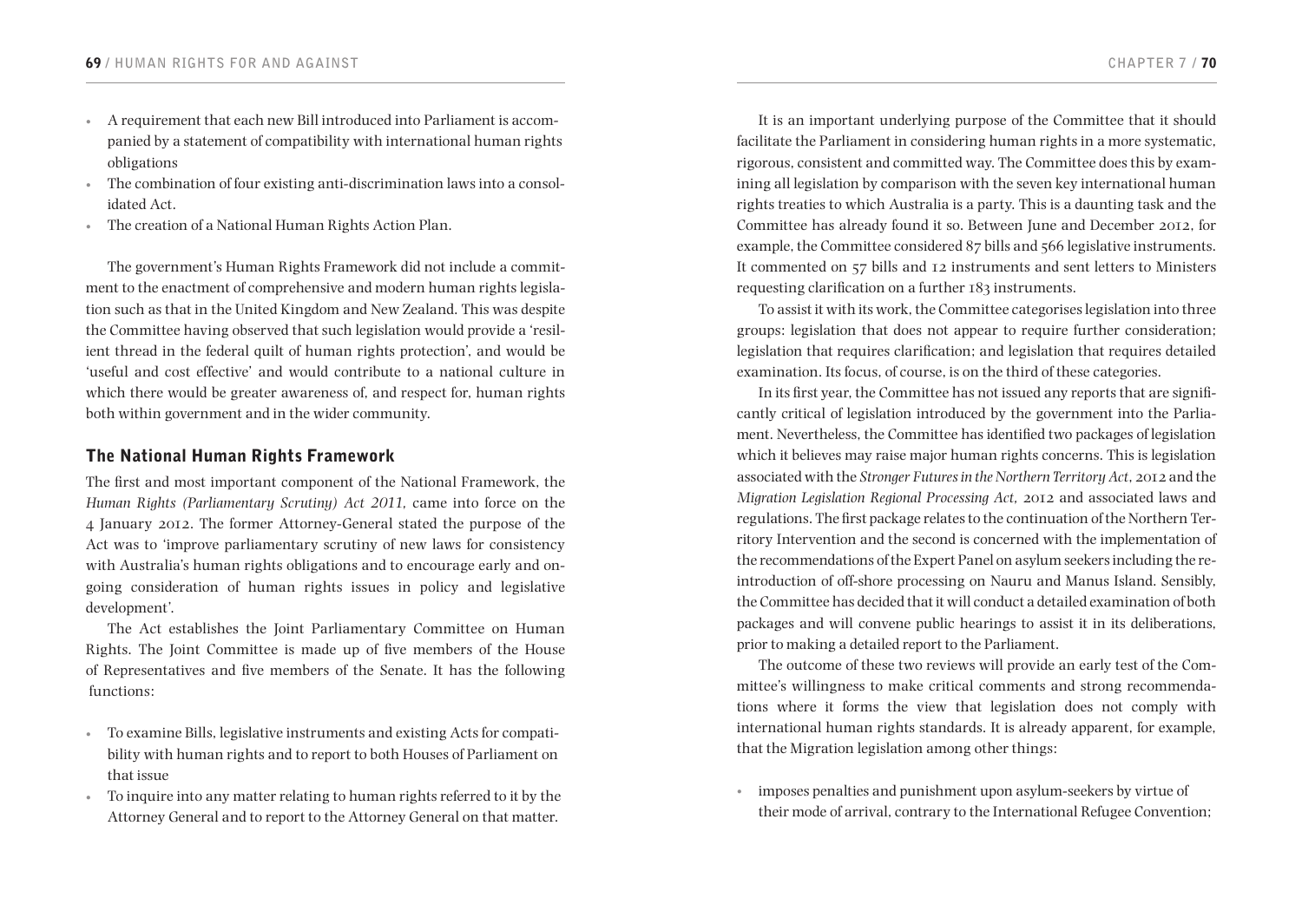- • does not provide for any measurable or discernible time limit on the length of mandatory detention, in apparent breach of Article 9 of the International Covenant on Civil and Political rights relating to the prohibition of arbitrary detention; and
- provides for the removal of unaccompanied children to a regional processing centre for reasons relating to the 'national interest', contrary to the general obligation under the International Convention on the Rights of the Child to ensure that the 'best interests of the child' are to be given primary consideration in governmental decision-making with respect to children.

The second significant component of the National Human Rights Framework relates to the preparation by Ministers of statements of compatibility. Under the parliamentary scrutiny legislation, ministers are required to accompany all legislation with a written statement stating whether or not the law is compatible with human rights together with a detailed justification for their conclusion. The Committee has made it clear that it will require that statements contain an assessment of the extent to which legislation engages human rights. Where human rights are limited, the Committee will look for a rational connection between the limit and a legitimate policy objective. The Committee will then consider whether the limitation imposed by the law is proportionate to the achievement of the objective.

The Committee has already observed that a significant number of compatibility statements do not meet these requirements. It has promised to be rigorous in enforcing them. It has also noted that while most ministers have been prompt in responding to the Committee's requests for further information or clarification, some ministers have been less than forthcoming or timely in this respect.

Nevertheless, the Committee has stated that the ministerial obligation to provide statements of compatibility has already had positive results. It has observed that government agencies and ministers are getting better at thinking about human rights and incorporating human rights standards into policy and legislative processes. When combined with the Government's plan to engage in an extensive program of training public servants with

respect to human rights, the hope is that government policy and service delivery with become significantly more sensitive to human rights standards and concerns.

The third key component of the National Human Rights Framework is the Government's commitment to the development of a National Human Rights Action Plan. After extensive consultation, the Plan was released on 10 December 2012. It lists 355 actions that the national government, in collaboration with state governments, proposes to take to advance human rights in Australia. The most significant areas in which existing and future policies and programs are proposed are:

- meeting Australia's international human rights commitments
- providing legal protection for human rights
- the establishment of the National Human Rights Framework
- • counter-terrorism law and practice
- • refugee and asylum-seeker rights
- the use of force by police
- the advancement of the rights of indigenous peoples
- the protection of children and young people
- the advancement of the rights of people with disability
- • workers' rights

Specific policy objectives are delineated under each of these headings and where possible appropriate performance indicators are set down.

Given the fact that the Action Plan has only just been released, it is premature to evaluate its effectiveness. However, the following general comments can be made. It is to the Government's credit that a plan of such detail has been formulated. The Plan provides a benchmark against which future progress with human rights may fairly be assessed. It is also positive that the Government has, wherever relevant, linked specific actions proposed to the recent recommendations of the United Nations Human Rights Council pursuant to its *Universal Periodic Review* of Australia's human rights record and the recommendations made there.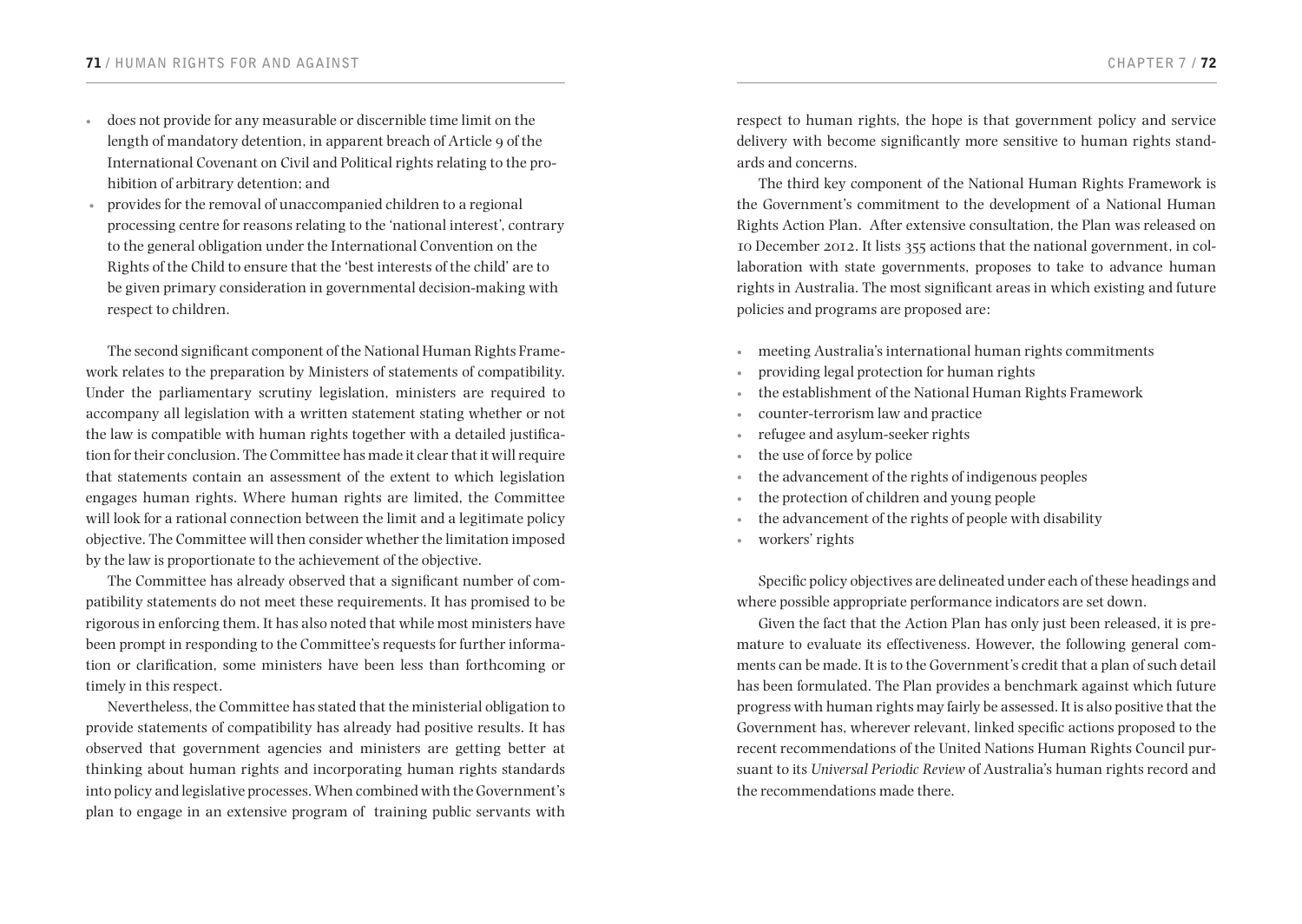Less flatteringly, the Plan contains only one proposal from all 355 for strengthening the legal protection of human rights and providing effective remedies for their breach. That is the existing initiative to consolidate all four existing anti-discrimination laws into one. The Plan also makes it clear that where international human rights obligations conflict with existing government policy, the most that is proposed is continuing review rather than action for change. The area that concerns the rights of asylum-seekers provides the paradigmatic example.

The Government's commitment to the comprehensive plan is to be applauded. Whether and to what extent it will result in tangible improvements to the human rights of Australians is yet to be determined.

### Conclusion

The introduction of the National Human Rights Framework is a positive step towards sensitising the government and educating the community with respect to the protection and promotion of human rights. In the next four years, during which the Joint Parliamentary Committee on Human rights will begin to find its feet and the National Action Plan on Human Rights will progressively be implemented, one may hope reasonably that within Australian society, a nascent culture of human rights may develop and strengthen.

The flaw in the glass, however, is that nothing in the National Framework is legislatively mandated. Consequently, the entire plan relies on a voluntary commitment to human rights standards, that is, on the goodwill of those charged with its implementation, whether politicians or administrators.

One example suffices to make the point. The central plank of the Framework is the establishment and operation of the Joint Parliamentary Committee on Human Rights. The Committee will make recommendations to the parliament and the government concerning legislation that it believes may infringe upon fundamental human rights, such as freedom of speech, freedom of religion, freedom of conscience, freedom of assembly and so on. Nothing in the Committee's governing legislation, however, requires ministers and officials to accept any recommendations. They may be ignored. Even before recommendations are made, draft legislation will be considered by

the Committee membership which is made up entirely of politicians of different ideological complexion. As with all parliamentary committees, it can reasonably be expected that Committee reports will more often than not, be concluded on party political lines. Human rights transcend party political considerations but may frequently, therefore, be subordinated to them. Ministers are required to provide statements of compatibility in relation to all legislation presented to the parliament. But under the legislation, no legal consequences follow should that obligation not be observed.

The Committee's power of inquiry is hamstrung. It may only conduct an inquiry on a thematic human rights issue if that issue is referred to it by the Attorney-General. Unlike the UK Parliament's human rights committee, the Australian one has no independent authority to investigate matters of serious human rights concern, nor may it receive a brief to investigate from the parliament itself. The Government, in other words, will tightly control the Committee's investigative agenda. The fundamental reasons why the UK Committee has been so successful are first, that the Committee may launch own motion investigations independently of the Government. Secondly, the UK Committee has a Human Rights Act which stands behind its work. The Government knows that should it reject considered Committee reports or recommendations, there is a reasonable likelihood that it will next have to defend its position in Court. No such legal check or remedy is available under the National Human Rights Framework in Australia. There may be adverse political consequences that arise from the government's refusal to abide by human rights, but more powerful legal ones have been firmly set aside.

In the next chapter, we return briefly to consider again the case for human rights legislation of the kind that has now been in effect in the UK for more than a decade.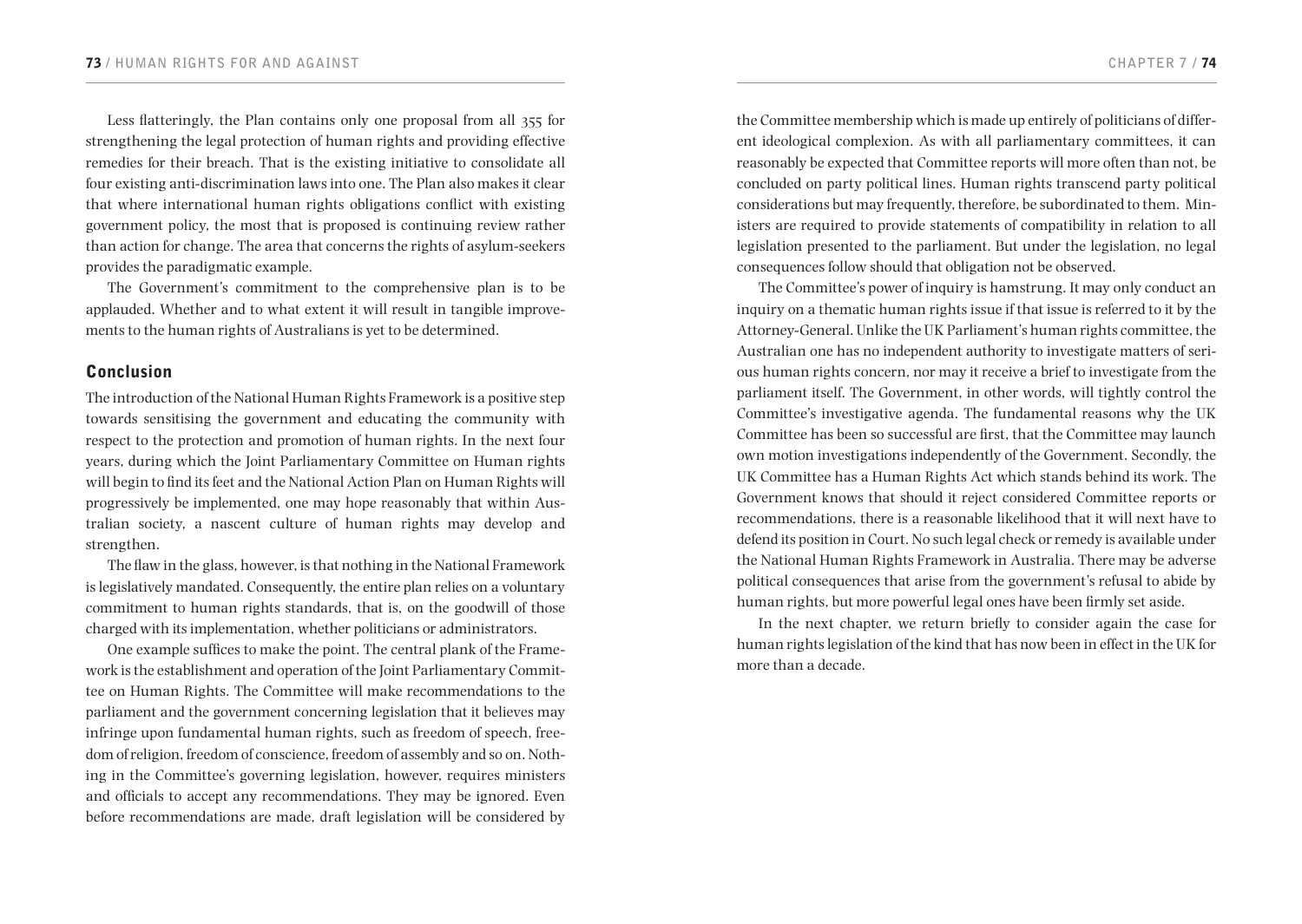# **CHAPTER 8: Conclusion**

Taking the competing arguments in the previous chapters into account, on balance we have concluded that the Commonwealth Parliament should enact an Australian Human Rights Act or Charter. This is because the case for adoption is strong and the case against, while having some merit, can reasonably be answered. Our conclusions may be summarised as follows:

- • Respect for and observance of people's fundamental human rights is critical if we are to progress as a civilised and compassionate society. The rise of the modern human rights movement from the ashes of the Holocaust and the Second World War, and the recognition of the fundamental dignity or 'personhood' of all human beings, provides a persuasive moral case for global and national human rights protection. To be effective that protection must be embodied in law and provide for adequate remedies in cases of infringement.
- • The current legal protections for Australians' human rights are patchy and inadequate. The Constitution recognises only a very limited range of rights and even these have been interpreted narrowly. Existing statute law is incomplete and is far from providing Australians with the comprehensive legal protections necessary to meet our international human rights obligations. The common law remains only the most fragile legal bastion. The new National Human Rights Framework is a positive initiative. None of its components, however, are embedded in legislation and none, therefore, are judicially reviewable or enforceable.
- In other Westminster countries, the introduction of Human Rights legislation has increased awareness of human rights within government and observance of human rights by government. At the same time, the relationship between the government, the parliament and the judiciary has not been altered in any significant way.
- The case for comprehensive legal protection for human rights in Australia is strong. As in the United Kingdom and New Zealand, a Human Rights Act can be expected to increase the awareness and observance of

human rights within government. In so doing it will strengthen the accountability of the government to the parliament and the people. Human rights legislation will facilitate social inclusion and it will constitute a significant step in ensuring that breaches of human rights recently experienced in this country will not be repeated.

• It has frequently been argued that the introduction of a Human Rights Act will undermine the delicate balance of power created under the Constitution between the executive, legislative and judicial branches of government. Neither comparable international experience nor experience within Australia supports that conclusion. The final word on the applicability of legislation transgressing human rights will remain with the Commonwealth Parliament rather than the Courts. At the same time, however, the Courts have a crucial role to play in the independent and impartial adjudication of human rights related disputes between the government and the governed.

Professor Conor Gearty from the University of London began life as a vigorous human rights sceptic. However, after observing the operation of the UK *Human Rights Act* in its first 8 years, he changed his mind. Explaining the change in his most recent book, Professor Gearty remarked that: 43

"Parliament has transferred a limited power to the courts to exercise in certain defined circumstances in a way that promotes the concept of human rights whilst protecting the untrammelled power to act that is still viewed in Britain as an essential aspect of representative democracy.

Properly understood, the Act is a brilliant reconciliation of (these) two apparent opposites which…could be as successfully exported to other jurisdictions as the common law and civil liberties were during previous golden ages."

We agree and, on these foundations, we are persuaded that the adoption of a comparable Human Rights Act or Charter in Australia remains a highly desirable objective.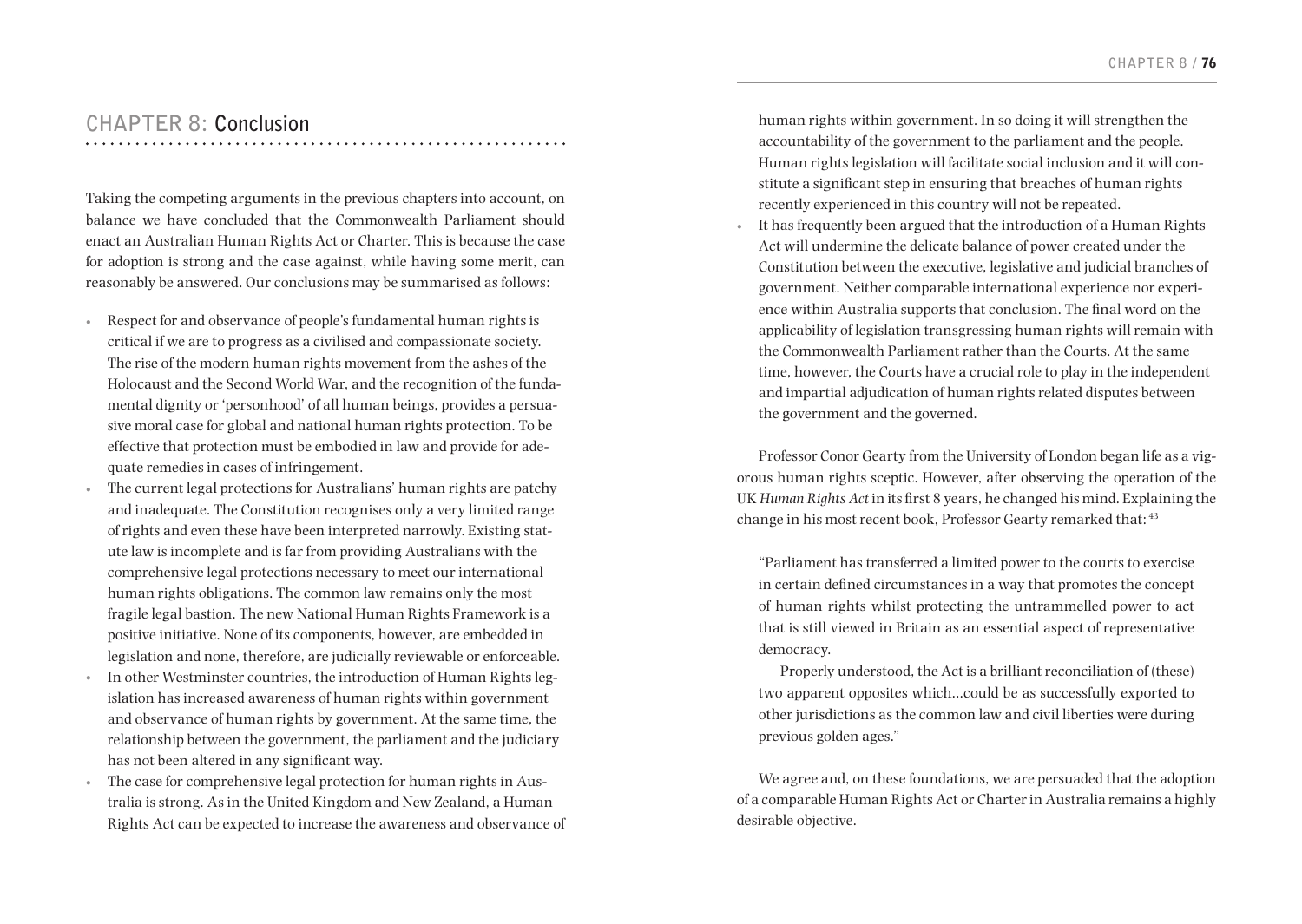# **References**

- **1** See National Inquiry into Children in Immigration Detention (2004), A Last Resort? Sydney: Human Rights and Equal Opportunity Commission, Chapter 9.
- **2** On the drafting of the Universal Declaration of Human Rights see Glendon M. (2002), *Eleanor Roosevelt and the Drafting of the Universal Declaration of Human Rights,* New York: Random House.
- **3** Griffin J. (2007), *On Human Rights*, Oxford: Oxford University Press.
- **4** Ibid 33.
- **5** Peter Yu, quoted in *The Age*, 29 October 2008.
- **6** This categorization is taken from Nickel J. (2007), *Making Sense of Human Rights,*  Oxford: Blackwell Publishing.
- **7** Ignatieff M. (2001), *Human Rights as Politics and Idolatry*, Princeton: Princeton University Press, p.95.
- **8** Williams G. (2002) *Human Rights Under the Australian Constitution,* Melbourne: Oxford University Press, p 38-41.
- **9** *Spratt v Hermes* (1965) 114 CLR 226.
- **10** See *Australian Capital Television v The Commonwealth*, (1992) 177 CLR 106.
- **11** 2007 HCA 43.
- **12** Bill of Rights Act (NZL) 1990 Section 5.
- **13** Thomas E.W. (2004), 'A Bill of Rights: The New Zealand Experience' in *Comparative Perspectives on Bills of Rights*, National Institute of Social Sciences and Law, Canberra, 2004, p 29
- **14** Ibid.
- **15** UK Government White Paper (1997), *Rights Brought Home: The Human Rights Bill*.
- **16** UK Department for Constitutional Affairs (2006), *Review of the Implementation of the Human Rights Act*, p.1.
- **17** British Institute of Human Rights (2008), *The Human Rights Act Changing Lives*, Second Edition.
- **18** Ibid 6.
- **19** Ibid 14.
- **20** ACT Department of Justice and Community Safety (2006), *Human Rights Act 2004: Twelve-Month Review-Report*.
- **21** See Equal Opportunity and Human Rights Commission (Vic) (2008), *First Annual Report on the Operation of the Victorian Charter of Rights and Responsibilities.*
- **22** UK Department for Constitutional Affairs (2006), *Review of the Implementation of the Human Rights Act*, p.1.
- **23** As to Ministerial Accountability see recently *Be Honest Minister: Restoring Honest Government in Australia*, Accountability Working Party, Australian Study of Parliament Group (2007).
- **24** See Yencken D. and Henry N. (2007), *Democracy under Siege*, Melbourne: The Australian Collaboration.
- **25** Mason, Sir Anthony (2007), 'Democracy and the Law' in Lindell G. (Ed), *The Mason Papers*, Sydney: Federation Press, pp. 249-250.
- **26** See to similar effect Rishworth P., Huscroft G., Optican S. and Mahoney R. (2003), *The New Zealand Bill of Rights*, Oxford: Oxford University Press, pp.22-23.
- **27** Gillard, J. (2008b, 10 April). *Speech: ACOSS National Conference*. Canberra: Author. See **[http://mediacentre.dewr.gov.au/NR/exeres/E5BAE96C-678E-](http://mediacentre.dewr.gov.au/NR/exeres/E5BAE96C-678E-4066-842E-AA5A660DA438.htm)[4066–842E-AA5A660DA438.htm](http://mediacentre.dewr.gov.au/NR/exeres/E5BAE96C-678E-4066-842E-AA5A660DA438.htm)**
- **28** On Australia's recent relationship with the UN Human Rights Treaty Body System see Zifcak S. (2003), *Mr Ruddock Goes to Geneva*, Sydney: University of New South Wales Press.
- **29** Sidoti C. Evidence to the *Joint Committee on Foreign Affairs and Trade*, Reference on Australia's Relationship with the United Nations', 22 March 2001.
- **30** Mason, Sir Anthony (2007) in Lindell, G. (Ed), *The Mason Papers*, Sydney: Federation Press, p.90.
- **31** See Lynch A. and Williams G. (2006), *What Price Security: Taking Stock of Australia's Anti-Terror Laws*, Sydney: University of New South Wales Press.
- **32** Gaita R. (2007), 'The Nation Reviewed', *The Monthly*, August 2007, p.13.
- **33** Lord Hutton, in *R (Anderson) v. Secretary of State for the Home Department,* [2003] 1 AC 837 (HL) at 895G-H.
- **34** Lord Falconer, Lord Chancellor and Secretary of State for Constitutional Affairs (UK), 'The Role of Judges in a Modern Democracy', *Magna Carta Lecture*, Sydney, Australia, September 13, 2006.
- **35** UK Department for Constitutional Affairs (2006), *Review of the Implementation of the Human Rights Act,* pp.29-30.
- **36** Susan Harris Rimmer, 'Some lawyers take cheap shots, some even work pro bono', *The Canberra Times, 27 January 2009.*
- **37** *Review of the Implementation of the Human Rights Act* (2006), Department of Constitutional Affairs (UK) (2006), pp.10-11.
- **38** Senator George Brandis, 'The Debate We Didn't Have to Have: the Proposal for an Australian Bill of Rights', *Address to the James Cook University Law School*, 14 August, 2008.
- **39** *Towards an ACT Human Rights Act,* Report of the ACT Bill of Rights Consultative Committee, Australian Capital Territory, Canberra, 2003, Appendix 3.
- **40** *Rights, Responsibilities and Respect*, The Report of the Victorian Human Rights Consultation Committee, 2006, p.2.